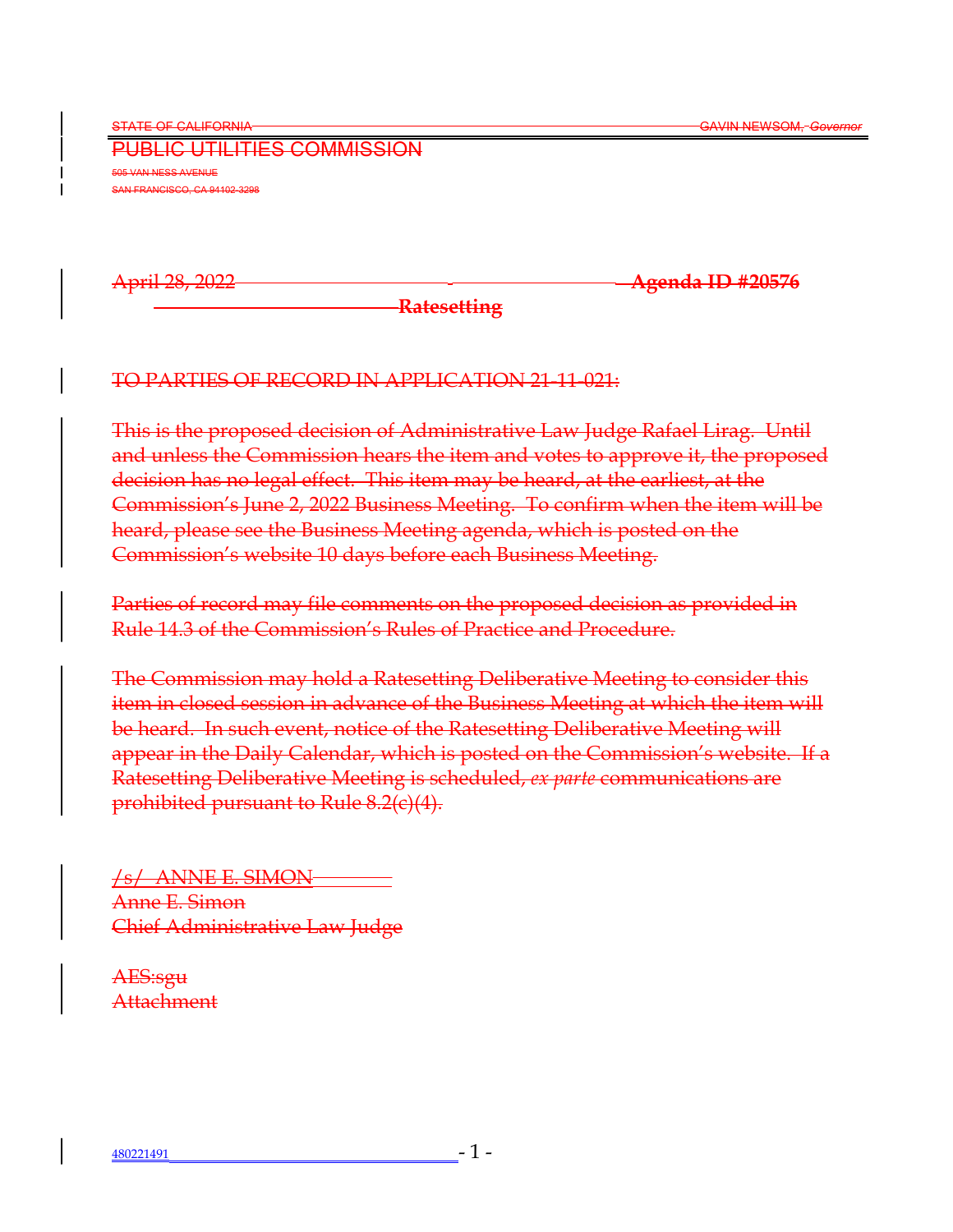1)

ALJ/RL8/sgu **PROPOSED DECISION** Agenda ID #20576(Rev.

Ratesetting 6/2/2022 Item #9

# Decision **PROPOSED DECISION OF ALJ LIRAG (Mailed 4/28/2022)**

# **BEFORE THE PUBLIC UTILITIES COMMISSION OF THE STATE OF CALIFORNIA**

Application of the California Energy Commission for Approval of the Electric Program Investment Charge Proposed 2021-2025 Investment Plan.

Application 21-11-021

# **DECISION APPROVING THE CALIFORNIA ENERGY COMMISSION'S EPIC 4 INVESTMENT PLAN AND REQUIRING MODIFICATIONS**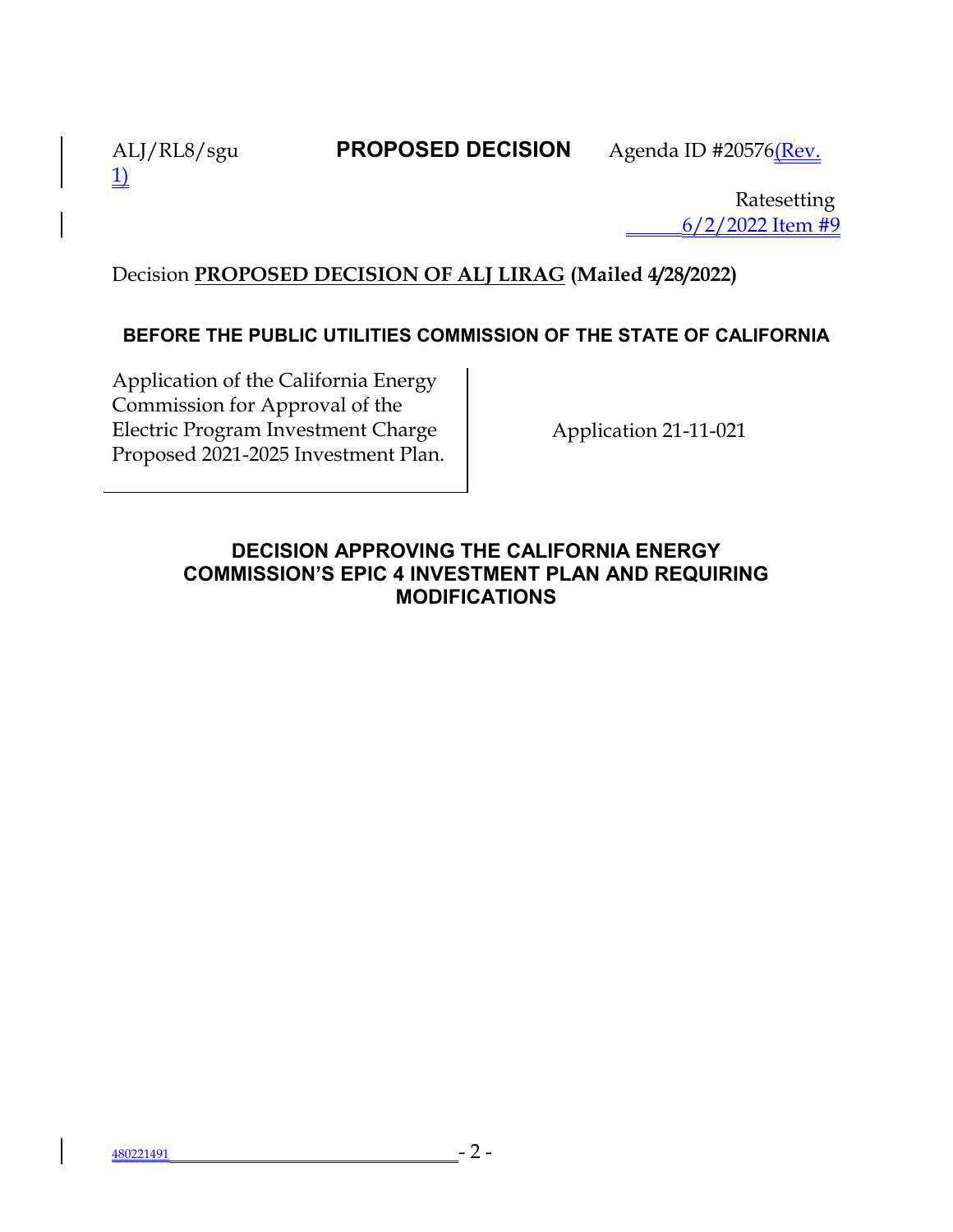$\begin{array}{c} \hline \end{array}$ 

 $\overline{\phantom{a}}$ 

 $\overline{\phantom{a}}$ 

# **Table of Contents**

| Title                                                                                     | Page |
|-------------------------------------------------------------------------------------------|------|
| DECISION APPROVING THE CALIFORNIA ENERGY COMMISSION'S EPIC 4                              |      |
| INVESTMENT PLAN AND REQUIRING MODIFICATIONS <b>Example 2014</b> 1                         |      |
|                                                                                           |      |
| Procedural Background<br>1.                                                               |      |
| 2.                                                                                        |      |
| 3.                                                                                        |      |
| 4.                                                                                        |      |
| 5.<br>Discussion 3 -                                                                      |      |
| Jurisdiction and Applicable Guidelines [1001] [1001] -8 -<br>5.1.                         |      |
| 5.2. Overview of the Plan 5.2. All and the Plan 21 -                                      |      |
| Plan Details 13 -<br>5.3.                                                                 |      |
| 5.4. Comments from Parties <u>Comments of the Render States of the Render States</u> 15 - |      |
|                                                                                           |      |
| 5.4.1.1. Energize Innovation [18] [18] -                                                  |      |
| 5.4.1.2. Empower Innovation                                                               |      |
|                                                                                           |      |
| Summary 21 -<br>5.4.1.5.                                                                  |      |
|                                                                                           |      |
| 5.4.3. Identification of Program Areas <b>Election 24</b> -                               |      |
| 5.4.4. Identification of Amount of Funds <u>[</u> [11] The state of the state of $-26$ -  |      |
| Clarity Regarding Possible Duplication [1001] [27 -<br>5.5.1.                             |      |
| Increased Coordination<br>5.5.2.                                                          |      |
| 5.5.3.                                                                                    |      |
| Compliance with New Administrative Budget Framework ___________ - 33 -<br>5.6.1.          |      |
| Compliance with ESJ Action Plan [100] [2010] [2010] [34 -<br>5.6.2.                       |      |
|                                                                                           |      |
|                                                                                           |      |
| <b>ORDER</b>                                                                              |      |
|                                                                                           |      |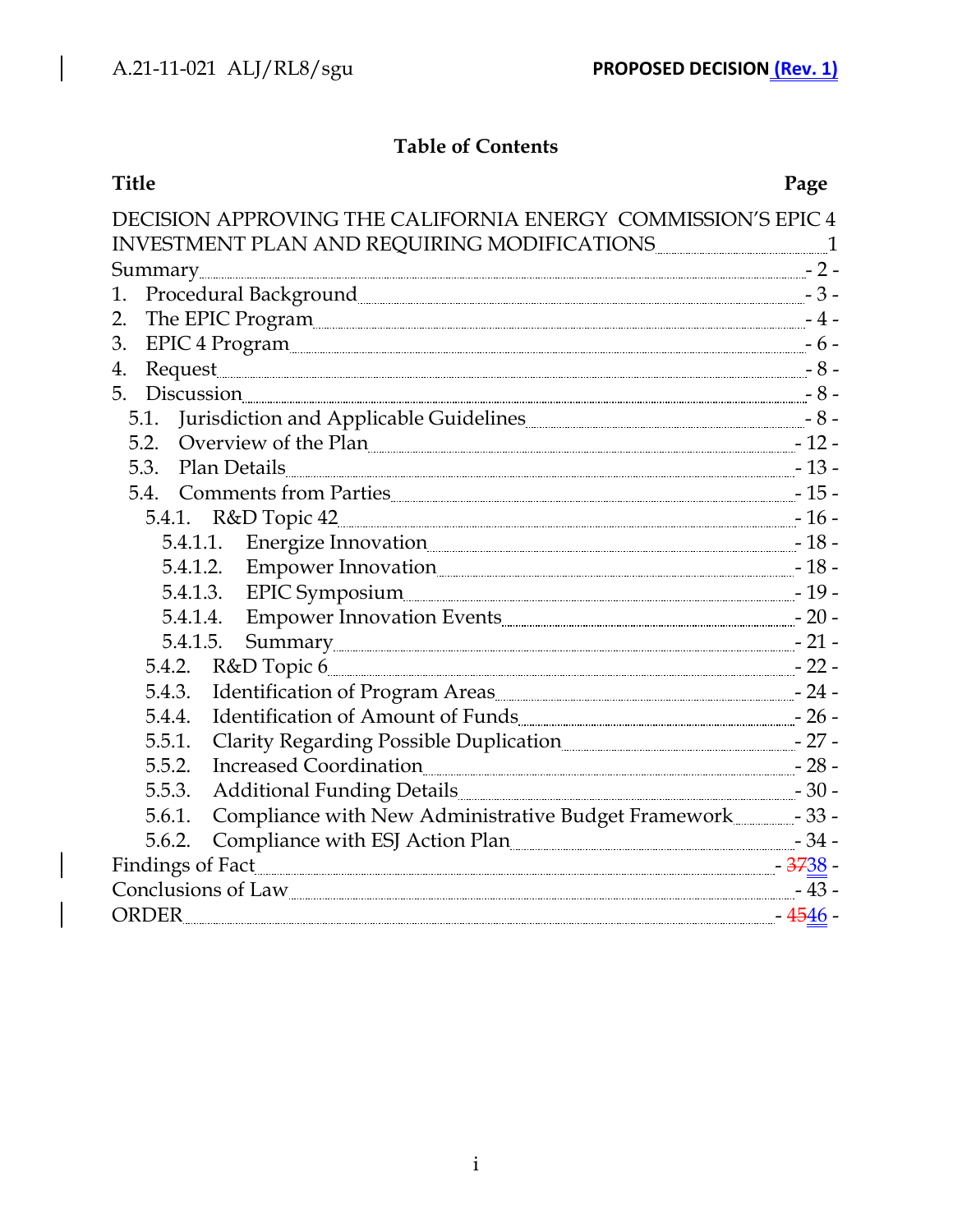### **DECISION APPROVING THE CALIFORNIA ENERGY COMMISSION'S EPIC 4 INVESTMENT PLAN AND REQUIRING MODIFICATIONS**

### **Summary**

Today's decision approves the Electric Program Investment Charge 2021 to

2025 (EPIC 4) Investment Plan filed by the California Energy Commission (CEC)

in this application subject to several modifications.

CEC is required to file a Tier 2 advice letter to make the following changes:

- a. CEC shall utilize funds from the administrative portion of the EPIC 4 budget to fund activities for Research and Development (R&D) Topic 42. Activities under this research topic are deemed administrative in nature. Funds that were originally earmarked for these activities shall instead be reallocated to other research topics. CEC shall inform the Commission how it plans to reallocate such funds and provide the need and justification of such costs. However, if CEC can explaindemonstrate with data as described in this decision how Empower Innovation and other individual Topic 42 activities will advance market facilitation and benefit ratepayers, then this area can be funded using non-administrative funds;
- b. CEC shall explain how R&D Topic 9 is distinct from Topic 8. Alternatively, the two topics can be combined, and any budget reallocation should be explained and justified;
- c. CEC shall explain how R&D Topic 22 is distinct from Topic 14. Alternatively, the two topics can be combined, and any budget reallocation should be explained and justified;
- d. R&D Topic 45 should be revised in order to explain why it is not duplicative of existing federal tools; and
- e. CEC shall provide more information regarding funding allocation of Strategic Objectives that are supported by a single Strategic Initiative.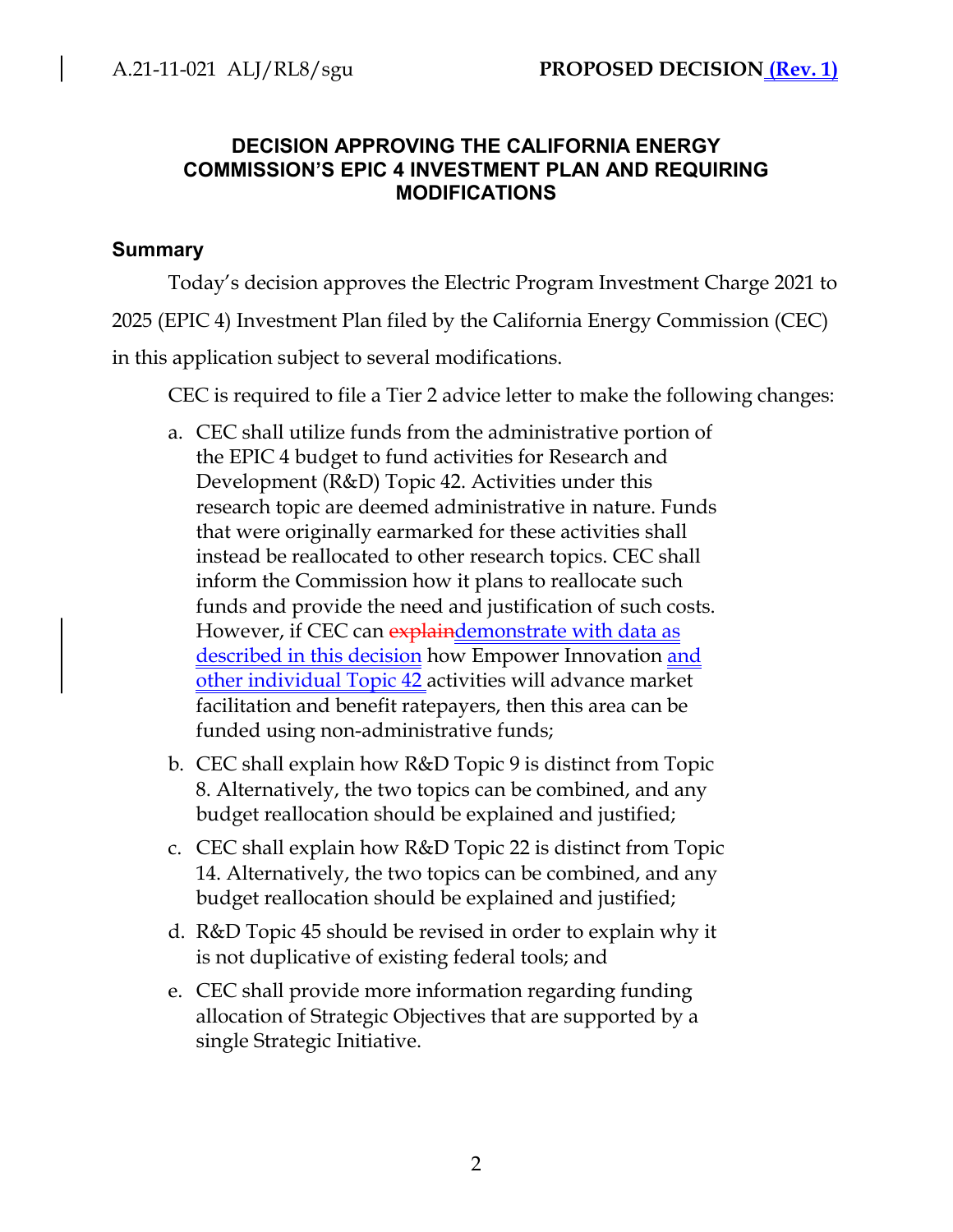In addition, CEC shall coordinate with the Commission periodically, as guided by the Commission's Energy Division, regarding proceedings and related Commission programs that have linkages with the research topics included in the EPIC 4 Plan.

Except for the above modifications, the EPIC 4 Plan complies with the EPIC filing requirements established in Decision (D.) 12-05-037 and relevant decisions that modified it such as D.20-08-042, which required that information regarding funding shall be at the Strategic Initiative level.

The EPIC 4 Plan also complies with Pub. Util. Code § 740.1 and § 8360, and CEC's administration of the EPIC program pursuant to the requirements under Public Resources Code 25710 *et seq*. The plan is reasonably expected to provide benefits to electricity ratepayers, defined as improving safety, increasing reliability, increasing affordability, improving environmental sustainability, and improving equity, all as related to California's electric system. Finally, the plan supports several of the nine goals of the Commission's Environmental and Social Justice Action Plan.

Authority to continue EPIC in 2021 to 2025 as well as its annual funding of \$147.26 million were already authorized by the Commission in D.20-08-042. In addition, an interim EPIC 4 Plan for 2021 was already authorized in D.21-07-006. Thus, what is specifically being authorized in this decision is year two to five of the EPIC 4 Plan for 2022 to 2025. And as stated above, the total budget for these four years of \$592 million was already authorized in D.20-08-042.

#### **1. Procedural Background**

On November 23, 2021, the California Energy Commission (CEC) filed Application (A.) 21-11-021 for approval of its proposed Electric Program Investment Charge 2021 to 2025 (EPIC 4) Investment Plan.

- 3 -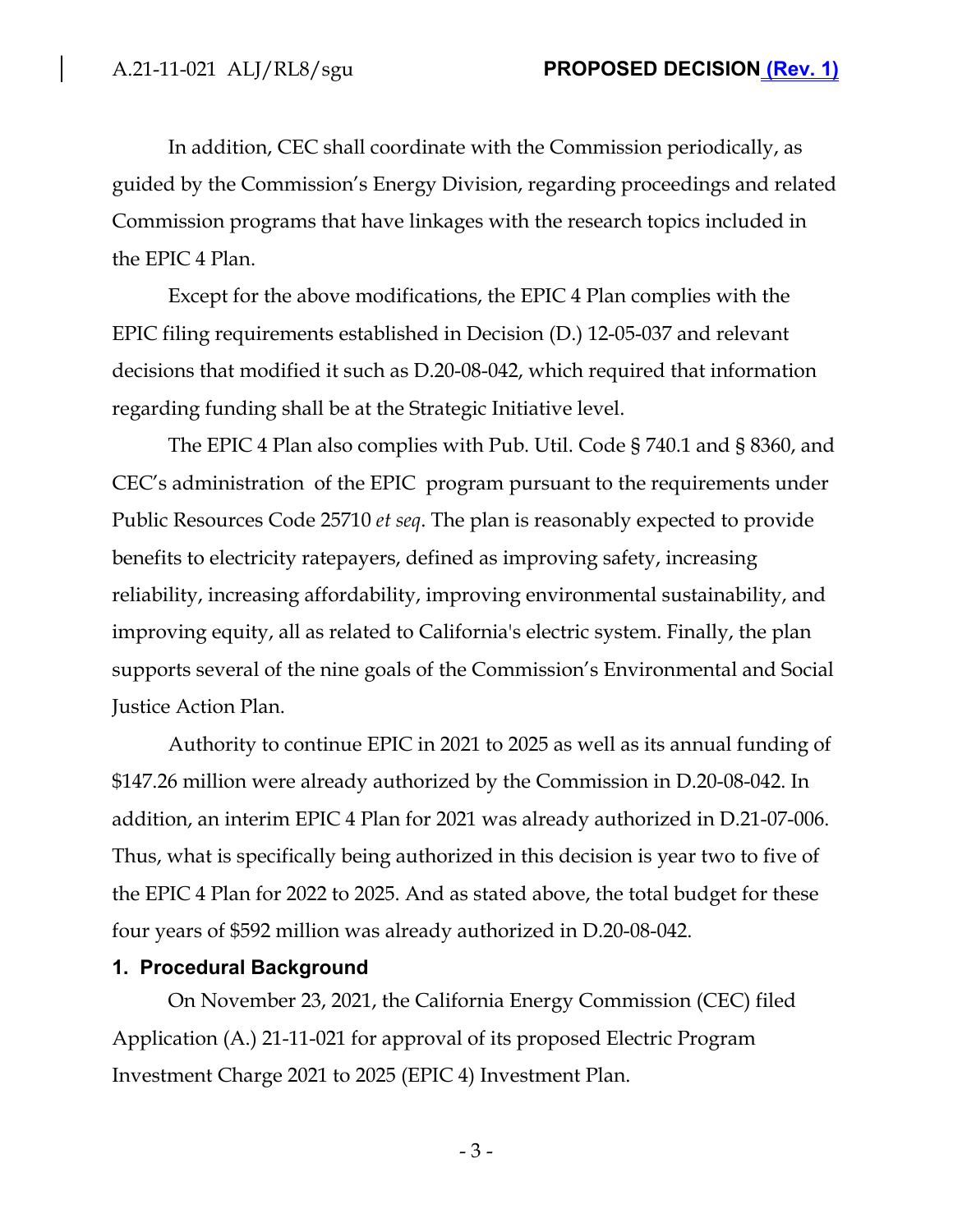On December 30, 2021, a protest to the application was filed by The Public Advocates Office (Cal Advocates).

CEC filed a reply to Cal Advocates' protest on January 10, 2022.

On February 3, 2022, a prehearing conference (PHC) via WebEx was held to gather information about the scope, schedule, and other procedural matters.

On February 10, 2022, the assigned Commissioner issued a Scoping Memorandum and Ruling (Scoping Memo) setting forth the scope and procedural schedule for the proceeding.

Opening Briefs were filed by CEC and Cal Advocates on March 1, 2022.

Reply Briefs were filed by CEC and Cal Advocates on March 10, 2022.

On March 22, an administrative law judge (ALJ) ruling was issued requesting additional information. CEC filed a supplement to the application on April 1, 2022 in response to the ruling.

# **2. The EPIC Program**

EPIC was established by the Commission in 2011 to fund research leading to technological breakthroughs supporting California's clean energy goals with a focus on providing ratepayer benefits which include greater reliability, lower costs, and increased safety.<sup>1</sup>

Partly as a response to the then Governor's request to "take action under the Commission's authority to ensure that programs like those supported by the Public Goods Charge are instituted well as ways to create jobs swiftly through investment in energy savings retrofits,<sup>2</sup> the Commission opened Rulemaking (R.) 11-10-013 on October 6, 2011 to determine whether and how the Commission should act to preserve funding for the public and ratepayer benefits associated

 $^1$  EPIC 4 Plan abstract at iii.

 $2$  D.12-05-037 at 4.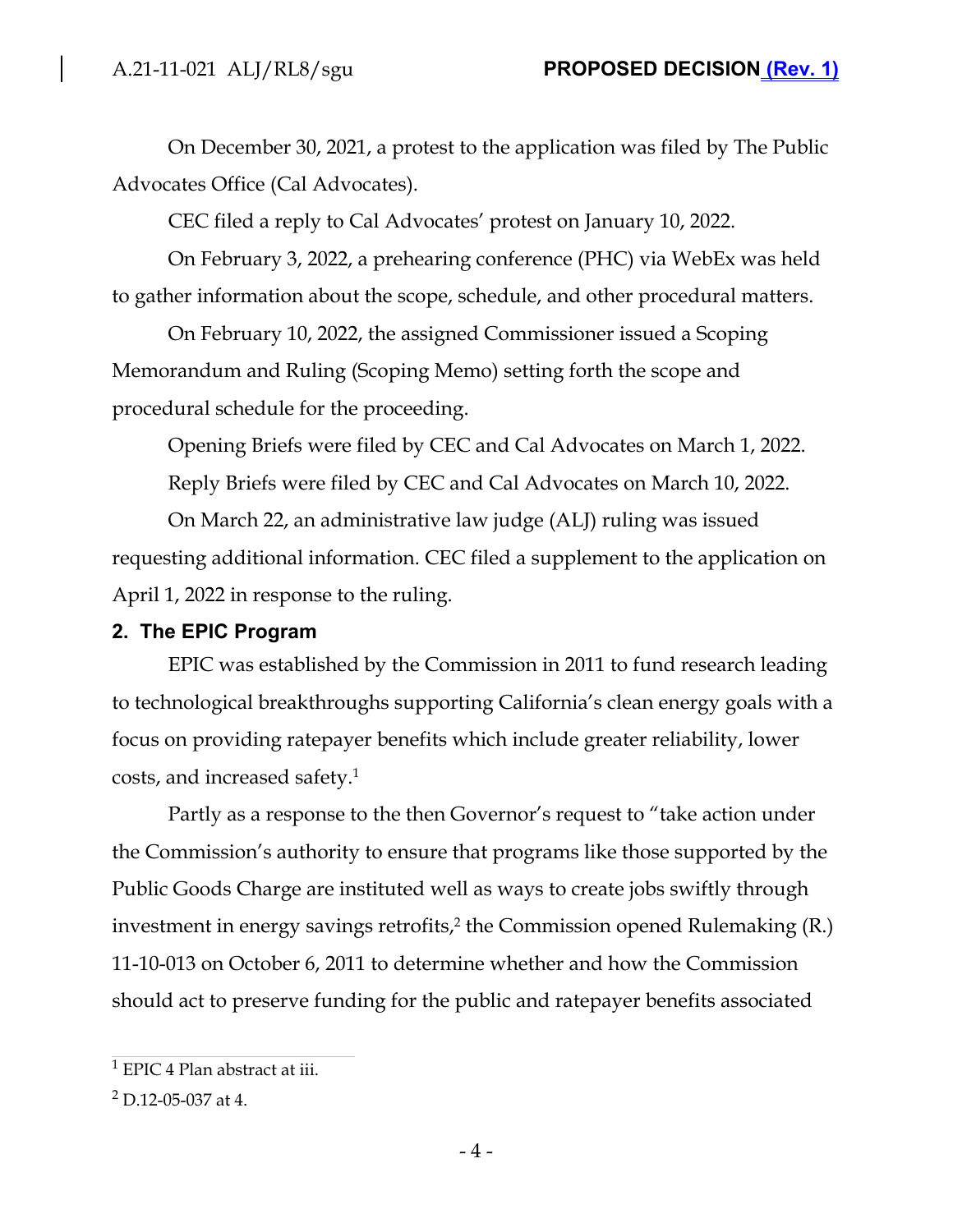with renewables and research, development, and demonstration (RD&D) activities provided by the electric Public Goods Charge (PGC) under Pub. Util. Code § 399.8.<sup>3</sup>

In  $D.11$ -12-035,<sup>4</sup> the Commission established an interim funding level for RD&D and renewables programs by requiring the three largest electrical Investor Owned Utilities (IOUs) in California namely, Pacific Gas & Electric Company (PG&E), Southern California Edison Company (SCE), and San Diego Gas & Electric Company (SDG&E) (collectively IOU) to impose a new surcharge to its electric customers called EPIC.<sup>5</sup> The EPIC charge which will be recovered through the public purpose program (PPP) rate component of a customer's bill.<sup>6</sup>

Following the above, the Commission issued D.12-05-037 identifying the potential approach to EPIC governance as well as the programmatic and ratepayer funding activities that EPIC would invest in . 7 The EPIC programs were divided into three program areas: (a) applied research and development; (b) technology demonstration and deployment; and (c) market facilitation.<sup>8</sup> D.12-05-037 also designated CEC and the IOUs as administrators of the EPIC program and required IOUs to file coordinated triennial applications before the Commission that provide their investment plans for EPIC through 2020.<sup>9</sup>

 $3$  Pub. Util. Code § 399.8 provides that: "(a) In order to ensure that the citizens of this state continue to receive safe, reliable, affordable, and environmentally sustainable electric service, it is the policy of this state and the intent of the Legislature *that prudent investments in energy efficiency, renewable energy, and research, development and demonstration shall continue to be made*."

<sup>4</sup> D.11-12-035 was the Phase 1 decision in R.11-10-013.

 $5$  D.11-12-035 OP 2 at 40.

 $^6$  D.11-12-035 at 32.

 $7$  D.12-05-037 at 5.

 $8$  D.20-08-042 at 4.

<sup>&</sup>lt;sup>9</sup> D.12-05-037 OP 11 at 102.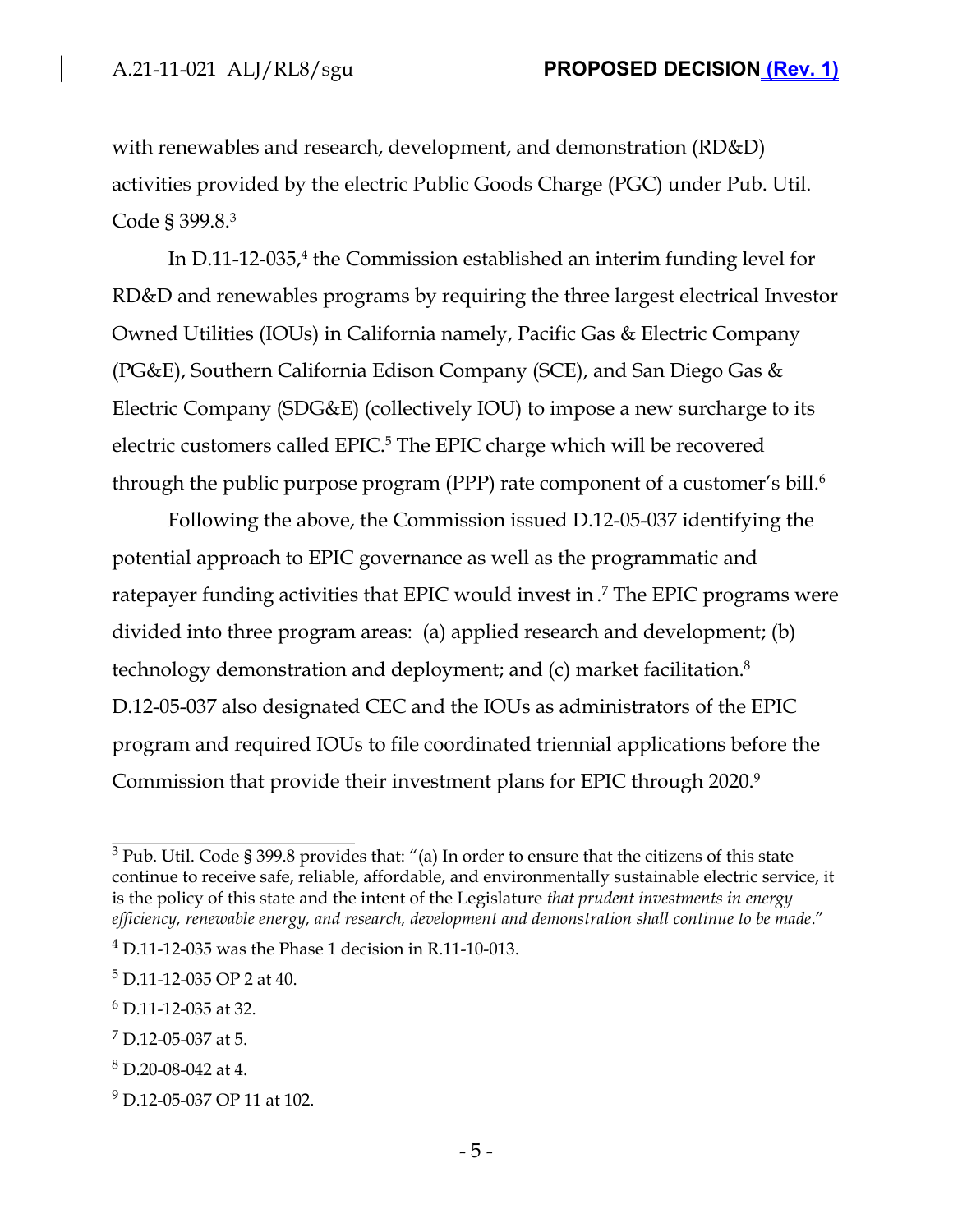To date, the Commission has authorized three EPIC investment plans. EPIC 1 concerned investment funds collected from 2012 to 2014 and was authorized in D.13-11-025.<sup>10</sup> The EPIC 2 investment plan (2015 to 2017) was authorized in D.15-09-005 and D.15-04-020, while EPIC 3 (2018 to 2020) was authorized in D.18-01-008 and D.18-10-052.

### **3. EPIC 4 Program**

D.12-05-037 authorized the EPIC program to continue until 2020. After the conclusion of the EPIC 3 proceeding, it became a question as to whether the EPIC program should be renewed and if so, for how long. The Commission opened R.19-10-005 on October 10, 2019, to resolve this issue as well as to determine the funding level and potential structural and administrative improvements for EPIC if it were to continue.

Subsequently, in D.20-08-042, which was an interim decision in R.19-10-005, the Commission authorized the continuation of the EPIC program for another 10-year period, from 2021 until 2030.<sup>11</sup> The Commission determined that it was reasonable to renew EPIC because the program benefits electric IOU ratepayers and California in addressing wildfire risk, meeting climate goals, creating job growth, and other benefits based on quantifiable results from the previous EPIC programs.<sup>12</sup> EPIC also provides electric utility ratepayer benefits, energy innovations, helps the state meet its energy policy goals, and other broader benefits.

The Commission also determined that the application and investment cycles for the EPIC program should be increased from three-year periods to

<sup>10</sup> D.13-11-025 OP 2 at 134.

<sup>11</sup> D.20-08-042 OP 1 at 32.

<sup>12</sup> D.20-08-042 at 17.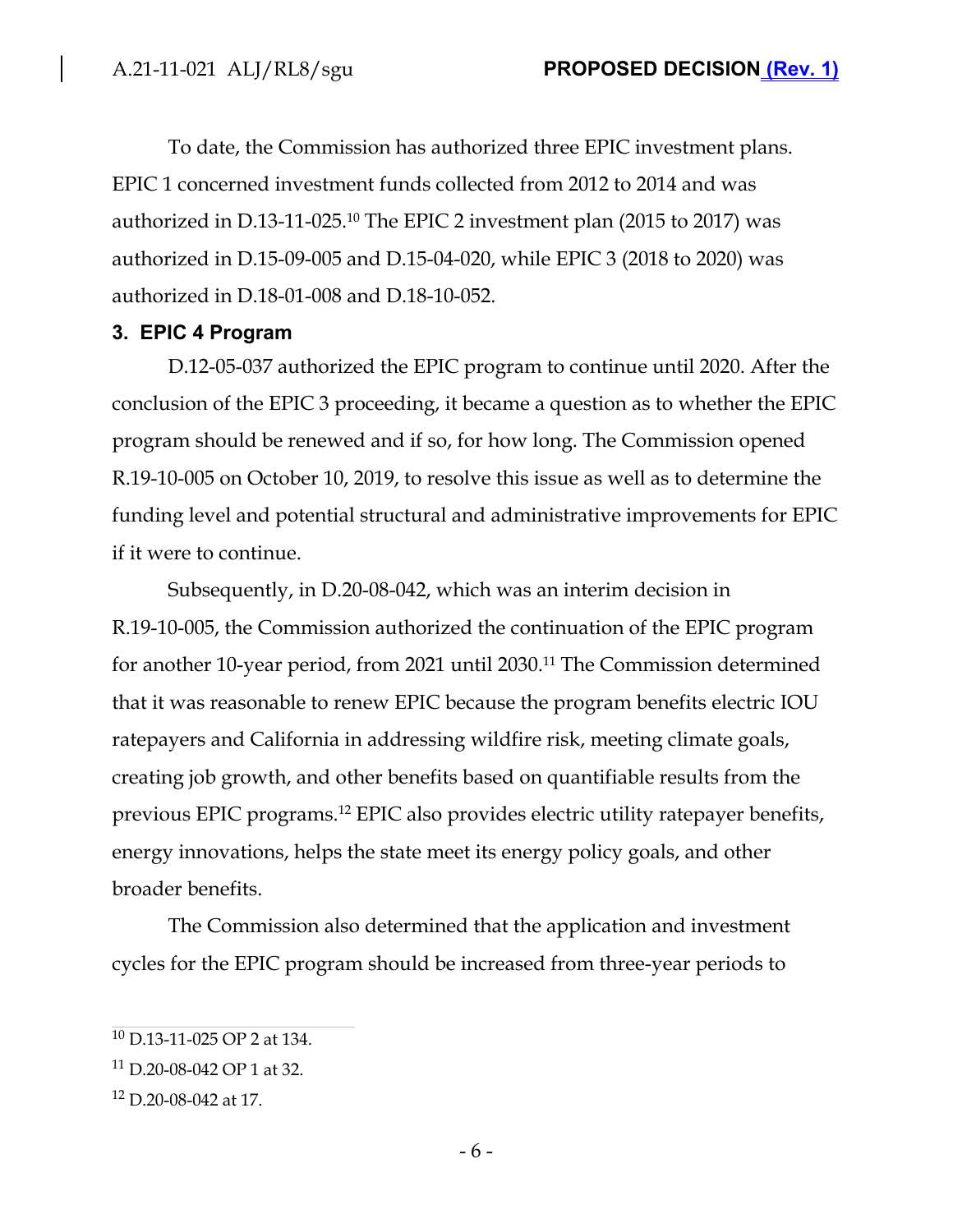five-year periods. The Commission reasoned that a five-year program offers greater flexibility to the EPIC administrator and gives the Commission better opportunity to oversee the program.<sup>13</sup>

CEC was designated to continue to administer its portion of EPIC as a grant in accordance with Commission-approved investment funds.<sup>14</sup> Funding for CEC's portion of EPIC was authorized at the amount of \$147.26 million annually with possible adjustment for inflation for the 2026 to 2030 period.<sup>15</sup> Finally, CEC was directed to file an EPIC 4 application on October 1, 2021 for the 2021 to 2025 period, and an EPIC 5 application by October 1, 2025 for the 2026 to 2030 period<sup>16</sup>

On July 15, 2021, the Commission issued another interim decision in R.19-10-005, D.21-07-006. In this decision, the Commission approved CEC's interim EPIC Investment Plan for a 12-month period beginning January 1, 2021.<sup>17</sup> According to the Commission, approval of the 2021 interim plan ensures project continuity from the end of the EPIC 3 plan which ended in 2020 and because the CEC's EPIC 4 application was not due to be filed on October 21, 2021.<sup>18</sup>

#### **4. Request**

In this application, CEC requests approval of its EPIC 4 investment plan for 2021 through 2025 pursuant to the Commission's order in D.20-08-042. While D.20-08-042 authorizes funding for CEC's portion of EPIC 4 from 2021 through 2025, it does not approve the actual investment plan to administer those funds.

<sup>13</sup> *Ibid*.

<sup>14</sup> D.20-08-042 OP 2 at 32.

<sup>15</sup> D.20-08-042 OP 3 at 32.

 $16$  In its EPIC 5 application, the CEC is allowed to request an adjustment for inflation for years 2026-2030, per D.20-08-012 at. 22.

<sup>17</sup> D.21-07-006 OP 2 at 12.

<sup>18</sup> The deadline was extended to December 1, 2021 in D.21-11-028 OP 14 at 58.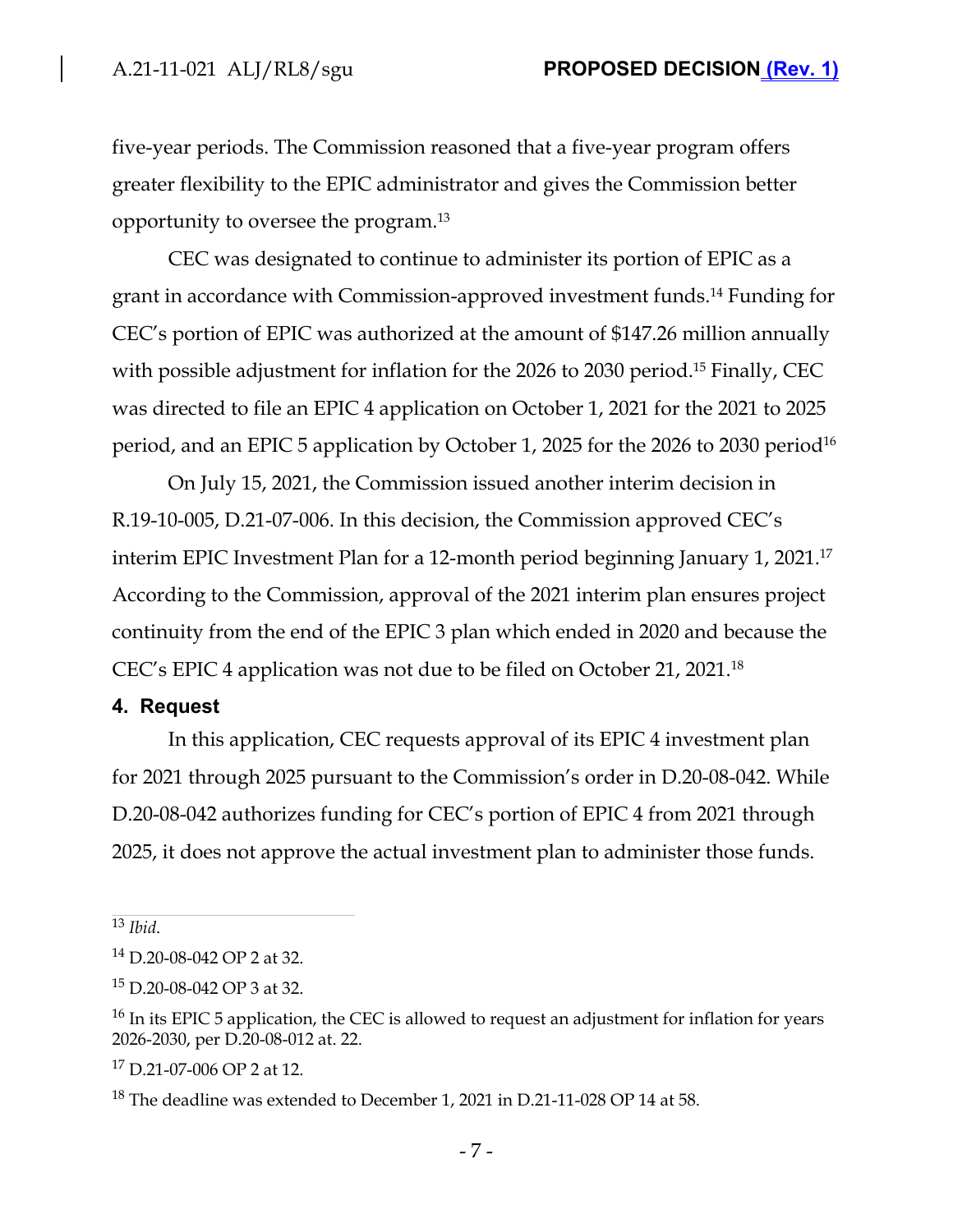Thus, the EPIC 4 Plan in this application sets forth how CEC will administer its portion of the approved funding for EPIC 4 which is \$147.26 million annually. Because the interim plan for administration of funds for 2021 was already authorized in D.21-07-006, the total budget covered in this application is \$592 million, which represents \$147.26 million annually from year two to year five of EPIC 4 or from 2022 to 2025.

# **5. Discussion**

# **5.1. Jurisdiction and Applicable Guidelines**

The Commission has authority over this application pursuant to Pub. Util. Code § 399.8 which allows the Commission to create policies and regulations pertaining to energy efficiency, renewable energy, and research and development and demonstration. Funding of these programs are to be collected by the IOUs from its customers through non-bypassable system benefits charge.<sup>19</sup>

The Commission shall evaluate proposed programs and how funding shall be distributed taking into consideration the guidelines set forth in Pub. Util. § 740.1 which reads as follows:

The Commission shall consider the following guidelines in evaluating the research, development, and demonstration programs proposed by electrical and gas corporations:

- a. Projects should offer a reasonable probability of providing benefits to ratepayers.
- b. Expenditures on projects which have a low probability for success should be minimized.
- c. Projects should be consistent with the corporation's resource plan.

<sup>19</sup> (Pub. Util.) Code § 399.8 (a), (b), (c).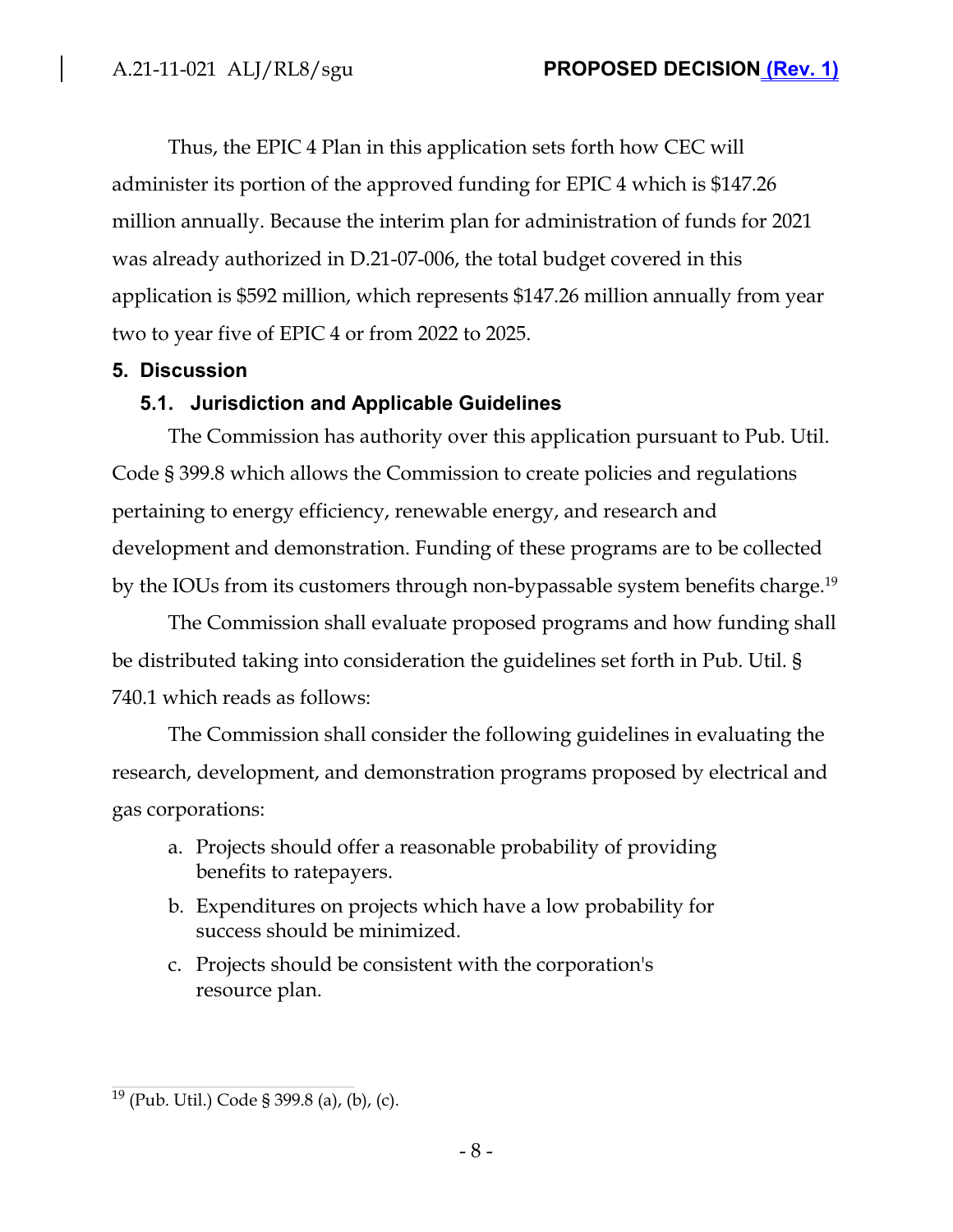d. Projects should not unnecessarily duplicate research currently, previously, or imminently undertaken by other electrical or gas corporations or research organizations.

e. Each project should also support one or more of the following objectives:

- 1. Environmental improvement.
- 2. Public and employee safety.
- 3. Conservation by efficient resource use or by reducing or shifting system load.
- 4. Development of new resources and processes, particularly renewable resources and processes which further supply technologies.
- 5. Improve operating efficiency and reliability or otherwise reduce operating costs. 20

In addition, Pub. Util. § 8360 also provides that it is the policy of the state to modernize the state's electrical transmission and distribution system to maintain safe, reliable, efficient, and secure electrical service with infrastructure that can meet future growth in demand.

The Commission established the EPIC Program for the purpose of funding electric public interest investments for the benefit of electricity ratepayers and ordered that this program shall fund investments in the following areas: a) applied research and development; b) technology demonstration and deployment; and c) market facilitation.<sup>21</sup>

D.12-05-037 provides more specific guidelines on what the EPIC applications should include such as proposed funding levels for particular

<sup>20</sup> Pub. Util. Code § 740.1.

 $21$  D.12-05-037 OP 3 at 100; Area in Market Support was not funded unless the Commission modifies the requirement during the consideration of an investment plan, Per D.12-05-037 Ordering Paragraph (OP) 4 at 100.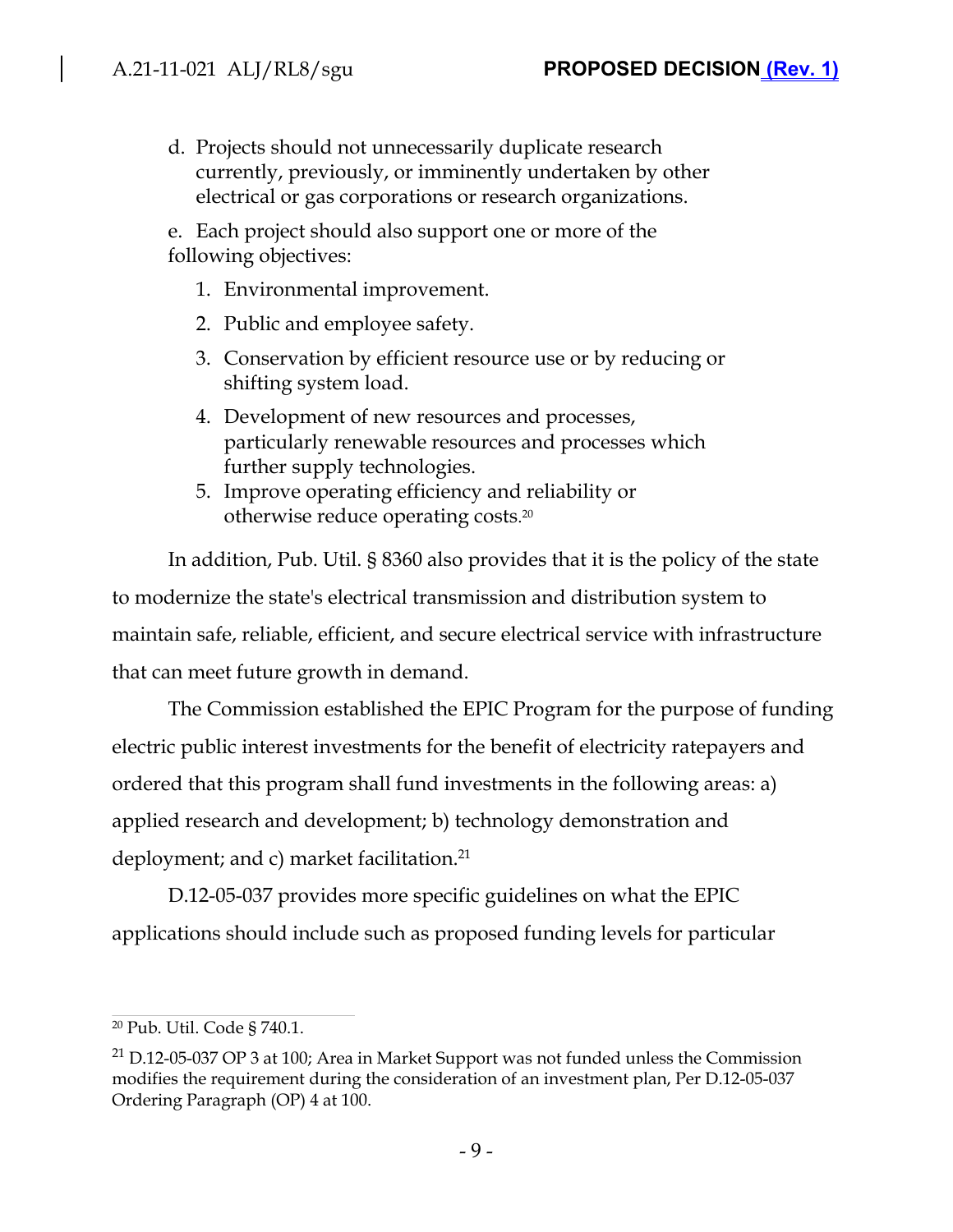program areas, policy justification for the funding allocation proposed, and a mapping of the planned investments to the electricity system value chain.<sup>22</sup> As clarified in D.21-07-006, D.12-05-037 remains in effect and provides no explicit sunset on EPIC investment plan requirements even though the decision only scheduled investments through 2020.<sup>23</sup>

The guidelines in D.12-05-037 have since been modified by subsequent decisions such as D.21-11-028 which required that funding be proposed at a strategic initiative level $^{24}$  that is more granular than the program area level with specification on how these initiatives will be operationalized by investment plan proposed activities.

In D.12-05-037, the Commission adopted the following primary and mandatory guiding principle of the EPIC program: provide electricity ratepayer benefits, defined as promoting greater reliability, lower costs, and increased safety, with the following complementary guiding principles: a) Societal benefits; b) Greenhouse gas emissions mitigation and adaptation in the electricity sector at the lowest possible cost; c) The loading order; d) Low-emission vehicles/transportation; e) Economic development; and f) Efficient use of ratepayer monies.<sup>25</sup> D.21-11-028 adopted several clarifying revisions to the guiding principles and the EPIC mission statement, removing the

<sup>22</sup> D.12-05-037, OP 12 at 102.

<sup>23</sup> D.21-07-006 at 10.

 $24$  D.21-11-028 at 17 and OP 8 at 57. Strategic initiatives are defined as the core approaches to meeting goals that are set at the strategic objective level.

<sup>25</sup> D.12-05-037 OP 2 at 99.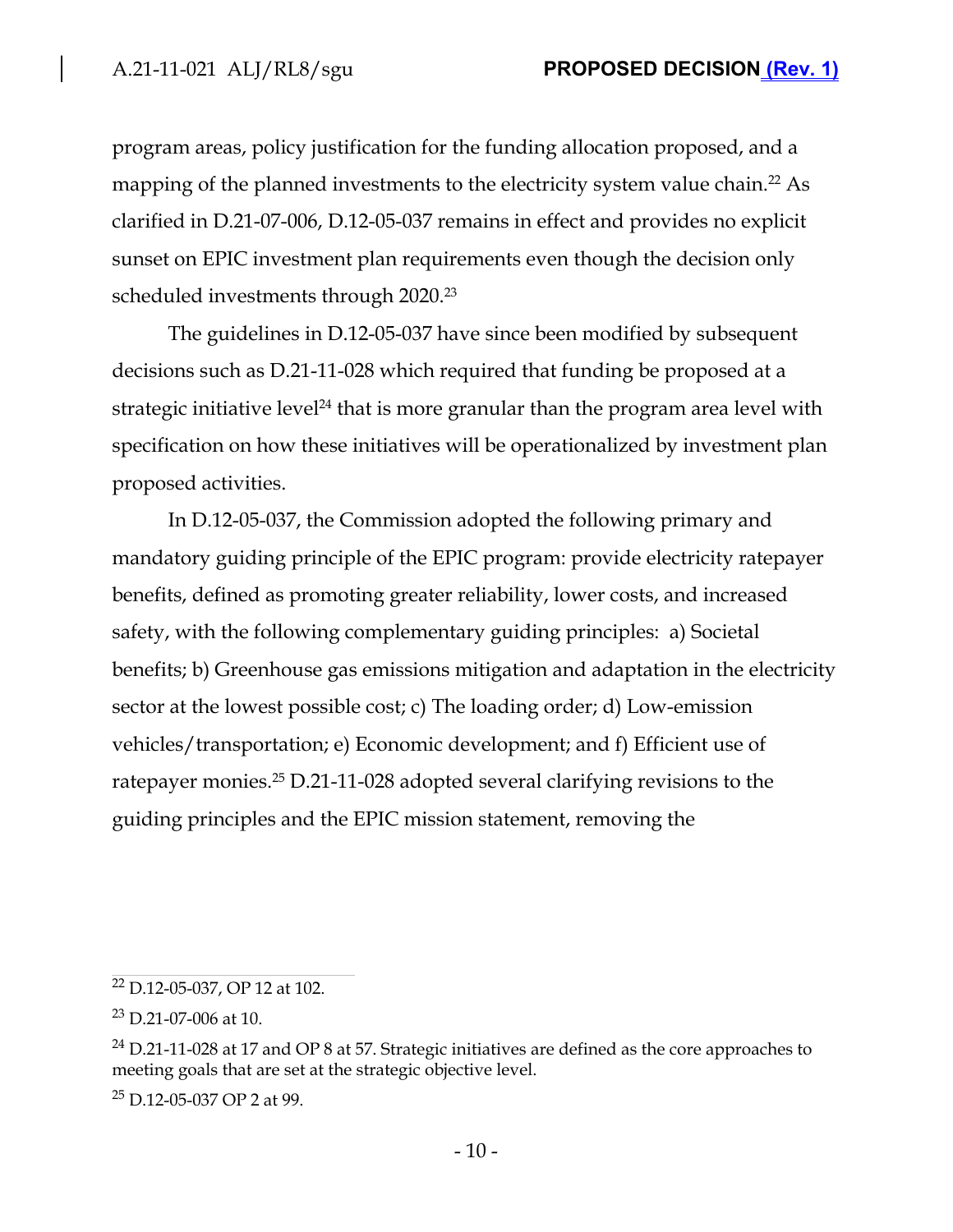non-mandatory complementary principles and streamlining existing mandatory guiding principles.<sup>26</sup>

Further, D.12-05-037 states that EPIC investment plans should also include:

- a. A mapping of the planned investments to the electricity system value chain.
- b. Identification of at least the following elements:
	- i. The amount of funds to be devoted to initiatives;
	- ii. Policy justification for the funding allocation proposed;
	- iii. The type of funding mechanisms to be used for each investment area;
	- iv. Eligibility criteria for award of funds in particular areas;
	- v. Any suggested limitations for funding (technologies, approaches, program area, etc.), and
	- vi. A summary of stakeholder comments received during the development of the investment plan and the administrator's response to the comments
- c. Metrics against which the investment plan's success should be judged, including at least the following:
	- i. Quantification of estimated benefits to ratepayers and to the state.
	- ii. Identification of barriers or issues resolved that prevented widespread deployment of technology or strategy.
	- iii. Effectiveness of information dissemination;
	- iv. Adoption of technology, strategy, and research data by others.
	- v. Funding support from other entities for EPIC-funded research on technologies or strategies.
- d. A recommended approach to intellectual property rights depending on the specific types of projects and funding proposed.

<sup>26</sup> D.21-11-028 at 39-43 and at A1-A2.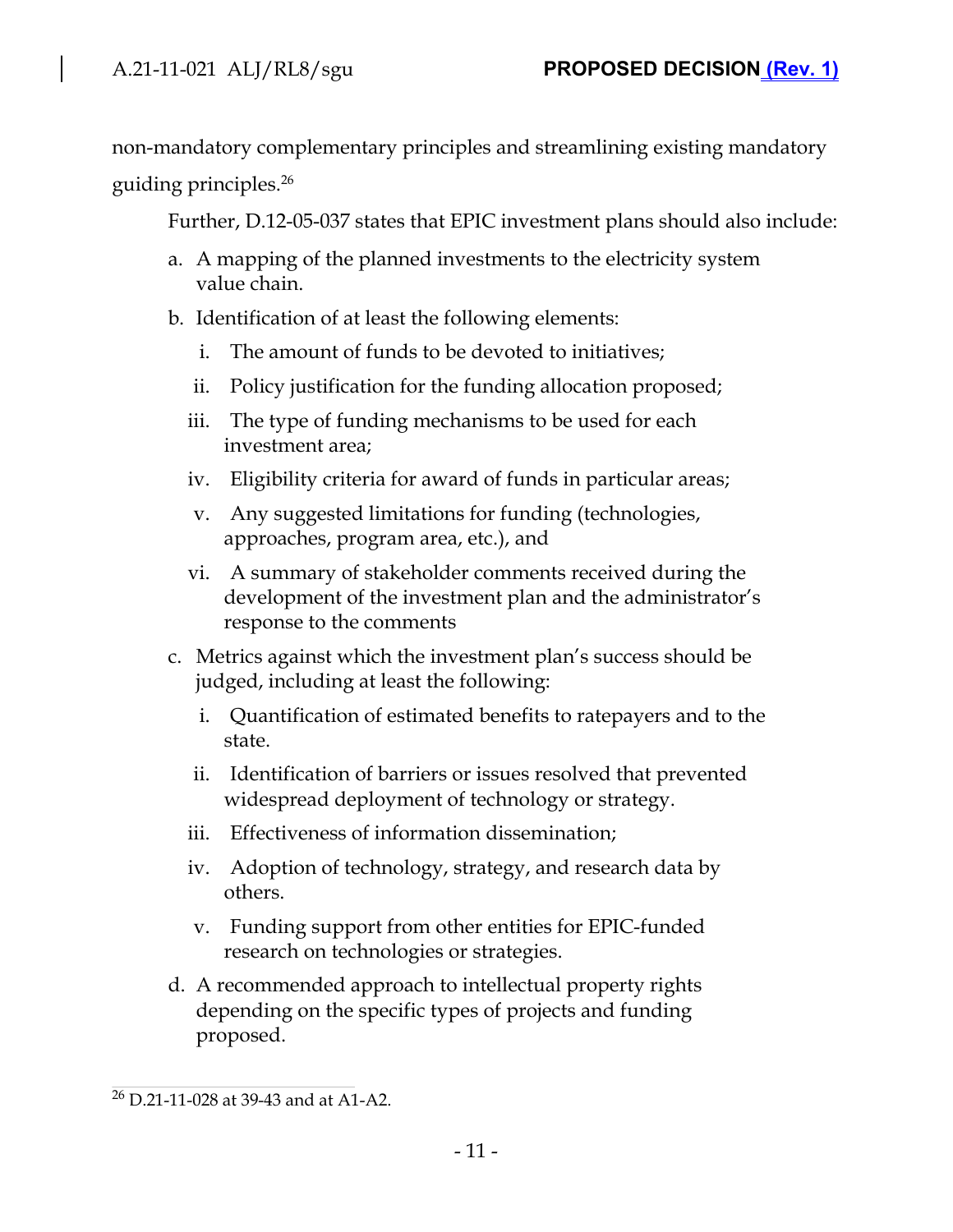$\overline{\phantom{a}}$ 

e. How the investment plan addresses the principles articulated in Public Utilities Code Sections 740.1 and 8360.<sup>27</sup>

# **5.2. Overview of the Plan**

The EPIC 4 program contains six strategic objectives and nine initiatives. The table below shows these six objectives and under which objective each of the nine initiatives fall under. The table also shows the proposed funding for each initiative for years two to five.

| <b>Strategic Objective</b>                                                                                                                 | <b>Initiatives</b>                                                 | Funding          |
|--------------------------------------------------------------------------------------------------------------------------------------------|--------------------------------------------------------------------|------------------|
| Accelerate advancements in renewable<br>generation technologies                                                                            | Renewable Generation                                               | \$52 million     |
| Create a more nimble grid to maintain<br>reliability as California transitions to 100%                                                     | Clean, Dispatchable<br>Resources                                   | \$55 million     |
| clean energy                                                                                                                               | <b>Grid Modernization</b>                                          | \$27.24 million  |
| Increase the value proposition of distributed<br>energy resources to customer and the grid                                                 | Distributed Energy<br>Resource Integration and<br>Load Flexibility | \$86 million     |
|                                                                                                                                            | Transportation<br>Electrification                                  | \$59 million     |
| Improve the customer value proposition of                                                                                                  | <b>Industrial Decarbonization</b>                                  | \$46 million     |
| end-use efficiency and electrification<br>technologies                                                                                     | <b>Building Decarbonization</b>                                    | \$60 million     |
| Enable successful clean energy<br>entrepreneurship across California                                                                       | <b>Technology to Market</b>                                        | \$82 million     |
| Inform California's transition to an<br>equitable, zero-carbon energy system that is<br>climate resilient and meets environmental<br>goals | Climate and Environment                                            | \$33 million     |
| Total                                                                                                                                      |                                                                    | \$500.24 million |

The plan also includes \$88.8 million (15 percent) in CEC administration

costs and \$2.96 million for CPUC administration costs.<sup>28</sup> In addition, CEC is also

<sup>&</sup>lt;sup>27</sup> D.12-05-037 OP 12 at 102-103.

<sup>28</sup> D.21-11-028 OP 5 at 56.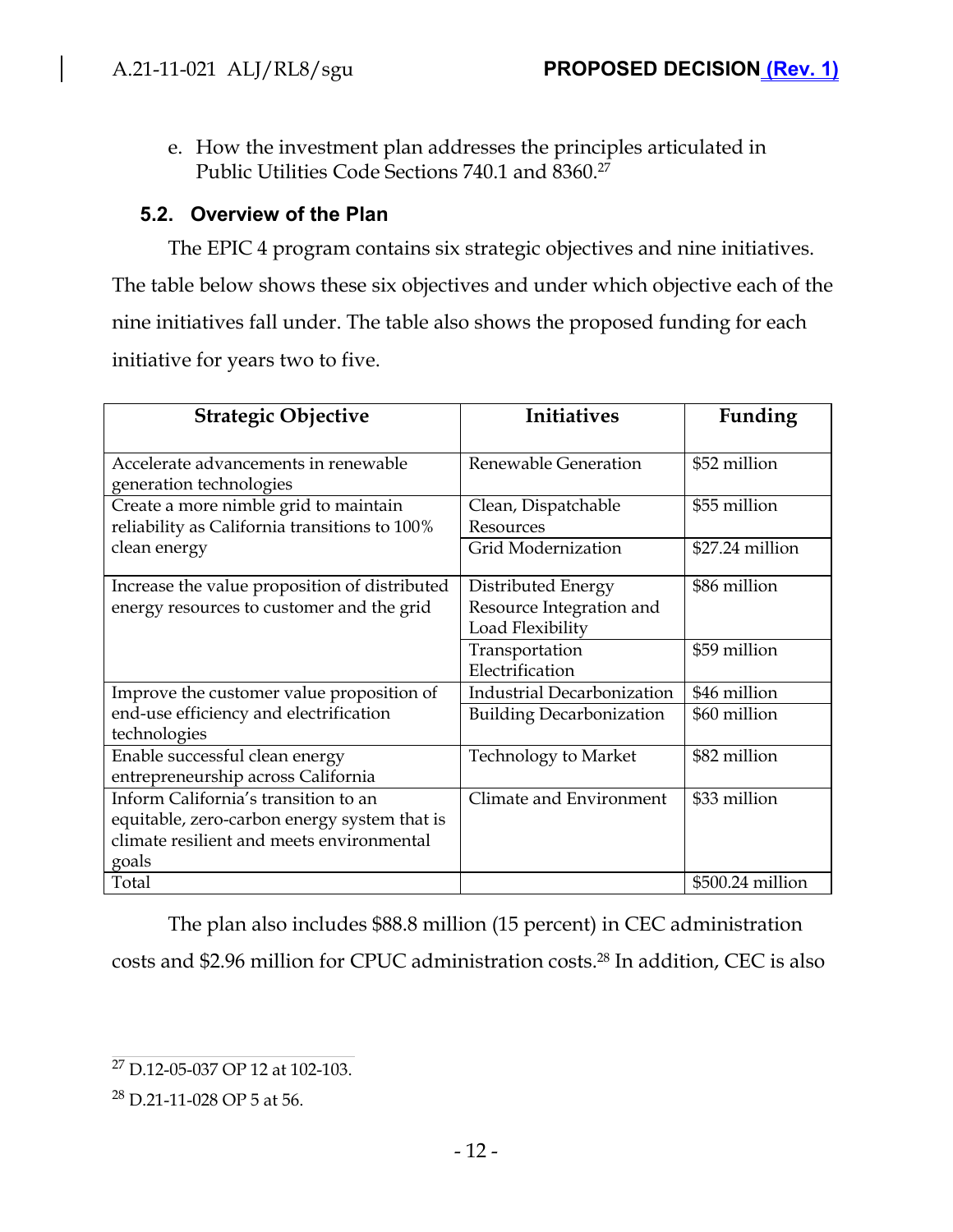allowed to reallocate up to 15 percent of funds among each of their approved initiatives without additional Commission approval pursuant to D.21-11-028.<sup>29</sup>

### **5.3. Plan Details**

Details concerning the EPIC 4 Plan are located in Chapters 2 to 7 of the plan while Chapter 8 contains details regarding the plan administration.

Chapter 2 is entitled Accelerate Advancements in Renewable Generation Technologies, describes research and development  $(\mathrm{R\&D})^{30}$  activities for several key renewable energy technologies, including solar photovoltaics, offshore wind, geothermal energy generation, and mineral recovery technologies. All of the topics in this chapter fall under the Renewable Generation initiative.

Chapter 3 is entitled Create a More Nimble Grid to Maintain Reliability as California Transitions to 100% Clean Energy. This chapter contains research topics that will help develop the technologies and modeling analyses that enable a more nimble electric grid that is reliable, cybersecure, and decarbonized. This includes various types of energy storage technologies that support grid reliability, green hydrogen energy system technologies, and grid modernization initiatives. The research topics in this chapter fall under the Clean, Dispatchable Resources and Grid Modernization initiatives. CEC plans on collaborating with IOUs and the Commission with respect to support with facilitating projects, interconnection, and coordination.<sup>31</sup>

Chapter 4 is entitled Increase the Value Proposition of Distributed

<sup>29</sup> D.21-11-028 OP 10 at 57.

 $30$  The application refers to the EPIC topics found in Chapters 2 to 7 as R&D Topics and this decision shall follow this designation for convenience. However, we note that Pub. Util. Codes § 399.8 and § 740.1 as well as D.12-05-037 refer to these are research, development, and demonstration or RD&D Topics.

<sup>&</sup>lt;sup>31</sup> EPIC 4 Investment Plan, p. 42.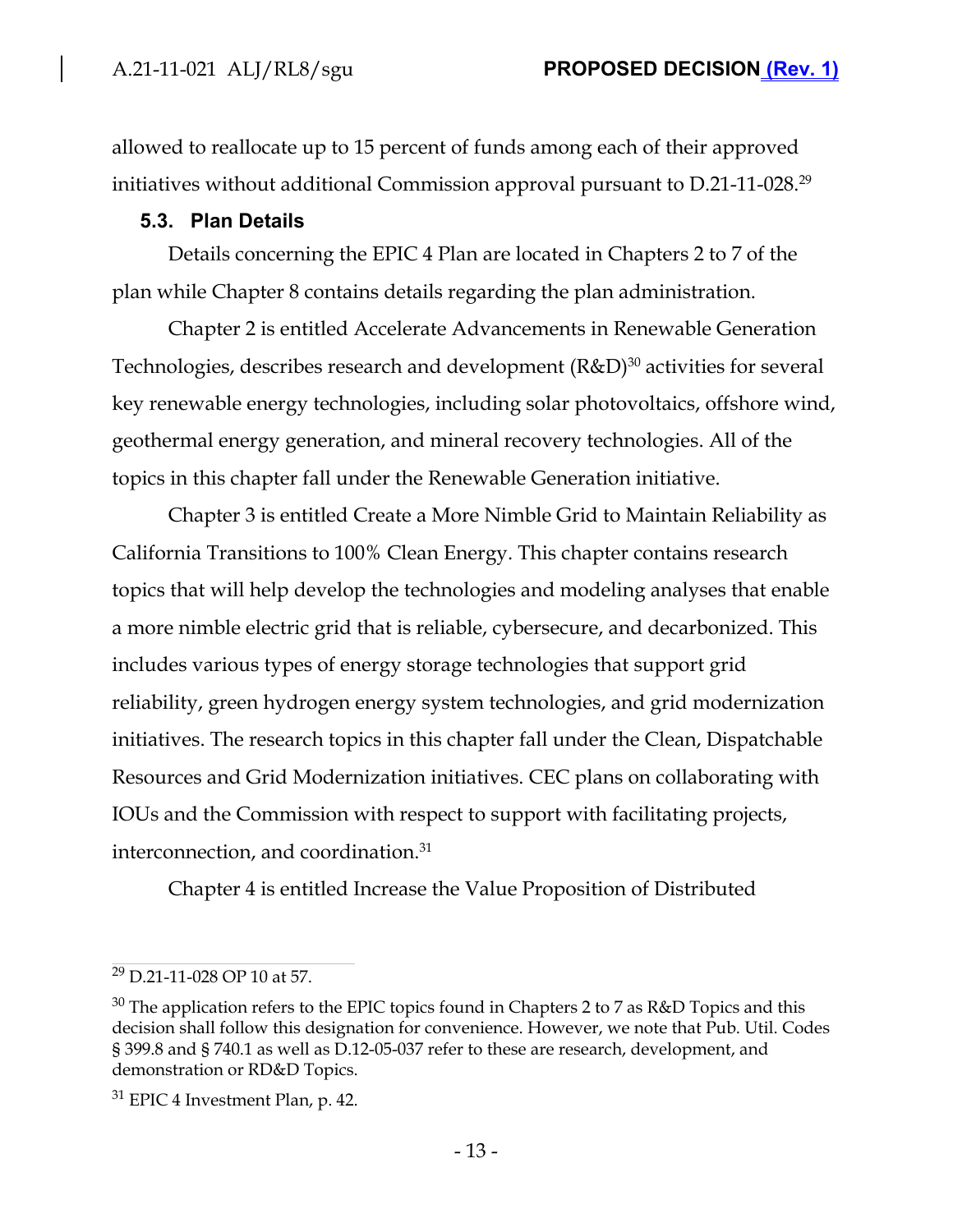Energy Resources to Customers and the Grid, contains research topics in the efforts to advance the integration of distributed energy resources (DER) into the distribution system. This includes enhancing cost and performance attributes and realizing the full range of benefits for customers and the grid. Specific areas of focus include enabling reliability and resiliency with load flexibility; advancing planning tools and technologies to improve DER efficiency, operation, and integration; and improving DER communication and control technologies. Chapter 4 also contains transportation electrification initiatives such as research topics on aligning the growing transportation electrification market with grid needs, exploring opportunities to recycle and reuse critical materials, and exploring innovative financing and business models.

Chapter 5 is entitled Improve the Customer Value Proposition of End-Use Efficiency and Electrification Technologies. This chapter focuses on technology advancements in energy efficiency and electrification of the industrial and building sectors. The research topics included in this chapter fall under the Building Decarbonization and Industrial Decarbonization initiatives which aim to improve the customer value proposition of end-use efficiency and electrification technologies in the industrial and building sectors.

Chapter 6 is entitled Enable Successful Clean Energy Entrepreneurship Across California. This chapter contains R&D topics that will continue to support entrepreneurial ecosystem programs started under previous investment plans but adds new components to address additional barriers affecting the clean energy start-up sector. This includes supporting advanced battery scale-up in California as current lithium-ion batteries are starting to reach performance limitations. All of the topics fall under the Technology to Market initiative.

- 14 -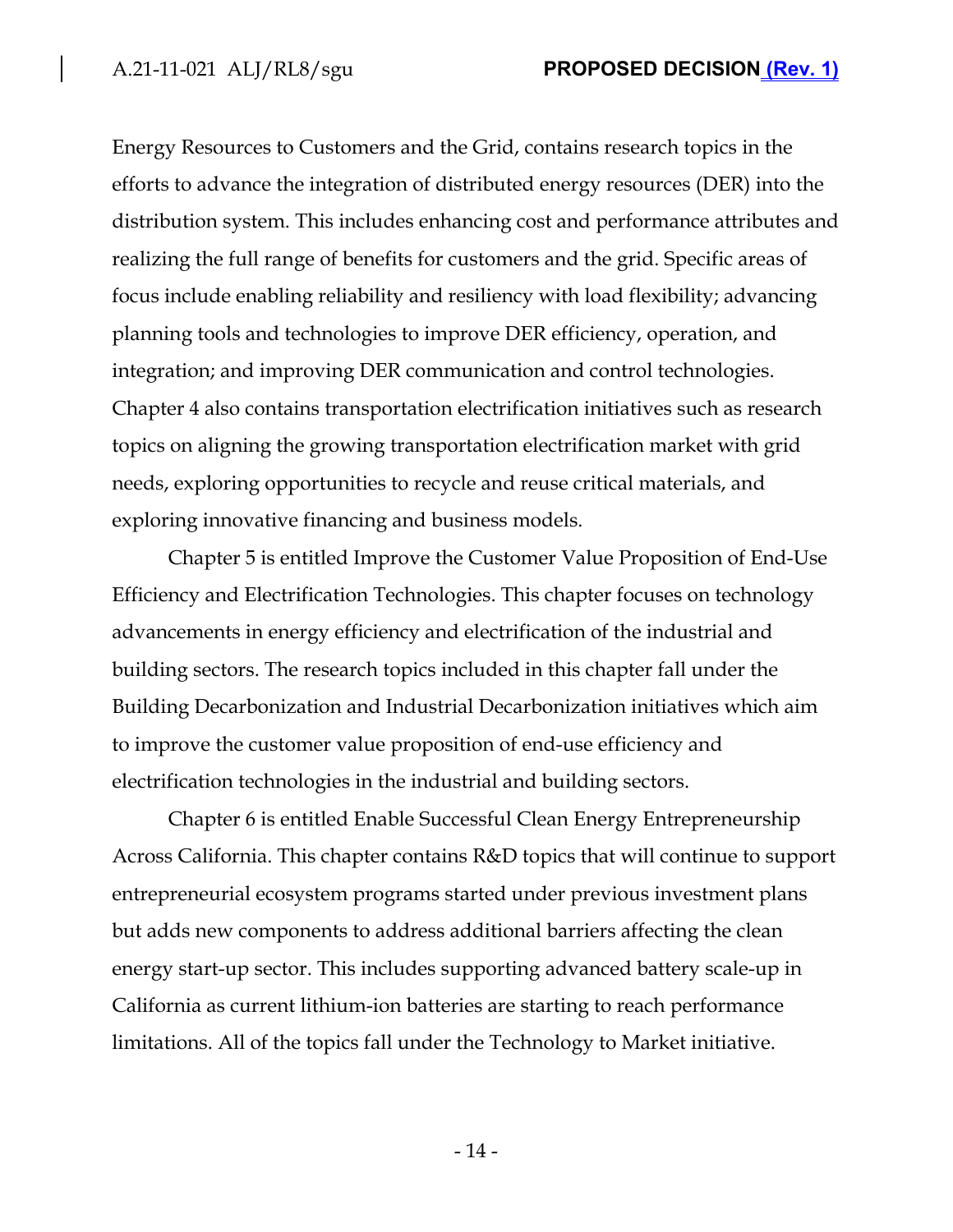Chapter 7 is entitled Inform California's Transition to an Equitable, Zero-Carbon Energy System that is Climate-Resilient and Meets Environmental Goals. This chapter includes research that will evaluate and address equity, employment, health, and other distributional benefits and costs of clean energy pathways. Updated frameworks to address climate change and realizing a climate resilient and reliable grid are also part of this chapter. All research topics such as evaluating air quality, clean energy solutions, integrating climate resilience in electricity systems, and advancing the environmental sustainability of energy deployments are part of the Climate and Environment initiative.

#### **5.4. Comments from Parties**

In its opening and reply briefs, Cal Advocates identified several deficiencies in the EPIC 4 Plan and recommended modifications to the plan. Specifically, Cal Advocates recommended denial of Research and Development (R&D) Topic 42 because it funds administrative activities; it also recommended denial of R&D Topic 6 because it is duplicative of research undertaken by IOUs or research organizations. Cal Advocates also states that each strategic initiative or R&D topic should be linked to a specific program area to improve transparency and that amounts devoted to particular program areas should be identified.

CEC refutes all claims made by Cal Advocates and argues that R&D Topic 42 falls within the Market Facilitation program area and that Topic 6 is complementary to prior research. CEC also states that the EPIC 4 Plan proposes research topics that are consistent with approved program areas and that the budget presented complies with Commission direction. Finally, CEC states that the plan complies with the requirements set forth in D.12-05-037 and the relevant decisions that have modified D.12-05-037.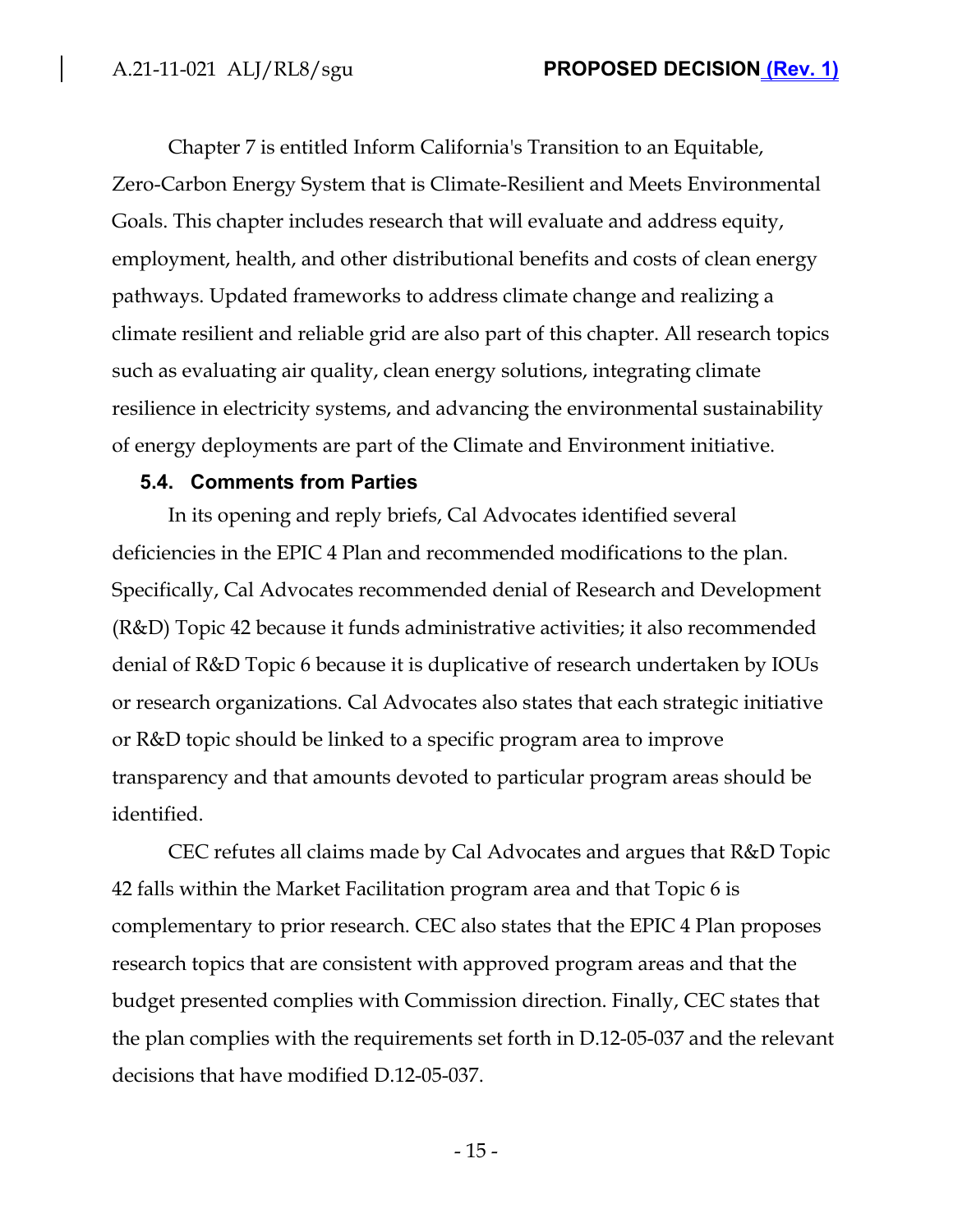#### **5.4.1. R&D Topic 42**

Cal Advocates states that Topic 42 titled "Events and Outreach" should be disallowed because it does not meet EPIC's defined program area activities for R&D investments and instead qualifies as an administrative cost. Therefore, funds earmarked for administrative costs should be used instead and funds earmarked for Topic 42 should be reallocated to other areas that will provide benefits to ratepayers.

Cal Advocates further explains that in response to discovery, CEC states that administrative activities under EPIC 4 are broader in scope and are performed by CEC's EPIC staff. On the other hand, activities under Topic 42 are much narrower in scope such as the EPIC annual symposium and online platform support and these activities will be conducted by a contractor selected through a solicitation process.

CEC states that funding for Topic 42 would allow it to carry out activities such as the EPIC Symposium, technology forums, innovation tours, and manage its online platforms. It adds that such activities fall within Market Facilitation. It then cites specific activities such as targeted outreach, entrepreneurial assistance, and program tracking.

In our review, we first analyzed Topic 42 as presented in the EPIC 4 application and then considered the arguments raised by both Cal Advocates and CEC. There are four primary activities under Topic 42: (a) Energize Innovation; (b) Empower Innovation; (c) EPIC Symposium; and (d) Empower Innovation Events.

We shall discuss each topic but focus our analysis on whether said activities are administrative in nature since this is the root of Cal Advocates' objection to Topic 42.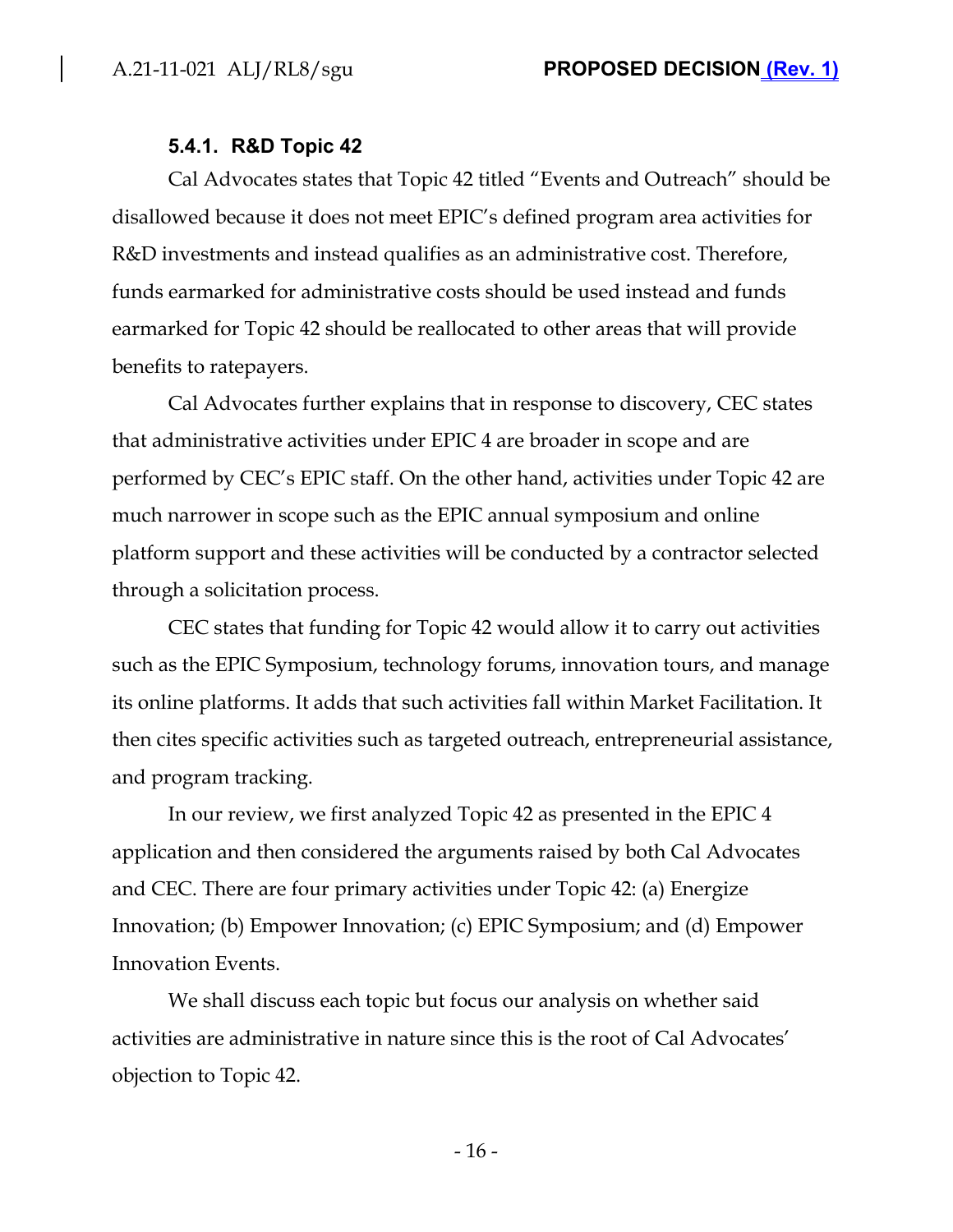Administrative costs, for EPIC purposes, were defined in D.12-05-037 and we find no reason to depart from the determinations made in said decision. Among other things, the Commission deemed that costs to prepare investment plans and costs to monitor and oversee the progress of projects are administrative costs.<sup>32</sup> Costs to evaluate programs, however, are not deemed administrative in nature.<sup>33</sup> The definition of administrative costs was further clarified in D.15-04-020 where the Commission agreed with CEC that program planning, workshops, and reporting are administrative activities. The decision also clarified that direct, necessary, and technical coordination that contributes directly to projects are not administrative costs and that the nature of the activities performed are not based on whether the activities were specific to a project.<sup>34</sup>

We agree with Cal Advocates that narrowing the scope of activities will not change their characterization if such activities fall within a much broader scope of administrative activities. Also, the fact that a contractor will be performing the activities as opposed to in-house EPIC administrative staff, does not change the nature of said activities.

### **5.4.1.1. Energize Innovation**

Energize Innovation pertains to a website that will showcase CEC's EPIC projects and provide high-level information about EPIC investment areas and news about events. The website appears to be a reporting platform wherein the status and results of EPIC projects are posted. The projects are reported individually and include an overview and summary.

 $32$  D.12-05-037 at 65 to 66.

<sup>33</sup> *Id* at 66.

<sup>34</sup> D.15-04-020 at 38 to 40.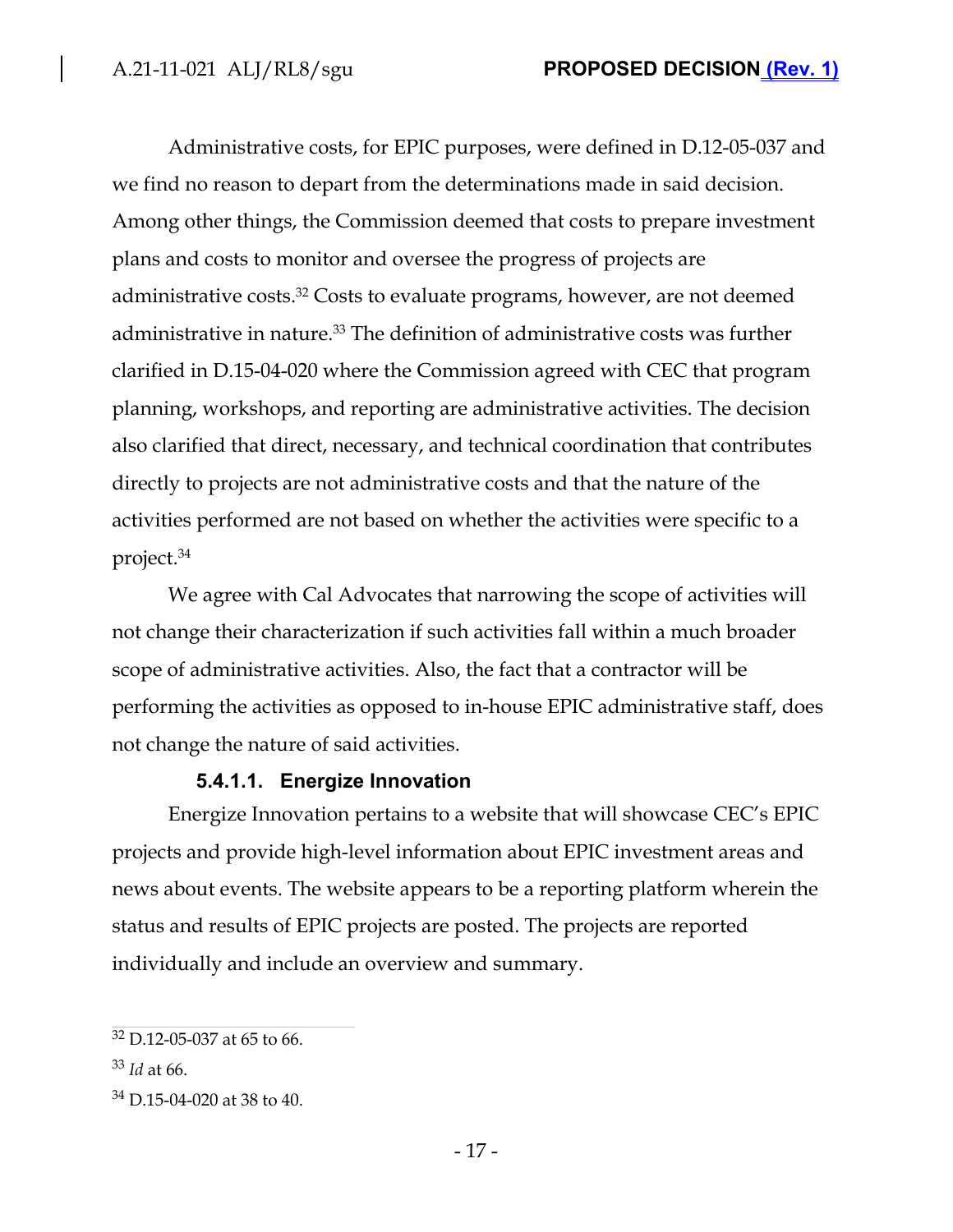We find that maintaining this website and ensuring that information is current and up-to-date is administrative in nature pursuant to D.15-04-020 which considers monitoring, overseeing, and reporting as administrative in nature.<sup>35</sup> There does not appear to be any program evaluation involved, which D.12-05-037 clarified to be an activity that is non-administrative, $36$  or program tracking, which is deemed part of Market Facilitation.<sup>37</sup>

In addition, the website does not identify itself as being affiliated with EPIC and allows reporting of projects other than EPIC even though a majority of the reports that are in the platform are EPIC projects. Aside from using administrative funds for this activity, CEC should also inform the Commission whether such costs should be pro-rated considering that other non-EPIC entities can also post their own projects and data to this online platform which the CEC appears to be maintaining.

### **5.4.1.2. Empower Innovation**

Empower Innovation is described as an online platform that will serve as an access point for entrepreneurs, investors, and others to connect as potential project partners in clean energy technology development and deployment.

While the objectives for Empower Innovation seem to fall under activities that support market facilitation, CEC should demonstrate clearly that this activity goes beyond merely overseeing and maintaining this online platform.

Currently, the online platform only includes a small percentage of EPIC-related funding opportunities. There is also little indication that the platform is related to or tied to EPIC. Therefore, the EPIC 4 application must be

 $35$  D.15-04-020 at 40.

<sup>36</sup> D.12-05-037 at 66.

<sup>37</sup> D.12-05-037 OP 3 at 100.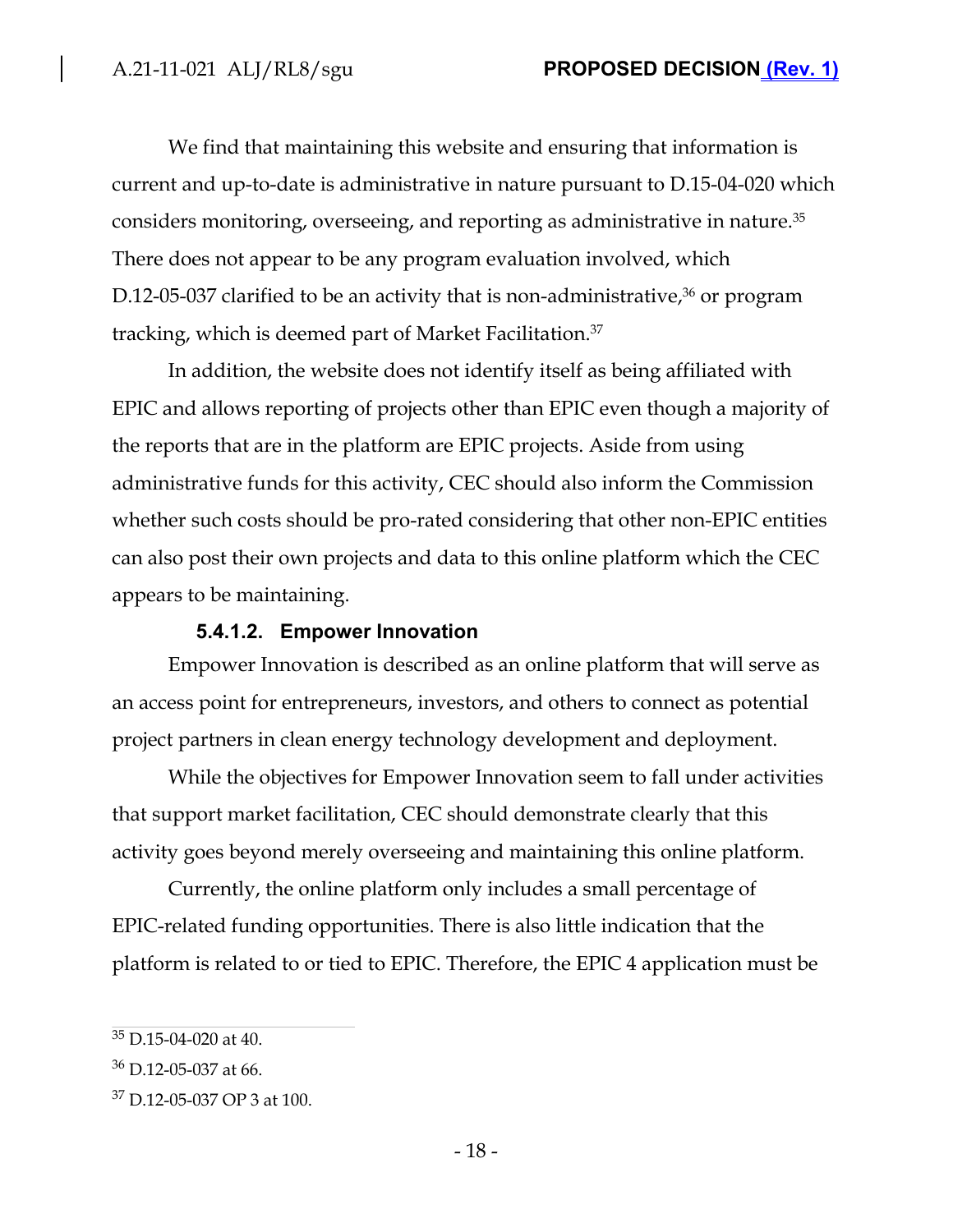supplemented to demonstrate more clearly CEC's role regarding the online platform, how it will advance market facilitation of EPIC programs, and how the platform will benefit ratepayers. CEC should also explain if and how costs for this program need to be appropriately pro-rated. Otherwise, CEC should use administrative funds for this program and reallocate funds originally earmarked for this program to other research topics.

#### **5.4.1.3. EPIC Symposium**

In D.15-04-020, the Commission approved SCE's proposal for an annual California EPIC Symposium<sup>38</sup> and directed EPIC Administrators to coordinate, with input from Energy Division, to host an annual EPIC Innovation Symposium beginning in 2015. The Commission further specified that this symposium shall be part of their normal administrative duties, $^{39}$  and added that this symposium may be used to satisfy one of the two annual workshops required to be held pursuant to D.12-05-03740 and CEC has in fact been using this annual symposium to fulfill one of the two workshop requirements each year. The EPIC Symposium under Topic 42 is the very same symposium discussed in D.15-04-020. Therefore, it follows that because this is a normal administrative activity, then costs for planning and holding this annual symposium should be accounted for in CEC's administrative budget for EPIC 4.

#### **5.4.1.4. Empower Innovation Events**

Empower Innovation Events are aimed at leveraging interactive tools to support increased engagement and transparency for EPIC investment planning and potential funding opportunities. CEC clarifies that these events include

<sup>&</sup>lt;sup>38</sup> SCE Amendment to Application A.14-05-005 at 42.

<sup>39</sup> D.15-04-020 OP 27 at 66.

 $^{40}$  D.12-05-037 OP 15 at 104 to 105.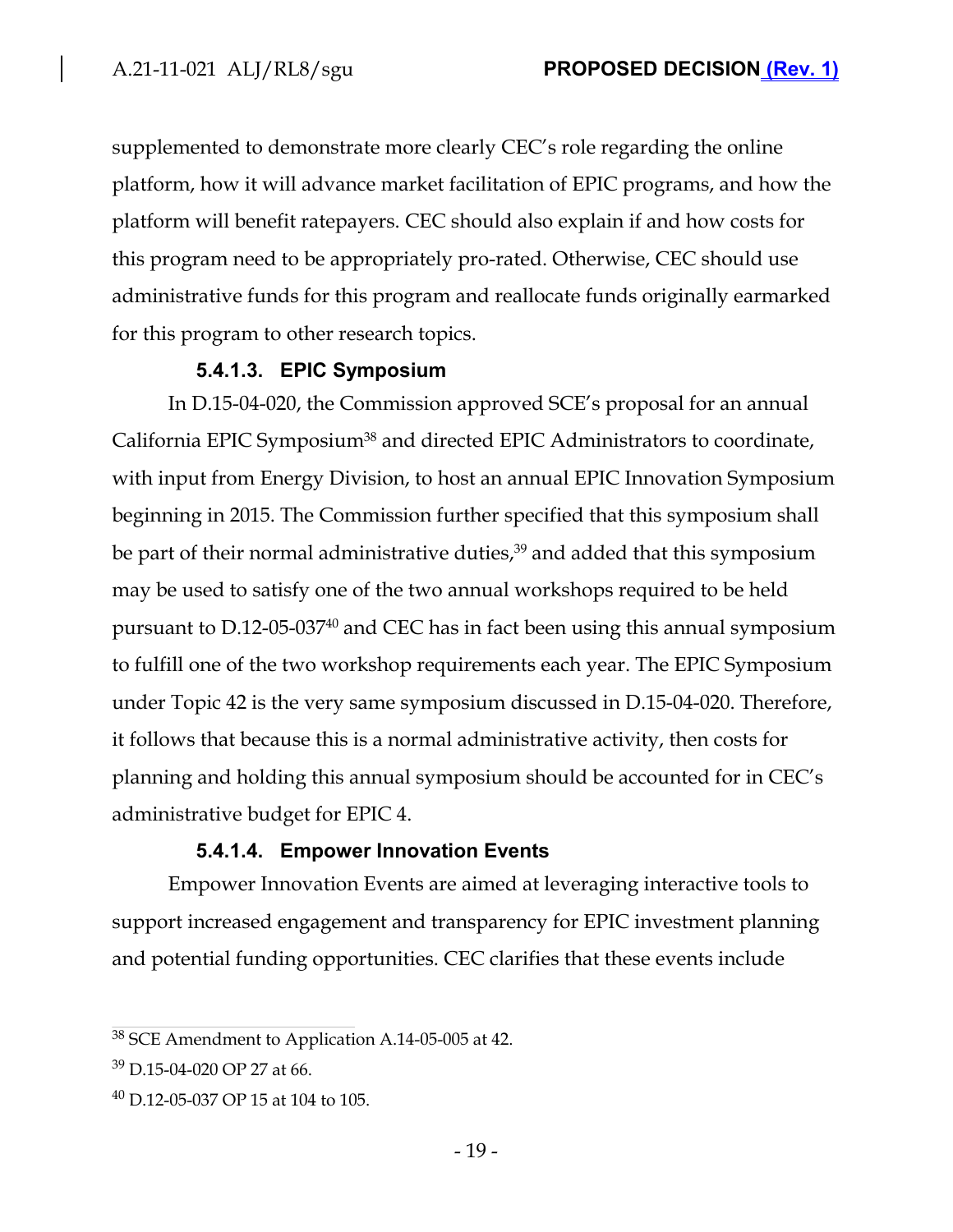planning, managing, and conducting topical forums and managing innovation-related websites.

However, in the Program Administration section of the EPIC 4 Plan found in Chapter 8, the Empower Innovation Events are identified as an important administrative component of CEC's EPIC outreach and stakeholder engagement strategy in terms of consulting with stakeholders and sharing research results.<sup>41</sup> Under the equity outreach section of Chapter 8, Empower Innovation Events is explicitly listed as one of the reasons why the CEC needs to increase its administrative budget $^{42}$  which suggests that CEC recognizes these events as administrative in nature.

Moreover, CEC did not adequately explain how facilitating these events is not administrative in nature similar to hosting workshops or the EPIC Symposium. Also, managing the innovation-related websites generally falls under monitoring and overseeing work and these types of functions are considered as administrative in nature. As described in the application, this program does not appear to include project analysis or evaluation or program tracking, which are considered as non-administrative functions.

In addition, the Empower Innovation Events webpage defines its function as "a public calendar with workshops, conferences, competitions, and other networking opportunities in California and beyond."<sup>43</sup> This suggests that the website will manage and oversee events that facilitate the exchange of ideas and

 $41$  EPIC 4 Plan at 226.

 $42$  EPIC 4 Plan at 231.

<sup>&</sup>lt;sup>43</sup> Empower Innovation Events webpage, accessed March 14, 2022, at https://www.empowerinnovation.net/en/custom/events/directory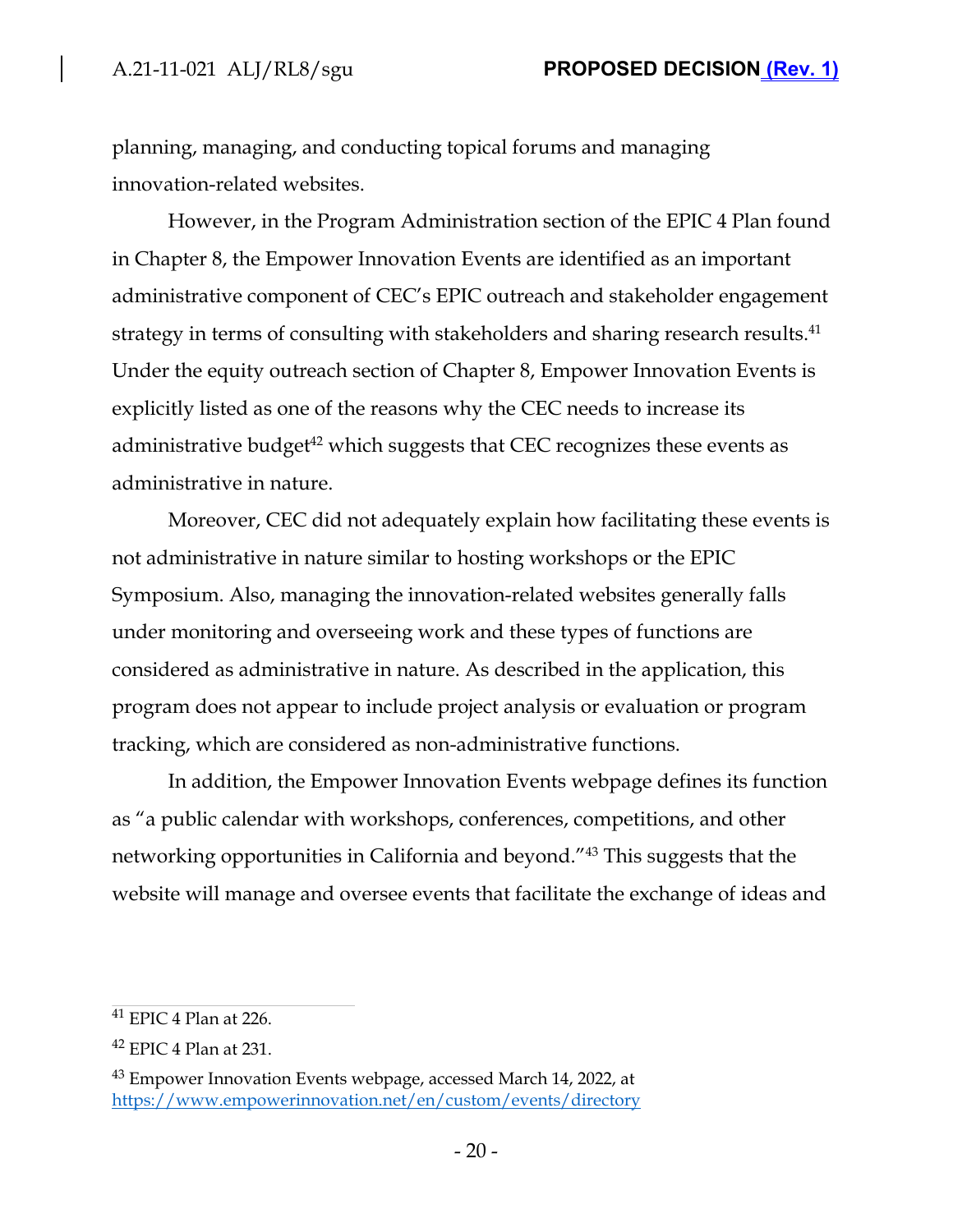information between participants and as we have stated, managing and overseeing activities is considered administrative in nature.

#### **5.4.1.5. Summary**

Activities under Energize Innovation, EPIC Symposium, and Empower Innovation Events as described in the EPIC 4 Plan are deemed administrative in nature and so costs for these must be taken from the administrative portion of the EPIC 4 budget. Funds that were originally earmarked for these activities should be allocated to other research topics. CEC should file a Tier 2 advice letter supplement that describes how it plans to reallocate said funds, including identifying the strategic goals, strategic initiatives, R&D topic areas the funds will be allocated to and providing justification.

For Empower Innovation, CEC should explain in the same Tier 2 advice letter described above, its role regarding this online platform and provide more information how this research topic will advance market facilitation and benefit ratepayers. CEC should also detail the clean energy innovations resulting from the funding and explain how it will track the outcomes of this activity, including which partners are funded for what opportunities. CEC should also explain if and how its costs are pro-rated with respect to its appropriate share. Alternatively, CEC may elect to use administrative funds for Empower Innovation and reallocate the non-administrative funding for this program to other research topics and provide the same reallocation of funding details described in the preceding paragraph.

#### **5.4.2. R&D Topic 6**

Regarding Topic 6 which is entitled Energy Storage Use Case Demonstration to Support Grid Reliability, Cal Advocates states that this area unnecessarily duplicates numerous projects and programs that have been

- 21 -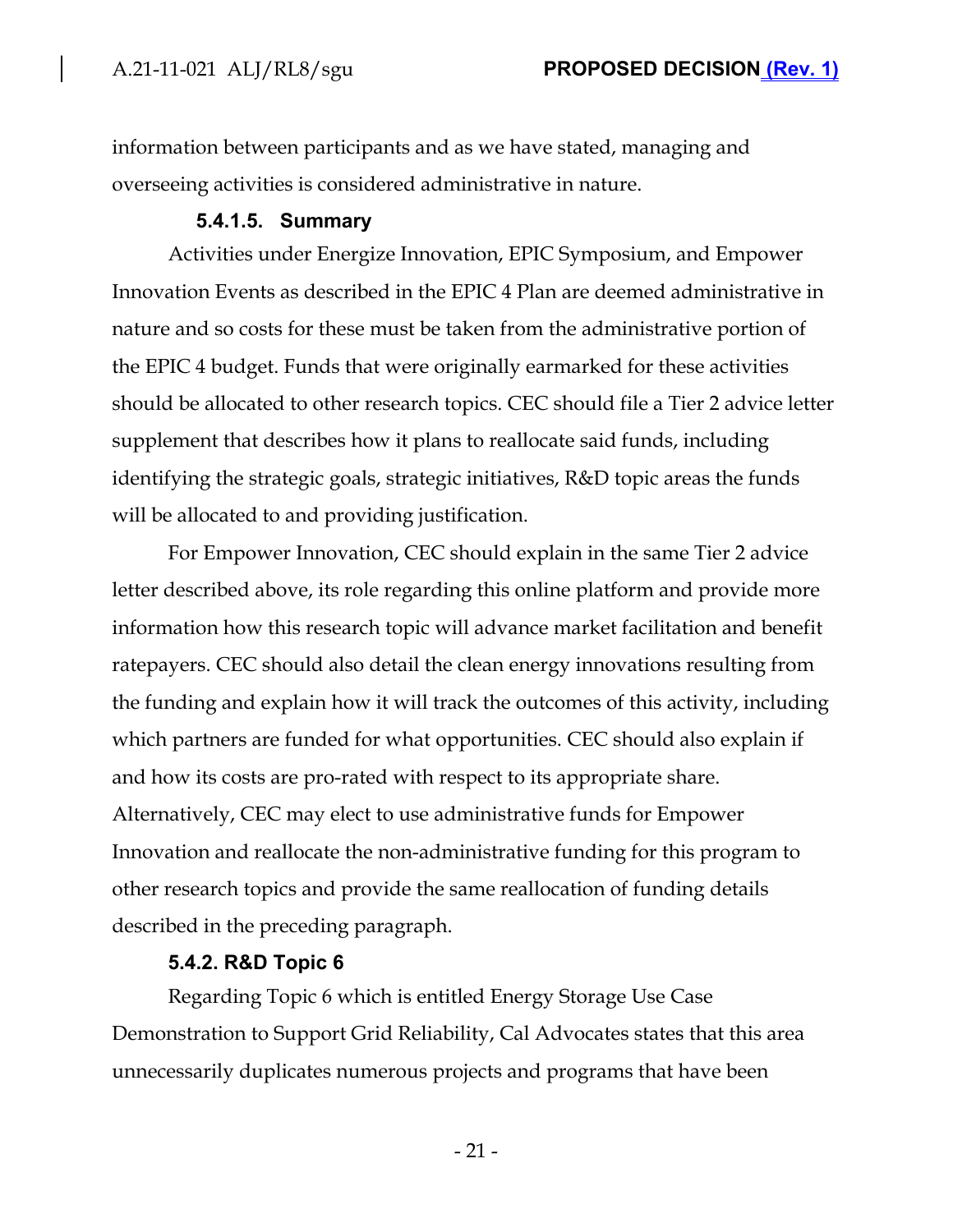authorized by the Commission. Cal Advocates provided specific examples of energy storage deferral use cases that have been authorized by the Commission that are being conducted by IOUs and are being funded by ratepayers. In addition, Cal Advocates states that the Commission established the Distribution Investment and Deferral Framework (DIDF) to include deferral of distributed energy resources (DERs) and energy storage deferral into its procurement and grid planning practices. This means that additional investments in this area will not lead to further ratepayer benefits.

CEC responds to Cal Advocates that any complementary overlap does not unnecessarily duplicate past programs that are or have been conducted by IOUs and authorized by the Commission. If there is any overlap specifically in energy storage research, learning from previous applications is helpful and that a blanket assertion that such projects fail to offer any learning is unsupported. CEC adds that the EPIC 4 Plan supports the need for exploring and better defining new use cases and that ratepayers are benefitted by enhanced grid reliability, reductions in power outages, and improvements in power quality. Topic 6 also includes examples of use case applications other than deferral of new transmission and distribution lines by providing non-wire alternatives and is focused on defining the full range of energy storage applications.

Based on our review of Topic 6 as well as the arguments raised by both Cal Advocates and CEC, we find that Topic 6 does not appear to be duplicative because CEC will be able to conduct the due diligence required to avoid duplication as it forms its solicitations.

R&D Topic 6 contains research on energy storage use demonstrations to support grid reliability. Research in this area aims to document ways that storage

- 22 -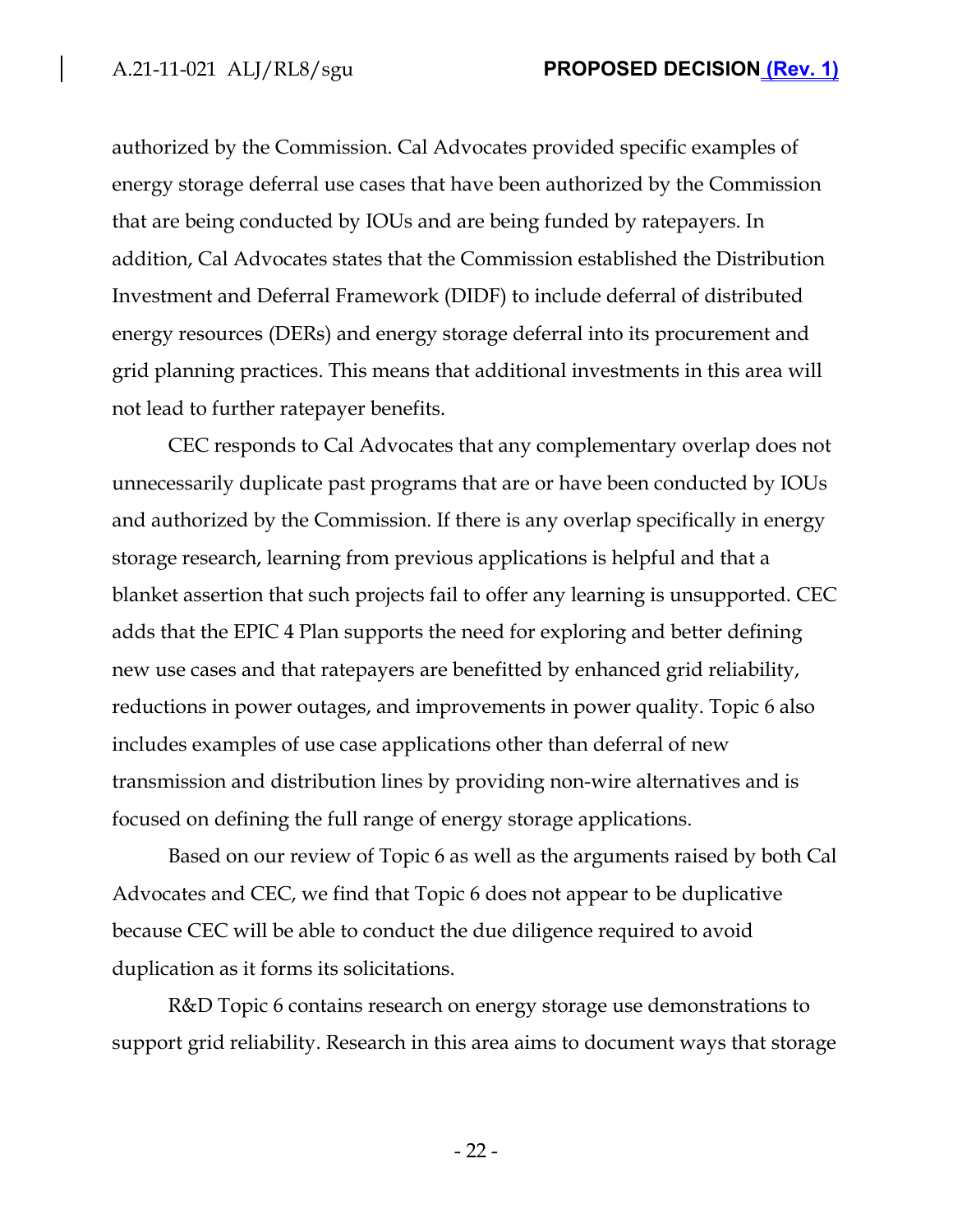can be used and integrated in planning and operations.<sup>44</sup> As stated by Cal Advocates and CEC, the Commission has authorized IOUs to procure energy storage and conduct research on energy storage deferral use cases. However, this topic will conduct research on defining use cases, understand what cases have been applied in the past, and explore new use cases.

As described in Topic 6, projects will assess different use cases to determine which use cases provide the best values for different energy storage capabilities that will help improve grid reliability and resilience. A list of specific use case applications is included in Topic  $6^{45}$  and the topics are broad and varied enough that duplication can be avoided. Research is also not limited to the topics that are listed. Thus, research under this area is not necessarily limited to research that has already been conducted by IOUs.

The projected results are targeted towards producing benefits to ratepayers, particularly towards enhancing grid reliability including the implementation of storage projects to enhance reliability of weather-dependent energy sources such as wind and solar and during public safety power shutoff events.

However, in order to ensure that the initiatives under this topic have the maximum impact and usefulness, the CEC should clearly explain the importance of each use case in its implementation. Coordination of EPIC projects with Commission proceedings should also be improved and this will be discussed later in this decision.

<sup>44</sup> Application Appendix A at 49.

<sup>45</sup> Application Appendix A at 51 to 52.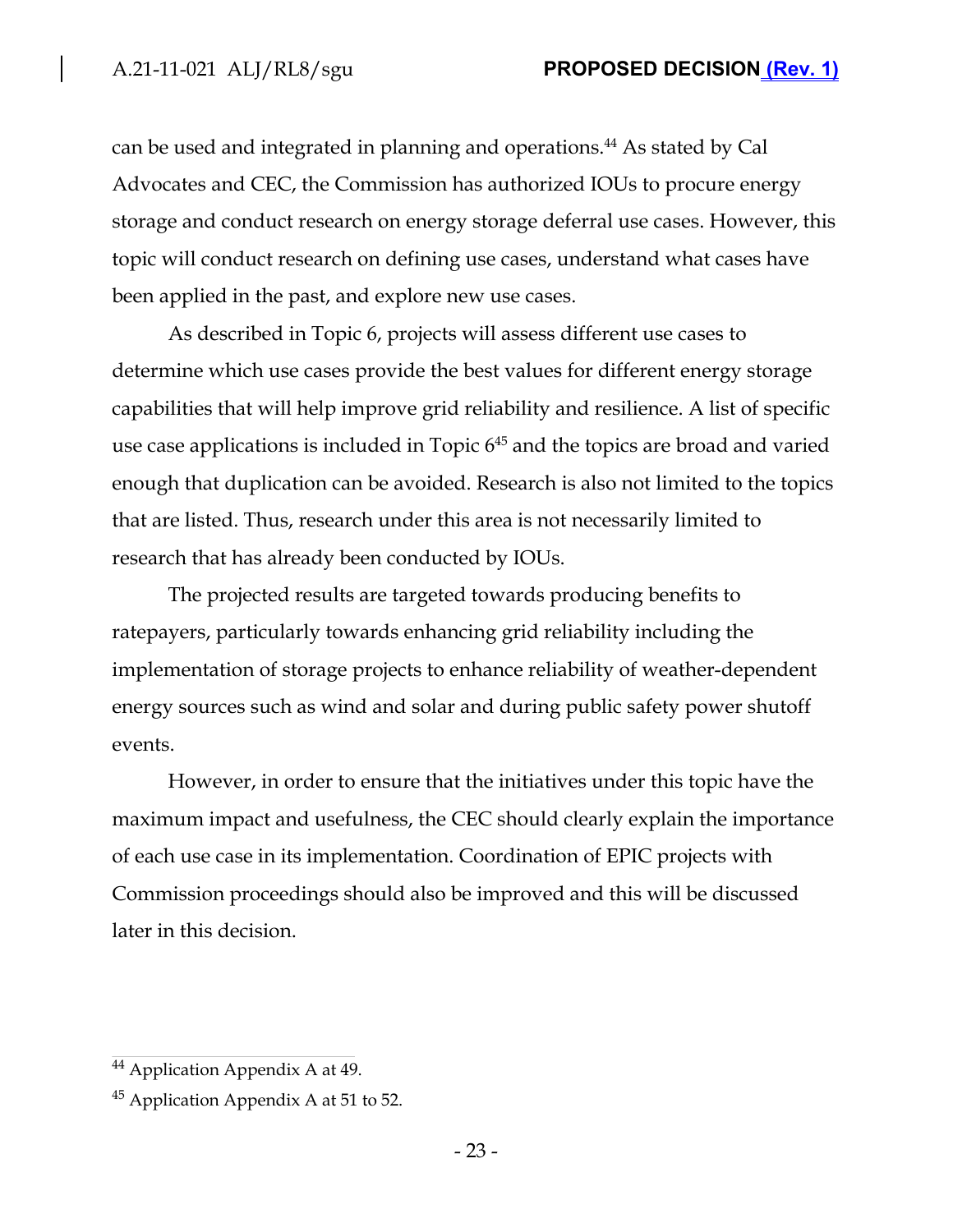### **5.4.3. Identification of Program Areas**

In its opening brief, Cal Advocates states that the EPIC 4 Plan fails to accurately identify the authorized program areas for its proposed strategic initiatives or R&D topics in accordance with D.12-05-037. This prevents the Commission, as well as stakeholders, from determining whether proposed investments fit within authorized EPIC activities. In addition, the EPIC 4 Plan ambiguously refers to all of its investment topics as R&D topics even though many of these topics are not specifically or exclusively Applied R&D proposals which is one of the authorized program areas. Cal Advocates cites two research topics that the EPIC 4 program describes as falling under more than one program area and argues that a research topic cannot simultaneously fall under more than one program area because each program area focuses on different sets of activities.

CEC states that D.12-05-037 specifically provides that investments shall fund the three program areas mentioned in Ordering Paragraph (OP) 3 namely: (a) applied R&D; (b) technology demonstration and deployment (TD&D); and (c) market facilitation.<sup>46</sup> However, the decision does not require a mapping of activities to specific programs.

We find that CEC is correct and that OP 3 of D.12-05-037 clearly specifies that EPIC shall fund activities in the three program areas described above and provides definitions and the types of activities that are included in each program area. However, while it is true that a mapping requirement was not specified, in order to determine whether the EPIC 4 program will fund research topics under

<sup>46</sup> D.12-05-037 OP 3 at 99 to 100.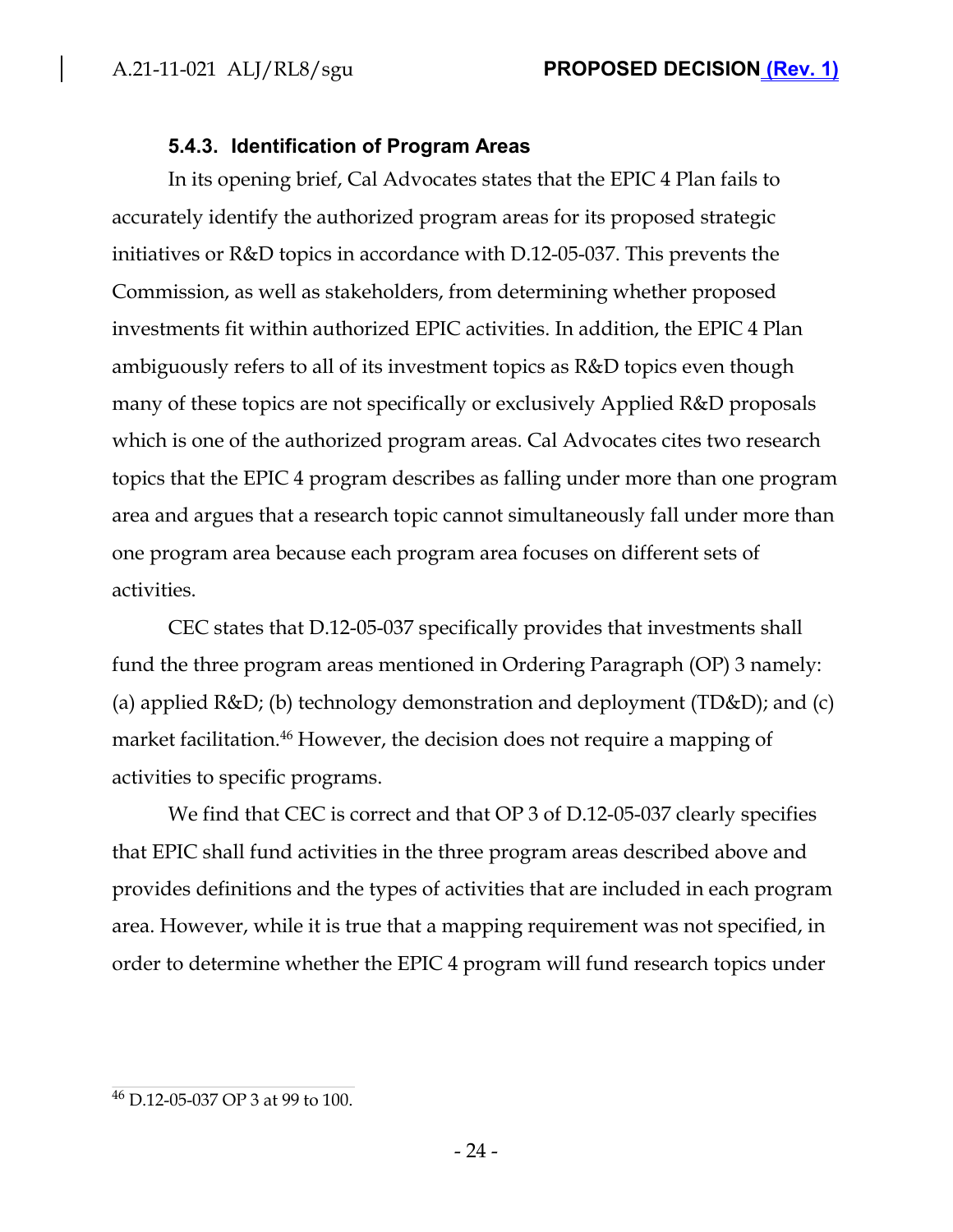applied R&D, TD&D, or market facilitation, it is necessary to identify which program area is being funded by a specific research topic.

These concerns, however, are addressed by CEC's reply brief wherein it provides a chart showing which of the three EPIC program areas each of the 45 research topics are related to.<sup>47</sup> In order to promote greater transparency and better oversight by the Commission with respect to the actual activities that will be conducted, we find that the relationship between R&D Topic areas and the three foundational EPIC program areas should be included in the CEC's program reports.

With respect to several R&D topics falling under more than one of the three program areas, we find that this is not inconsistent with the requirements for EPIC set forth in D.12-05-037 and other decisions. We find it possible for certain research topics to be related to more than one program area. The R&D topics are broad enough and may encompass specific activities that are related to one program area and other activities that are related to another program area. While each program area is distinct, an R&D topic may include different types of research activities. What we find more important is that the R&D research topics fund investments within program areas authorized by the Commission as opposed to defined areas that are unauthorized.

#### **5.4.4. Identification of Amount of Funds**

Cal Advocates proposes that the EPIC 4 Plan be modified in order to properly identify the amount of funds to be devoted to particular authorized program areas. This allows the Commission to ensure that the required funds are

<sup>47</sup> CEC Reply Brief Appendix A at 10-11.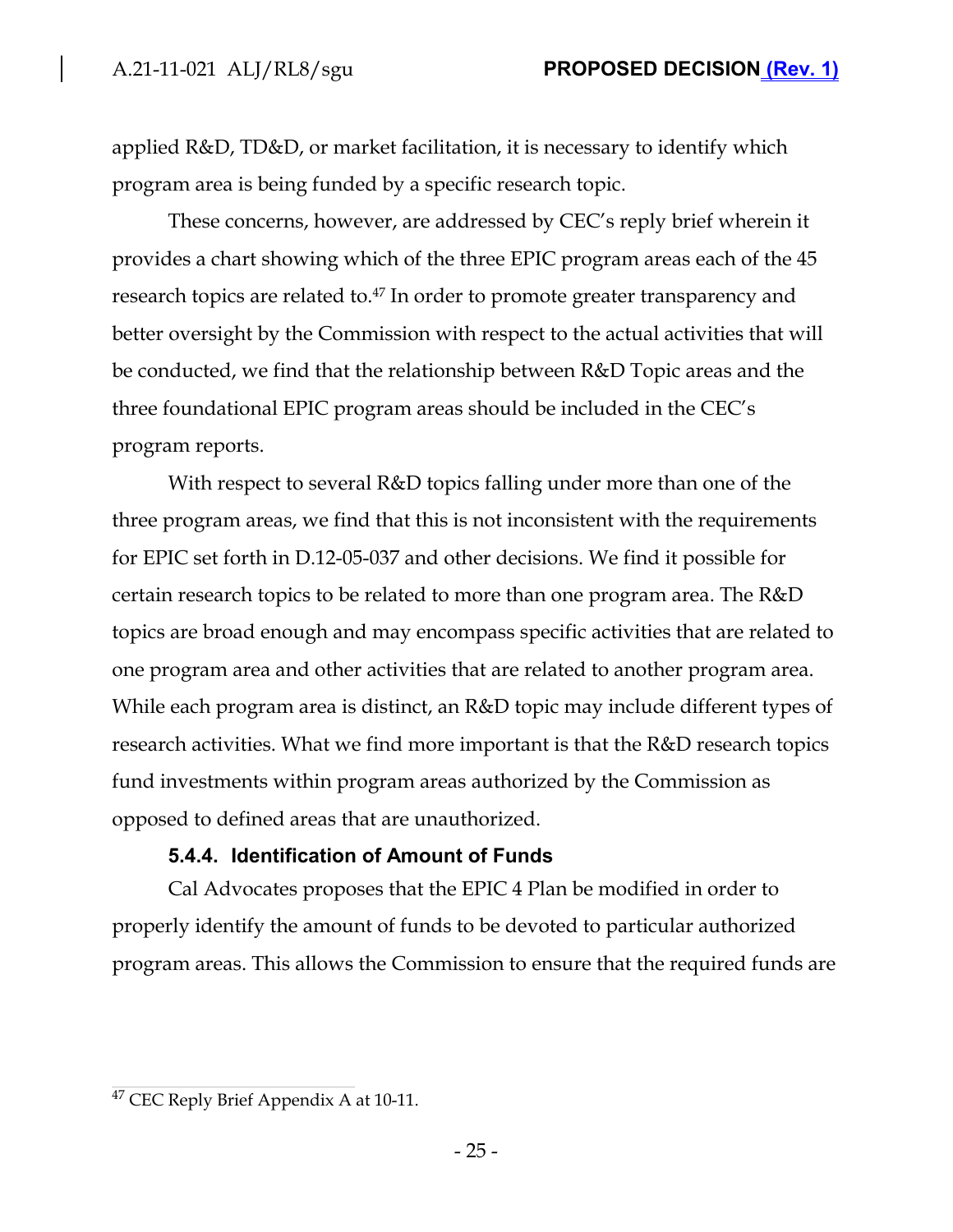being allocated to TD&D to benefit disadvantaged and low-income communities.<sup>48</sup>

We find that while D.12-05-037 set the initial funding for each program area in the EPIC 1 application, the decision does not define the requirements for the distribution of funding among the three program areas in future EPIC cycles. Moreover, D.21-11-028 directed EPIC administrators to show funding amounts at the strategic initiative level.<sup>49</sup> This suggests that a modification was made directing EPIC administrators to provide more granular information with regards to how funds are distributed since the three program areas are much broader than the strategic initiatives which identify the core approaches to meeting goals that are set at the strategic objective level. Unless modified by the Commission, CEC should continue to show funding amounts at the strategic initiative level pursuant to D.21-11-028. However, also providing the funding breakdown according to the three program areas is not inconsistent with D.21-11-028.

Additionally, Cal Advocates' concern is addressed by the CEC providing the distribution of funds according to the three program areas in its Reply Brief.<sup>50</sup> In addition, CEC states that the EPIC annual reports filed annually with the Commission detail the percentage of TD&D funding that is invested in projects

 $48$  Pub. Res. Code § 25711.6(b) requires CEC to expend at least 25 percent of the moneys appropriated from the EPIC fund for TD&D at sites located in, and benefiting, disadvantaged communities and Pub. Res. Code § 25711.6(c) requires CEC to expend at least 10 percent of the moneys appropriated from the EPIC fund for TD&D at sites located in, and benefiting, low-income communities located in the state.

<sup>49</sup> D.21-11-028 OP 8 at 57.

<sup>50</sup> CEC Reply Brief Appendix B at 12.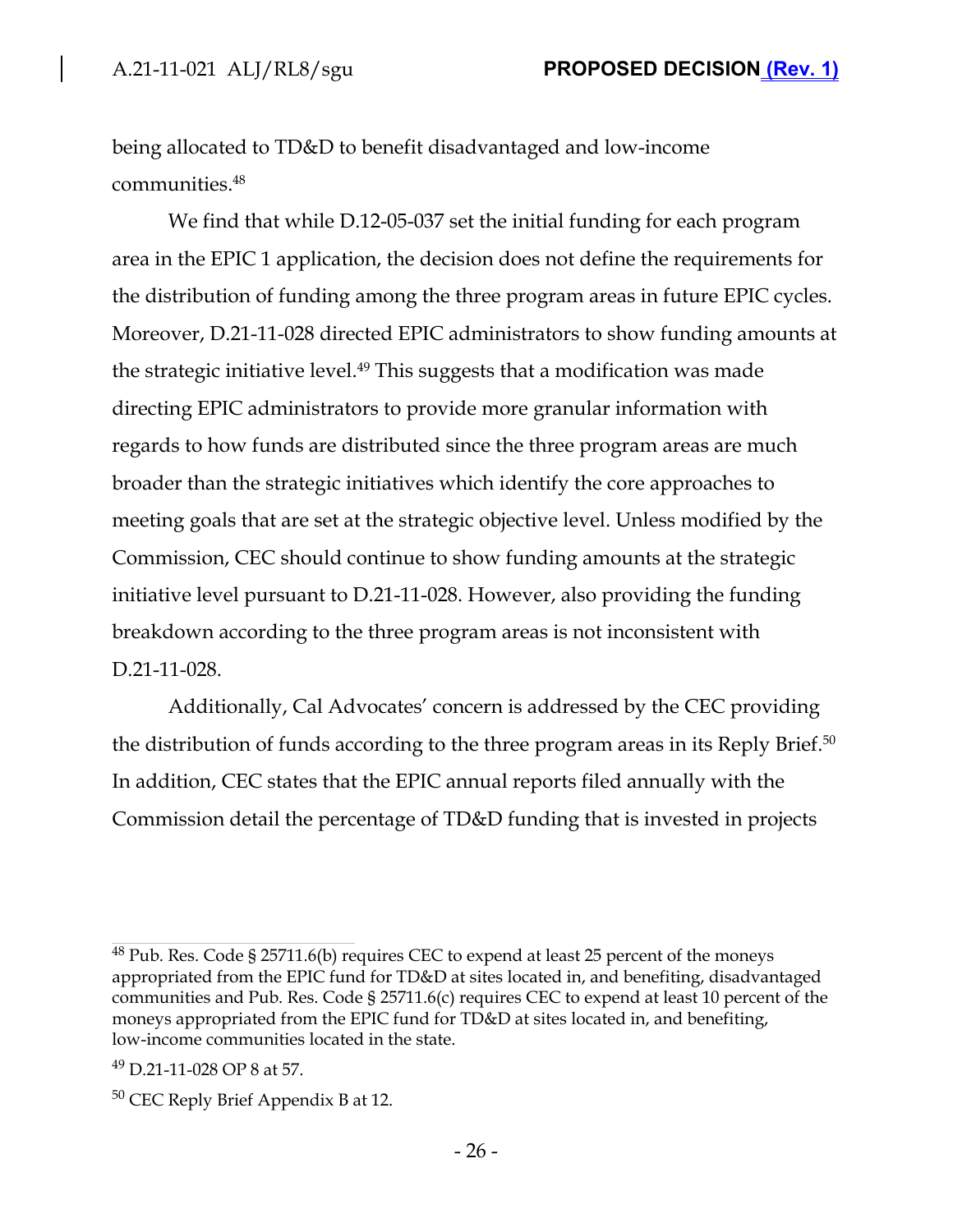located in disadvantaged and low-income communities.<sup>51</sup> Likewise, CEC should continue to provide this information in its future annual reports.

### **5.5. Required Modifications**

Based on our review, we find that the CEC's EPIC 4 Plan should be modified as discussed in this section.

# **5.5.1. Clarity Regarding Possible Duplication**

Pub. Util. Code § 740.1(d) requires that projects should not unnecessarily duplicate research currently, previously, or imminently undertaken by other electrical or gas corporations or research organizations. In addition, Public Resources Code § 25711.5(a)(1) requires that funds should be awarded to projects that will lead to ratepayer benefits and result in a portfolio that is strategically focused and sufficiently narrow to make advancement on the most significant technological challenges.

As described in the plan, Topic 9 on Advancing Clean, Dispatchable Generation appears to have overlaps with Topic 8 on Infrastructure, Market Analysis, and Technology Demonstrations to Support Zero-Carbon Firm Dispatchable Resources. Both topics focus on hydrogen and biogas for dispatchable clean generation. To comply with § 740.1, CEC should submit a Tier 2 advice letter supplement to clearly explain why Topic 8 is separate and distinct from Topic 9. Alternatively, CEC can combine both topics and revise its allocated funding in consideration of any overlaps. An example would be to narrow the focus to make advancement on the most significant technological challenges under the Clean Dispatchable Resources initiative, including emphasis on increased deployment and lowering the levelized cost of the technologies.

<sup>&</sup>lt;sup>51</sup> CEC Reply Brief at 7.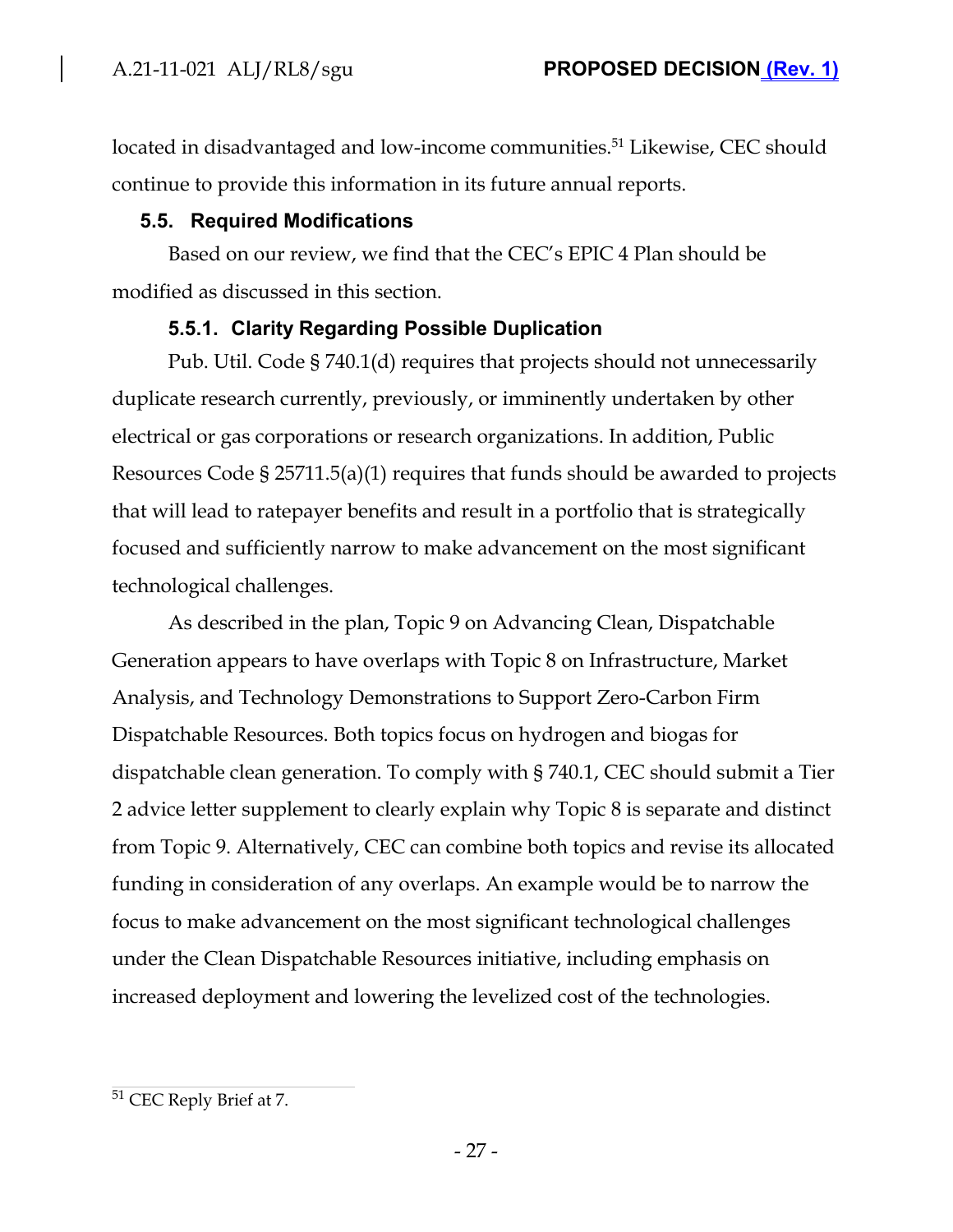Topic 22 entitled Integrating Distributed Energy Resources (DER) for Grid Supportive Vehicle Charging appears to have duplication with Topic 14 entitled Direct Current Systems for Efficient Power Delivery. The description of the two topics has many overlaps as direct current electrical infrastructure is the key to efficiently integrating DER and electric vehicle charging. Additionally, the description contained in Topic 22 is high-level and does not state what will actually be funded. Once again, in order to comply with § 740.1, CEC should submit a Tier 2 advice letter supplement to clearly explain why Topic 22 is distinct from Topic 14 or consider combining the two topics and revising its budget.

Lastly, some of research ideas in Topic 45 entitled Advancing the Environmental Sustainability of Energy Deployments, may be duplicative of research conducted at the federal level. For example, the US Department of Energy Database of Environmental Effects of Wind and Marine Renewable Energy (Tethys) looks at the environmental effects of wind energy and marine energy. CEC should file an advice letter supplement revising the EPIC 4 Plan to specify that Topic 45 is complementary and not duplicative to federal tools such as those provided through Tethys.

# **5.5.2. Increased Coordination**

In D.15-04-020, the Commission expressed its intent that EPIC projects and CPUC proceedings should be coordinated and directed EPIC administrators to identify specific Commission proceedings addressing issues related to each EPIC project in their annual EPIC reports.<sup>52</sup> The Commission further expressed this intent by directing that EPIC investments are optimally aligned with and

<sup>52</sup> D.15-04-020 OP 6 at 62.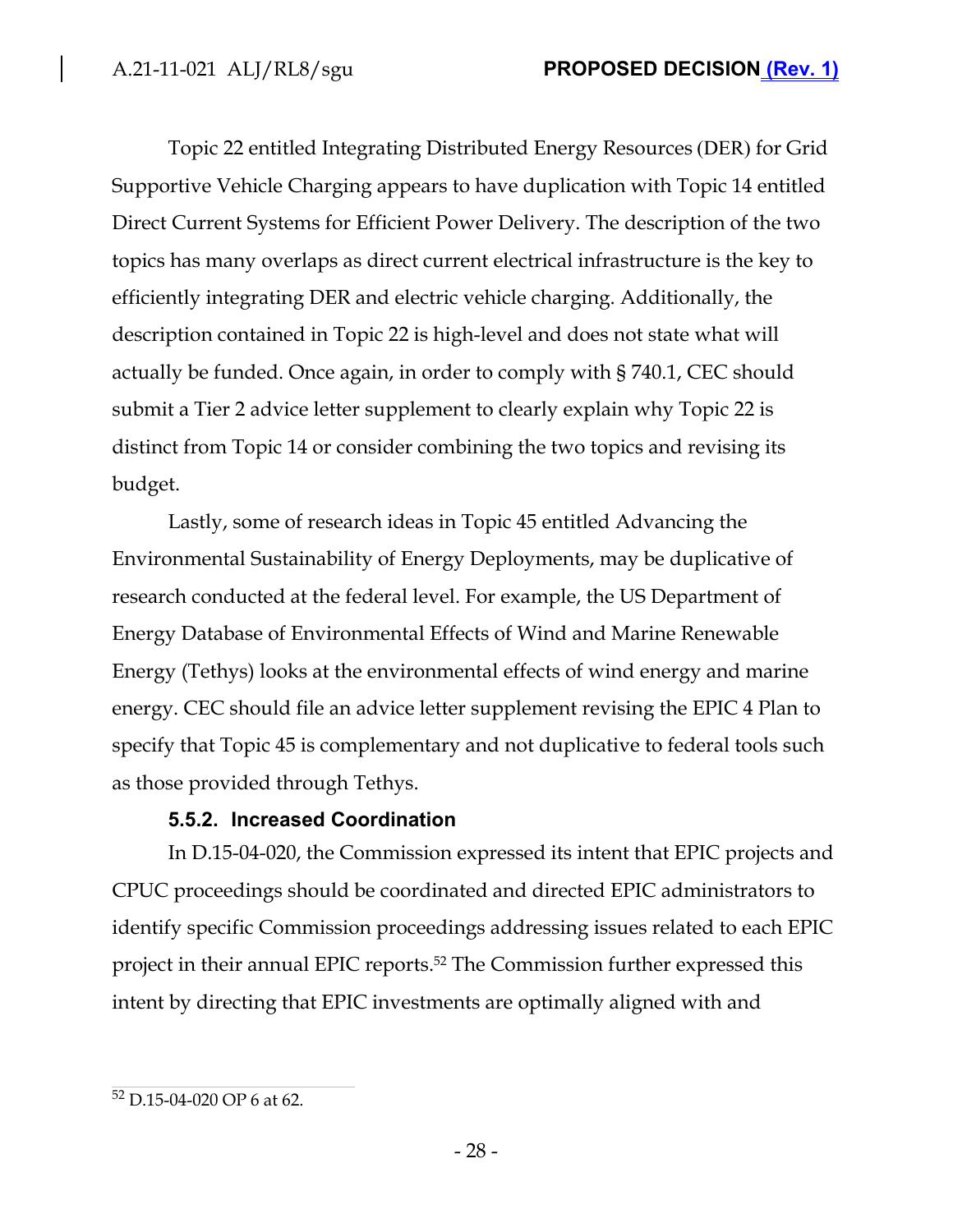informed by key Commission and California energy innovation needs and goals in setting forth the framework for the EPIC Policy and Innovation Coordination Group (PICG).<sup>53</sup> Finally, the Commission reinforced this intent by directing that the PICG's role "is to support the development of the administrators' capacity to understand Commission policies and proceedings, and how their projects best align with those policies and proceedings; and to support the Commission's capacity to understand and leverage energy innovations in key policy areas.<sup>54</sup>

Pursuant to the above, the application does identify several linkages between research topics 14, 15, 21, and 44 with CPUC proceedings. However, our review shows that there are many more linkages between CPUC proceedings and research topic areas in the EPIC 4 Plan beyond the four identified in the application. Examples of some of these proceedings are R.18-12-006 (transportation electrification), R.19-01-011 (building decarbonization), R.19-09-009 (microgrids), R.20-05-003 (integrated resource planning), and R.20-08-022 (clean energy financing). Additionally, our review finds potential opportunities for coordination with the Commission's Emerging Technologies Program related to energy efficiency innovation and Energy Division's Transportation Electrification section related to vehicle-to-grid and vehicle-to-load integration.

Thus, we find that coordination with the Commission should be made periodically, as guided by Energy Division staff, during the duration of the EPIC 4 investment cycle to ensure that there is an updated exchange of information between the Commission's Energy Division staff and CEC staff regarding

<sup>53</sup> D.18-01-008 at 24.

 $54$  D.18-10-052 at 90.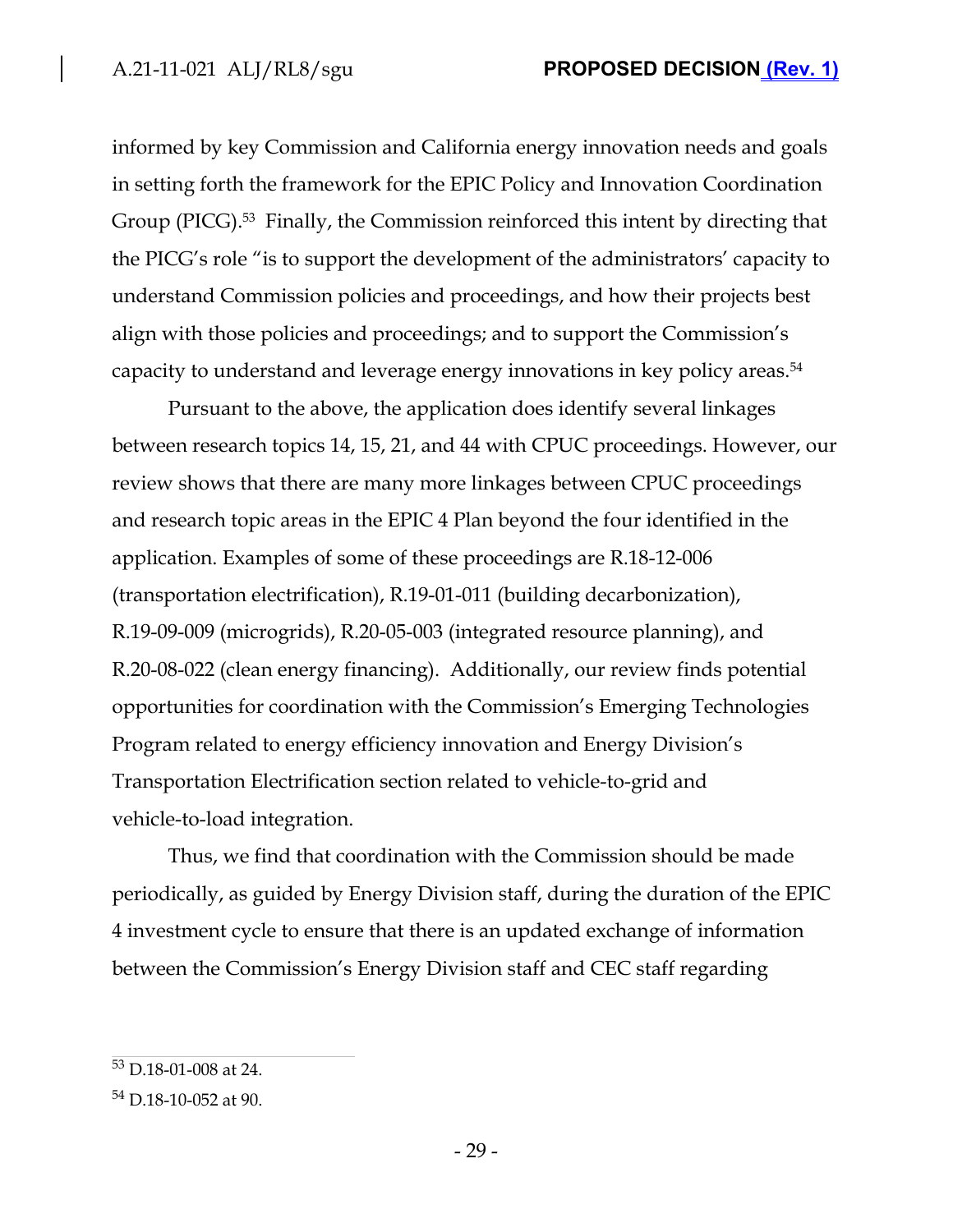proceedings and related Commission programs that have linkages with the research topics included in the plan.

### **5.5.3. Additional Funding Details**

As discussed in Section 5.4.4, D.21-11-028 requires that funding for the EPIC 4 Plan be expressed at the Strategic Initiative level which the application generally complies with. The decision explains that this level of detail provides greater transparency into the level of funding and effort required for each initiative and provides information on how these initiatives will be operationalized.

However, in this particular instance, we find that more information regarding funding allocation is warranted concerning the Strategic Objectives that are supported by a single Strategic Initiative. For example, the plan can subdivide these strategic initiatives and provide the funding amount for each subdivision. Alternatively, the plan can provide the percentage or how much will be allocated to major research topics. To comply with D.21-11-028, CEC should clearly explain in its Tier 2 advice letter supplement how the EPIC 4 Plan is modified to provide a greater level of funding detail on the Strategic Objectives supported by a single Strategic Initiative.

We find that this additional level of detail will provide the Commission further understanding regarding the CEC's funding priorities, what is to be accomplished by each of the Strategic Objectives, and how each Strategic Initiative supports the realization of the Strategic Objectives.

#### **5.6. Compliance with Requirements**

As stated earlier in Section 5.2, the EPIC 4 Plan contains six strategic objectives and nine initiatives. The strategic objectives show the state policy goals that need to be achieved while the strategic initiatives are the core approaches to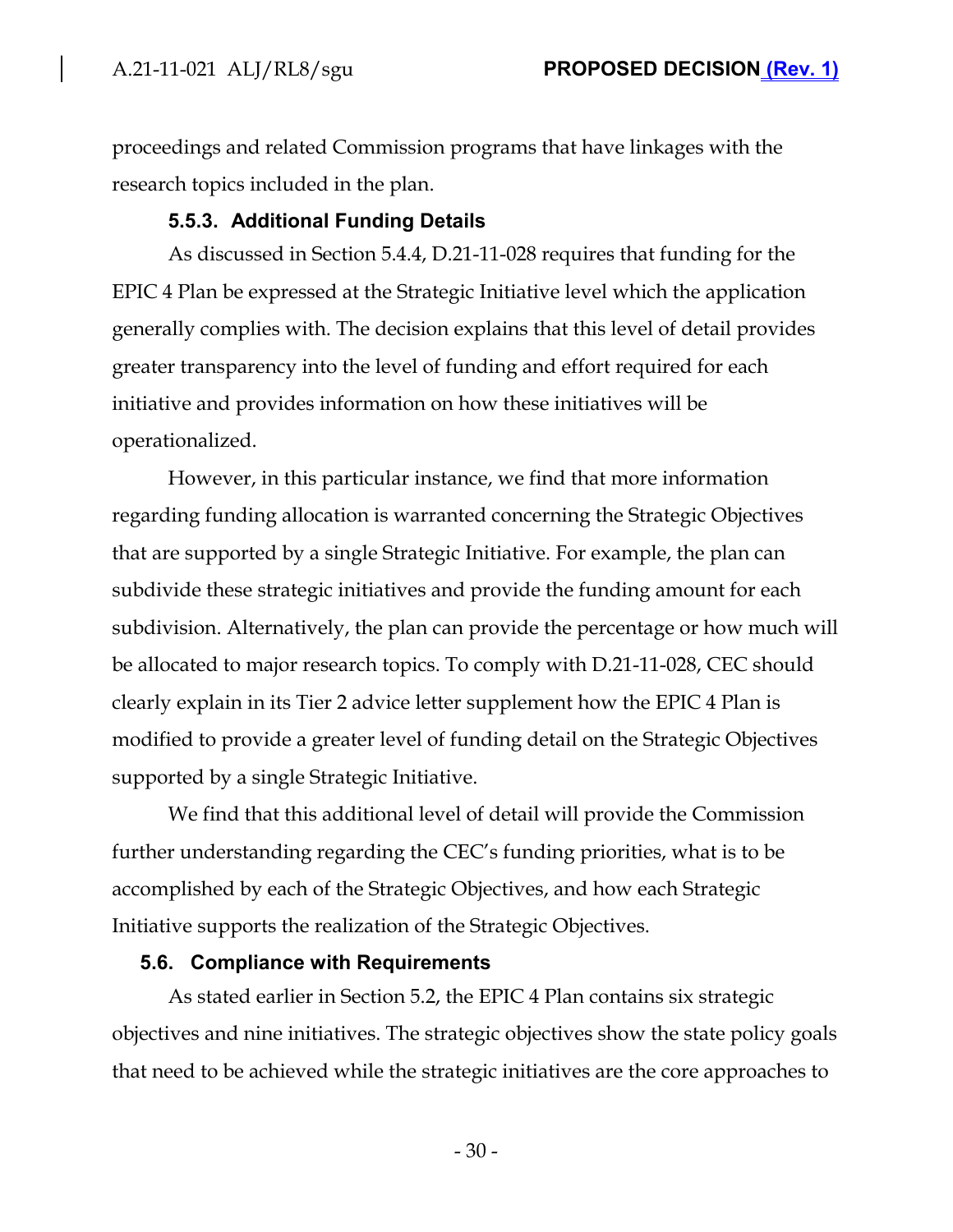meeting the goals. There are also 45 R&D Topics which are the high-level actions to be taken to execute the approaches. Each of the 45 topics generally include a description of the research topic and contain sections discussing the innovation need, market and technology trends, expected outcomes, metrics and performance indicators, primary users and beneficiaries, guiding principles, and the background and previous research that have been conducted on this topic. In some instances, some of the research projects under a specific R&D Topic are described and discussed. These research projects are the funded elements or programs where EPIC R&D is executed.

Based on our review, we find that the EPIC 4 Plan complies with the requirements set forth in D.12-05-037 and the relevant decisions that have modified said decision with the exception of the exclusions concerning Topic 42 described in Section 5.4 and the modifications identified in Section 5.5 of the decision.

We find that the EPIC 4 Plan complies with the primary and mandatory principle of the EPIC program which is that the plan offers reasonable probability of providing benefits to electricity ratepayers as stated in Pub. Util Code § 740.1. The benefits are clarified in D.21-11-028 as improving safety, increasing reliability, increasing affordability, improving environmental sustainability, and improving equity, all as related to California's electric system. $^{55}$  .

The research topics also support either environmental improvement, safety, efficient usage of energy, reduction to system load, grid reliability, development of new and renewable resources, or improvement to existing

<sup>55</sup> D.21-11-028 at 39, at 42-44, OP 2 at 55, and at A1.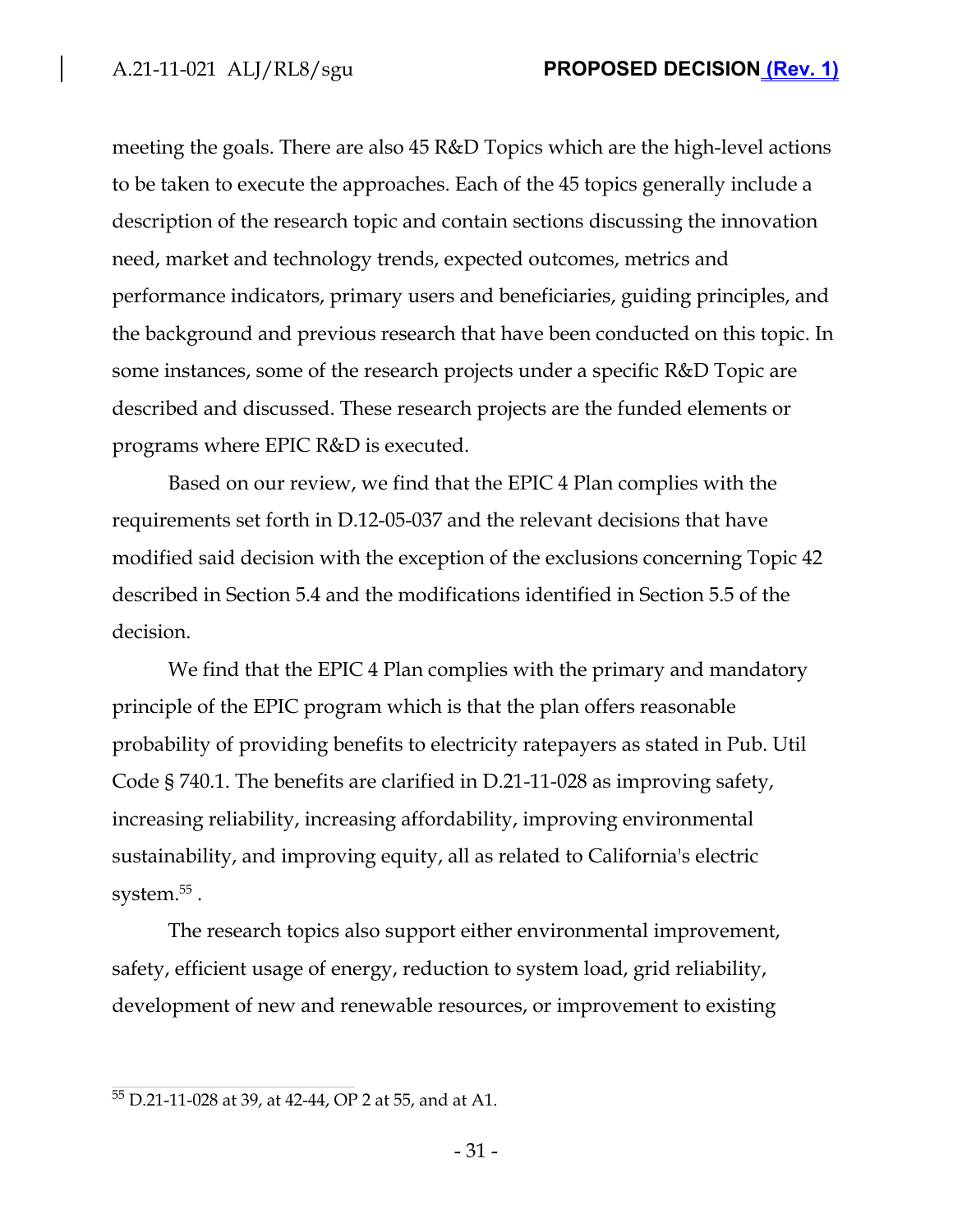technology such as better storage. Thus, the EPIC 4 Plan complies with Pub. Util. Code § 8360.

In addition, specific R&D research topics are designed to produce societal benefits, greenhouse gas emissions mitigation, support for low emission transportation, economic development, and other benefits. Many of the research topics are on subjects related to research topics that were authorized in prior EPIC plans.

The research topics all fall under one or more of the three primary EPIC program areas: applied R&D; TD&D; or market facilitation and the EPIC 4 Plan shows the policy justification that is being supported. Funding costs are identified at strategic initiative level pursuant to D.21-11-028 although CEC also provided the funding breakdown for each of the three program areas.

Projects that are speculative or have a low probability for success are minimized and the research topics are consistent with state goals. The plan also shows how potential investments will improve the electricity system and includes metrics and performance indicators that reasonably allow determination whether an investment plan is successful.

The EPIC 4 Plan is consistent with the CEC's administration of the EPIC program pursuant to the requirements under Public Resources Code 25710 *et seq*. Funds will be allocated to projects that provide electricity ratepayer benefits, and projects will report advancements towards achieving California's energy goals. Localized health impacts were taken into account and competitive bids for project applications shall be applied as necessary. In addition, the CEC hosted 12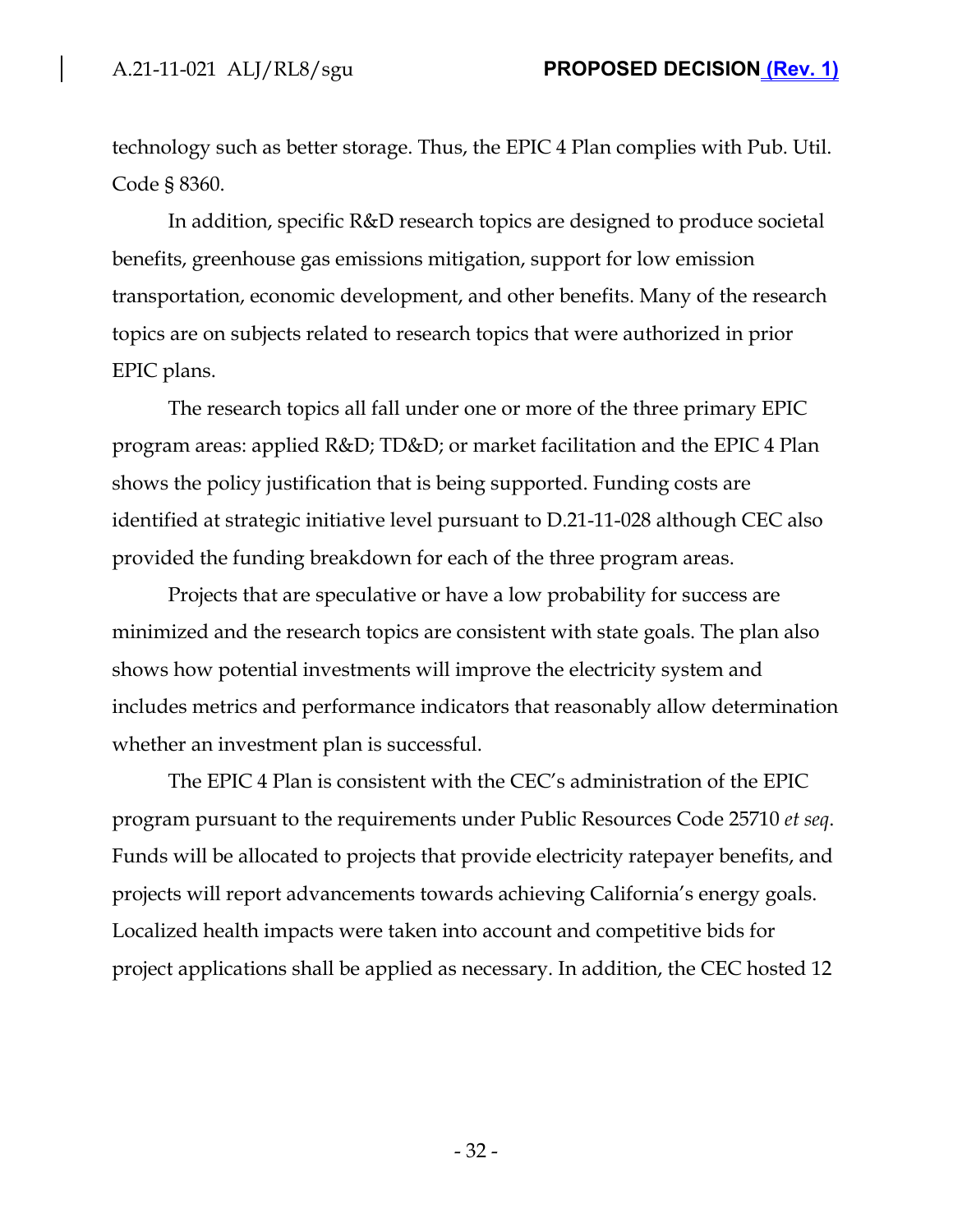public events in 2021<sup>56</sup> to gather input from stakeholders and the public regarding development of the EPIC 4 Plan.

### **5.6.1. Compliance with New Administrative Budget Framework**

OP 16 of D.21-11-028 required all EPIC administrators to propose an administrative budget framework consisting of a detailed line-item list of EPIC administrative costs. After a joint workshop, each of the EPIC administrators including CEC, filed advice letters containing proposals for the administrative budget framework to be used. The advice letters were approved with minor modifications in the Non-Standard Disposition (NSD) Letter issued by the Commission's Energy Division on March 14, 2022. Subsequently, an ALJ ruling was issued on March 22, 2022 requiring the CEC to update its EPIC 4 filing to comply with the NSD Letter.

CEC filed a supplement to its application on April 1, 2022, showing a revised annual administration budget as well as details concerning allocation of the proposed increase of \$7.4 million in its administrative budget to the firm CEC administrative cost cap of 15% as authorized in D.21-11-028.<sup>57</sup>

The supplement that CEC filed complies with Energy Division's NSD Letter and provides a revised allocation of CEC's annual administrative budget in tabular form that is in accordance with the administrative budget framework adopted by the Commission. Thus, the directive in D.21-11-028 has been completed and complied with in this application.

# **5.6.2. Compliance with ESJ Action Plan**

<sup>56</sup> Workshops were held beginning May 10, 2021 through October 15, 2021.

<sup>57</sup> D.21-11-028 OP 5 at 56.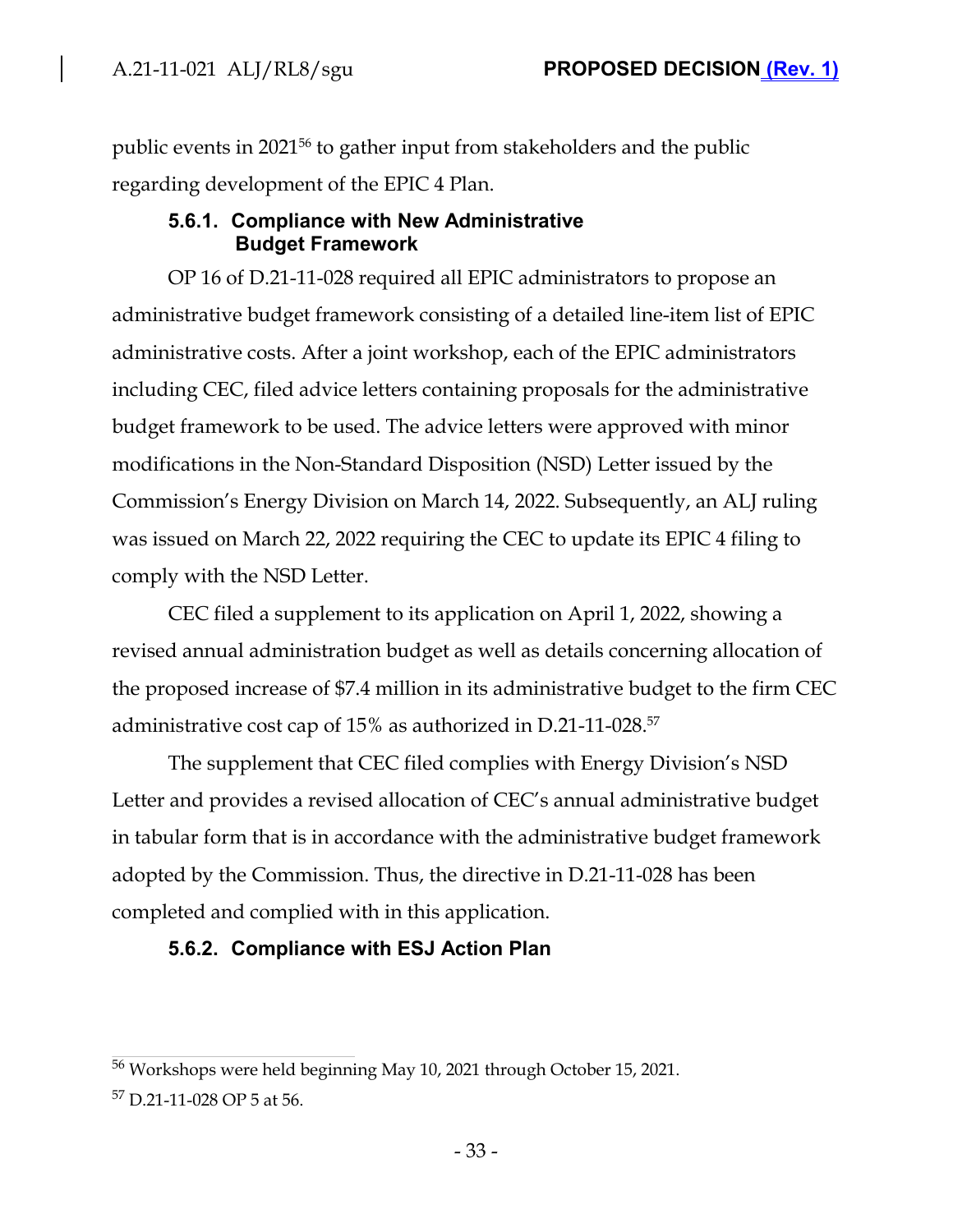In February 2019, the Commission adopted the Environmental and Social Justice (ESJ) Action Plan to serve as a roadmap for implementing the Commission's vision to advance equity in its programs and policies for ESJ or disadvantaged communities.<sup>58</sup> The ESJ Action Plan includes goals related to health and safety, consumer protection, program benefits, and enforcement in sectors regulated by the Commission.

We find that the EPIC 4 Plan promotes and supports several of the ESJ Action Plan's nine goals. As stated by CEC, it includes equity considerations that are integrated into its initiative development and initiative plans which supports the first ESJ goal. The CEC includes communities in the development and implementation of its projects and disadvantaged communities are benefitted by several of its projects. Goal two of the ESJ Action Plan is also supported because the EPIC 4 Plan includes increased investment in clean energy resources and these will benefit communities, improve air quality, and promote public health. Goal three is also supported because a large portion of TD&D funds will be invested in projects with demonstration sites located in low-income or disadvantaged communities which will improve access to higher quality services. Goal four is also supported because many projects will increase climate resiliency in ESJ communities. The EPIC 4 Plan also does not contravene any of the other ESJ goals that it does not directly support and so we conclude that this application is consistent with the Commission's ESJ Action Plan.

<sup>&</sup>lt;sup>58</sup> The ESJ Action Plan was approved February 21, 2019 in CPUC Public Agenda 3433 at Item # 44 [17051]. Version 2.0 of the ESJ Action Plan was approved April 7, 2022 in CPUC Public Agenda 3505 at Item # 45 [20479]. The Commission adopted Version 2 of the ESJ Action Plan on April 7, 2022.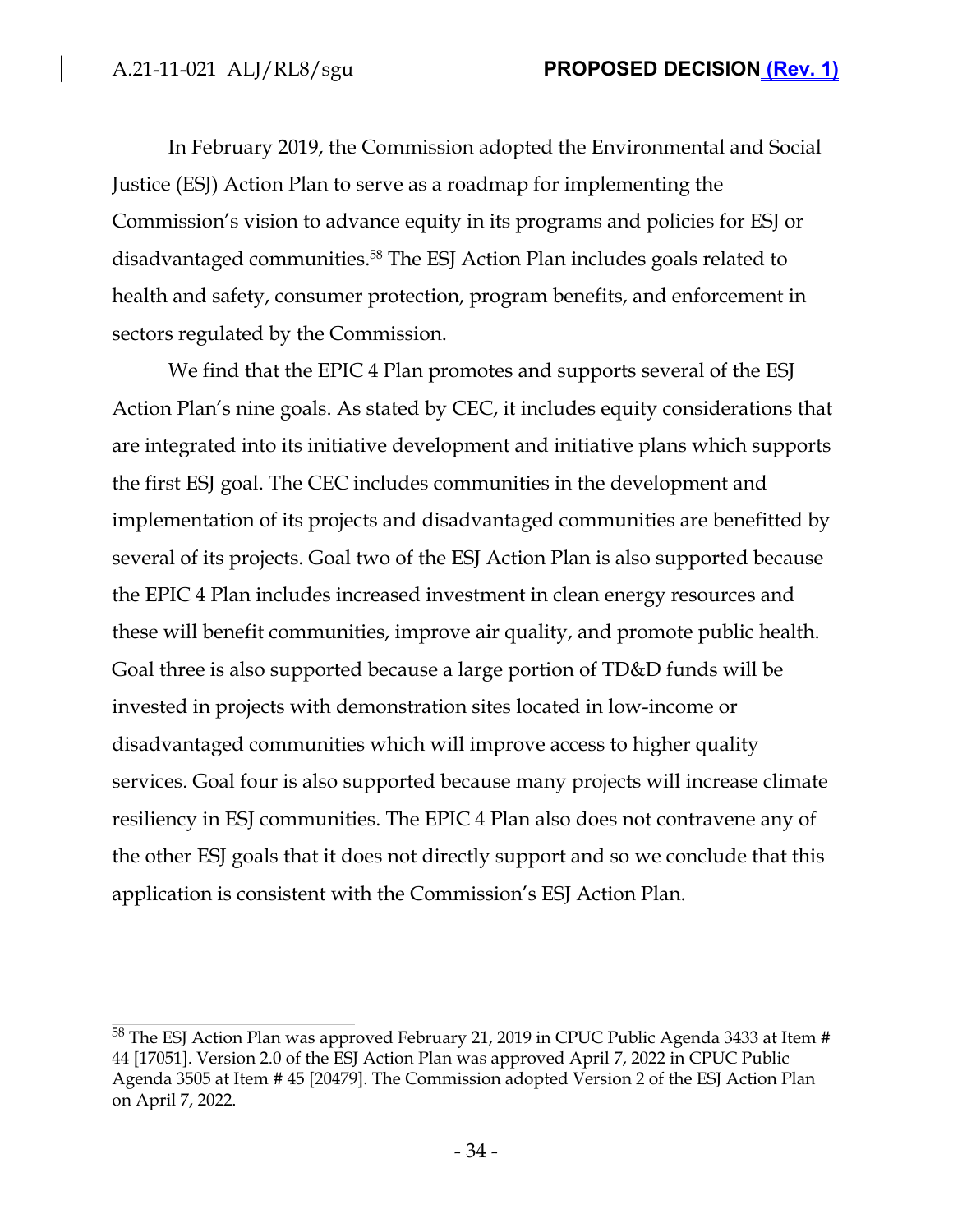# **6. Conclusion**

D.20-08-042 authorized the continuation of the EPIC program from 2021 to 2030. That decision also authorized the annual budget for EPIC for 2021 to 2025 and the interim EPIC 4 Plan for 2021. Finally, the decision directed CEC to file this application for approval of years two to five of the EPIC 4 Plan for 2022 to 2025.

Based on our review, we find that the EPIC 4 Plan should be modified as follows:

- a. CEC should file a Tier 2 advice letter supplement to describe how it plans to reallocate costs for Energize Innovation, EPIC Symposium, and Empower Innovation Events under Topic 42. These activities should be supported by the administrative portion of the EPIC 4 budget and the non-administrative funds earmarked for the above topics should instead be reallocated to research topics.
- b. CEC should file a Tier 2 advice letter supplement to explain how Empower Innovation under Topic 42 will advance market facilitation and benefit ratepayers. Alternatively, CEC can fund this topic with administrative funds and reallocate the non-administrative funds earmarked for this project to other research topics.
- c. CEC should file a Tier 2 advice letter supplement to explain how Topic 9 is distinct from Topic 8. Alternatively, the two topics can be combined and CEC would inform the Commission of any changes to the funding for the combined topics.
- d. CEC should file a Tier 2 advice letter supplement to explain how Topic 22 is distinct from Topic 14. Alternatively, the two topics can be combined and CEC would inform the Commission of any changes to the funding for the combined topics.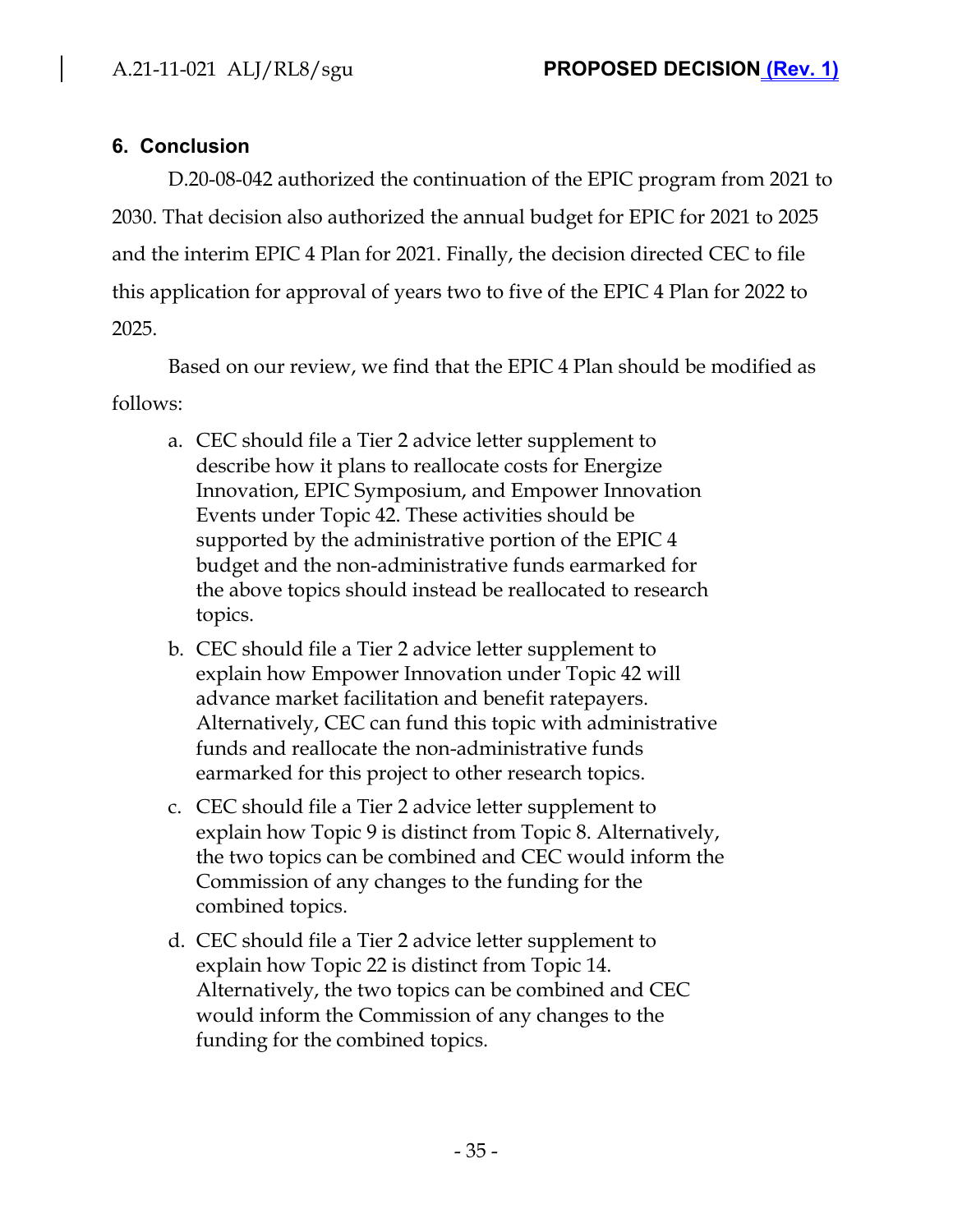- e. CEC should file a Tier 2 advice letter supplement revising the EPIC 4 Plan to specify that Topic 45 is complementary and not duplicative to federal tools.
- f. CEC should coordinate with the Commission periodically, as guided by Energy Division staff, regarding proceedings and related Commission programs that have linkages with the research topics included in the EPIC 4 Plan.
- g. CEC should file a Tier 2 advice letter supplement that provides more information particularly regarding funding allocation of Strategic Objectives that are supported by a single Strategic Initiative.

Except for the above modifications, we find that the EPIC 4 Plan complies with the EPIC filing requirements established in D.12-05-037 and relevant decisions that modified it, Pub. Util. Code § 740.1 and § 8360, and CEC's administration of the EPIC program pursuant to the requirements under Public Resources Code § 25710 *et seq*.

The CEC's updated administrative budget supplement to the plan complies with the Commission's Energy Division NSD Letter approving the new framework and complies with the Commission's direction requiring an updated administrative budget framework. The plan also aligns with the Commission's ESJ Action Plan.

The EPIC 4 Plan should be approved subject to the filing of advice letter supplement(s) to comply with the modifications identified above and discussed in the body of this decision.

# **7. Comments on Proposed Decision**

The proposed decision of ALJ Rafael Lirag in this matter was mailed to the parties in accordance with Section 311 of the Public Utilities Code and comments were allowed under Rule 14.3 of the Commission's Rules of Practice and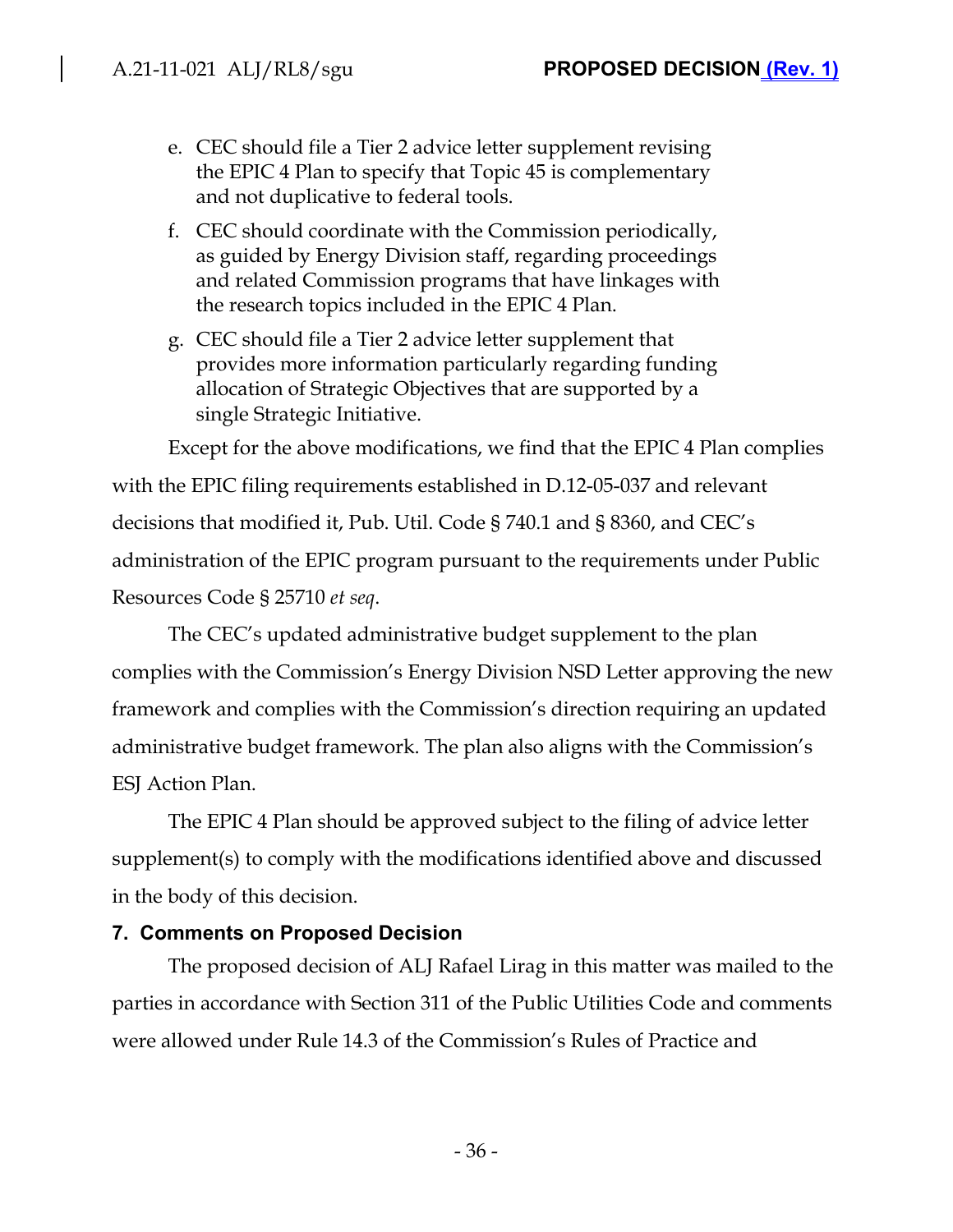Procedure. Comments were filed by \_\_\_\_\_\_\_\_\_\_CEC on \_\_\_\_\_\_\_\_\_May 18, 2022.

No Reply Comments were filed by \_\_\_\_\_\_\_\_\_\_ on \_\_\_\_\_\_\_\_\_\_\_\_\_any party.

We have reviewed the comments and appropriate changes to the decision

have been made.

We find it reasonable to allow CEC to demonstrate with data described below why individual Topic 42 activities will advance market facilitation and benefit ratepayers.

Aside from the arguments raised in its March 10, 2022 Reply Brief, CEC should include the following data as well as other data to support its arguments:

- Reduction of "customer adaptation" non-technical market barriers to uptake of EPIC innovations in disadvantaged, low-income, and ESJ communities;
- Partnerships formed to support and develop EPIC projects that effectively engage and address the priorities of disadvantaged, low-income, and ESJ communities;
- Increased awareness of EPIC innovations among clean energy entrepreneurs;
- Increased awareness of EPIC innovations among policymakers and private decision-makers; and
- Increased program tracking through increased accessibility to information on EPIC innovations.

We note however, that determination of whether EPIC activities are to be

funded through program or administrative funds is not at the discretion of EPIC

administrators. D.12-05-037, D.13-11-025, and D.15-04-020 clearly demonstrate

the Commission's intent that EPIC duties and activities defined as

administrative, incur administrative costs and shall be funded through

administrative budgets subject to the administrative cost cap.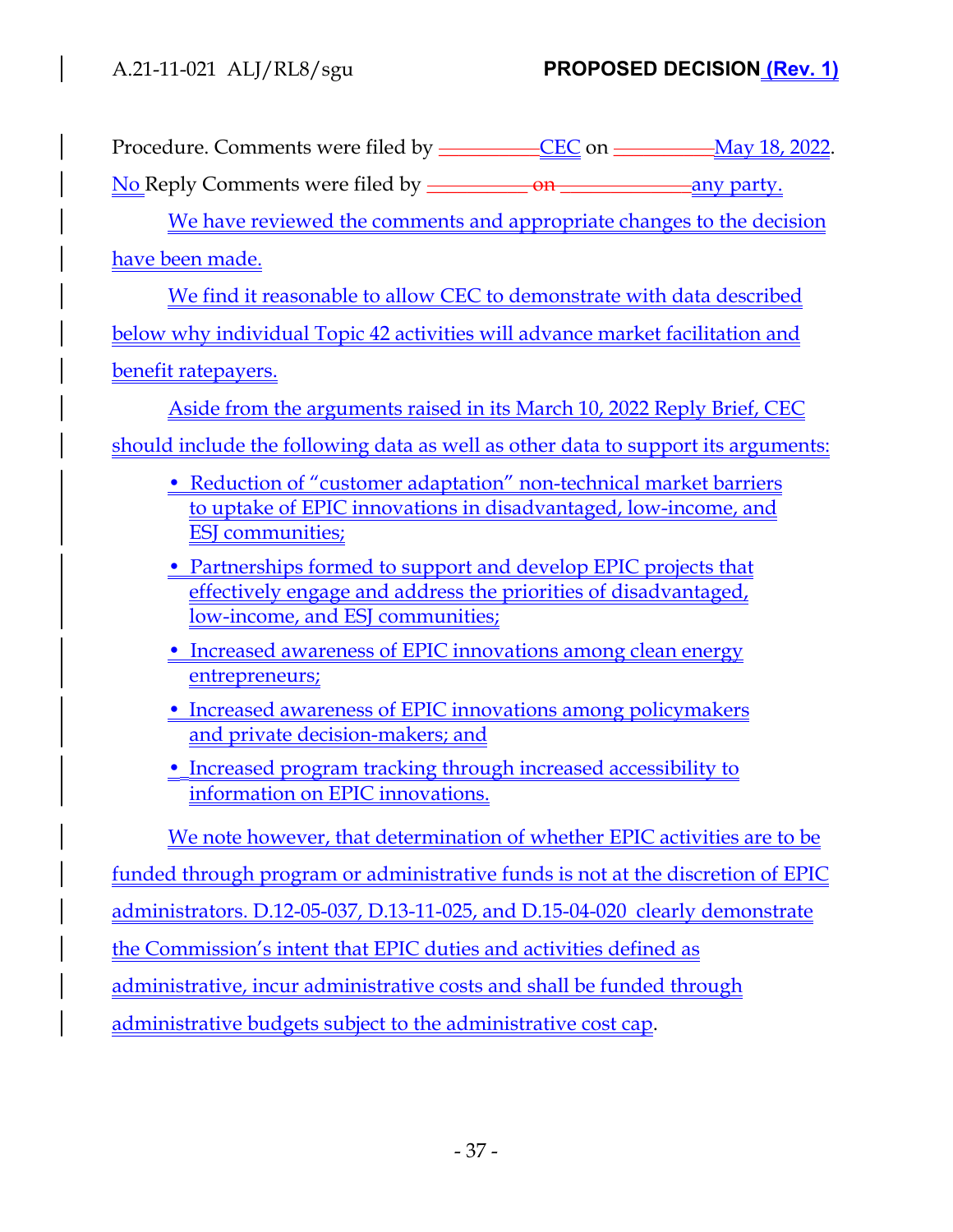#### **8. Assignment of Proceeding**

Darcie L. Houck is the assigned Commissioner and Rafael Lirag is the assigned Administrative Law Judge in this proceeding.

#### **Findings of Fact**

1. D.20-08-042 authorized the continuation of EPIC until 2030, directed the CEC to file this EPIC 4 application for 2021 to 2025, and authorized an annual budget of \$147.26 million for the EPIC 4 program.

2. The EPIC 4 Plan in this application sets forth how CEC will administer its portion of the approved funding for EPIC 4 which is \$147.26 million annually.

3. D.21-07-006 approved the CEC's interim EPIC Investment Plan for 2021.

4. The Commission evaluates proposed programs and how funding shall be distributed taking into consideration the guidelines set forth in Pub. Util. Code § 740.1.

5. D.12-05-037 provides specific guidelines on what the EPIC applications should include and remains in effect.

6. The guidelines in D.12-05-037 have since been modified by subsequent decisions such as D.21-11-028.

7. In D.12-05-037, the Commission deemed that costs to prepare investment plans and costs to monitor and oversee the progress of projects are administrative costs.

8. In D.15-04-020, the Commission states that program planning, workshops, and reporting are administrative activities.

9. Costs to evaluate programs and direct, necessary, and technical coordination that contributes directly to projects are not administrative in nature.

10. Narrowing the scope of activities will not change their characterization if such activities fall within a much broader scope of administrative activities.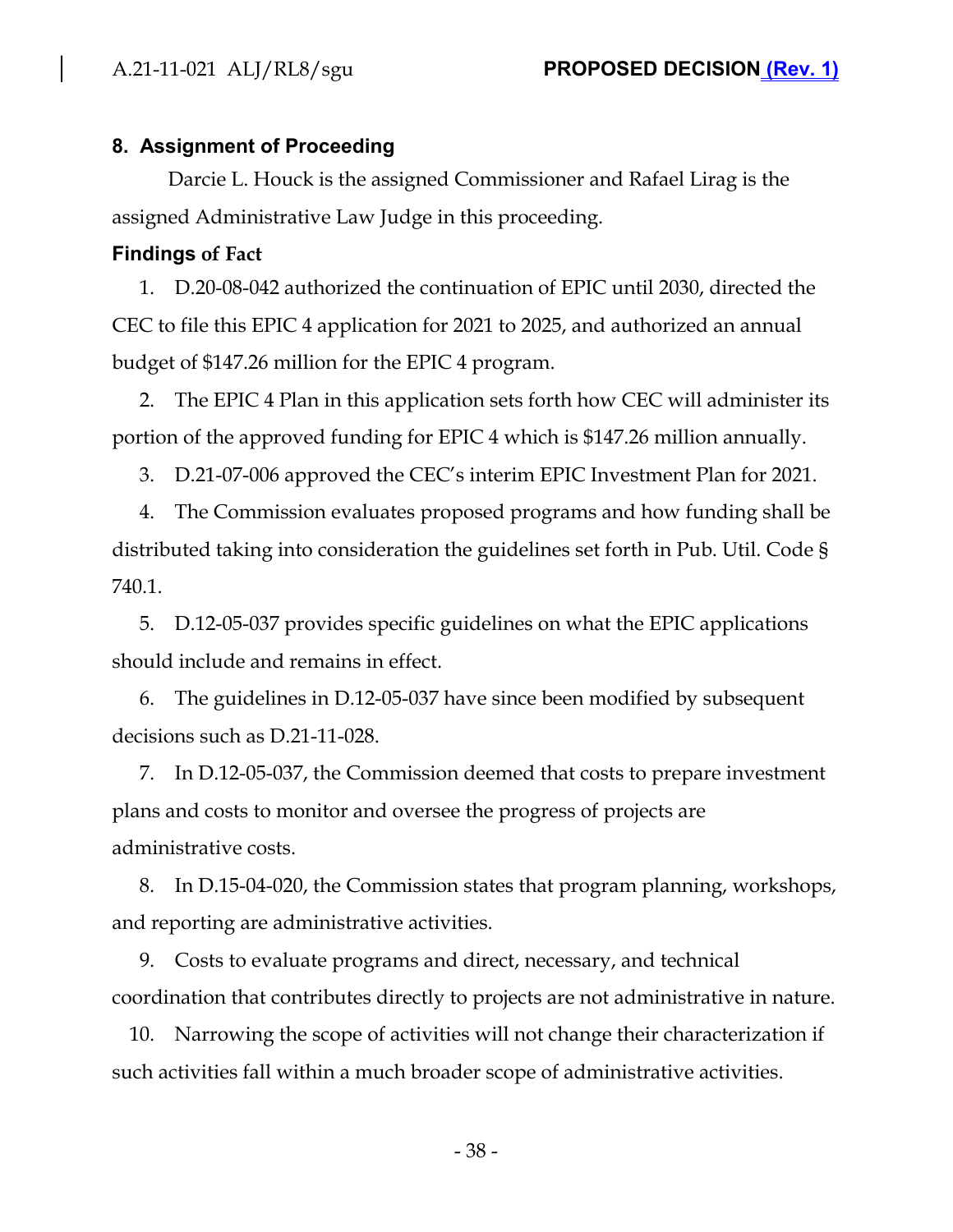11. The fact that a contractor will be performing the activities as opposed to in-house EPIC administrative staff, does not change the nature of said activities.

12. The Energize Innovation website appears to be a reporting platform wherein the status and results of EPIC projects are posted and reported individually.

13. The Energize Innovation website does not identify itself as being affiliated with EPIC and there does not appear to be any program evaluation involved.

14. While the objectives for Empower Innovation may fall under activities that support market facilitation, CEC should demonstrate clearly that this activity goes beyond merely overseeing and maintaining this online platform.

15. The Empower Innovation online platform only includes a small percentage of EPIC-related funding opportunities and there is little indication that the platform is related to or tied to EPIC.

16. In D.15-04-020, the Commission directed EPIC administrators to coordinate, with input from Energy Division, to host an annual EPIC Innovation Symposium, and specified that this symposium shall be part of their normal administrative duties.

17. The EPIC Symposium under Topic 42 is the very same symposium discussed in D.15-04-020.

18. Empower Innovation Events include planning, managing, and conducting topical forums and managing innovation-related websites.

19. In the Program Administration section of the EPIC 4 Plan, Empower Innovation Events are identified as an important administrative component of its EPIC outreach and stakeholder engagement strategy.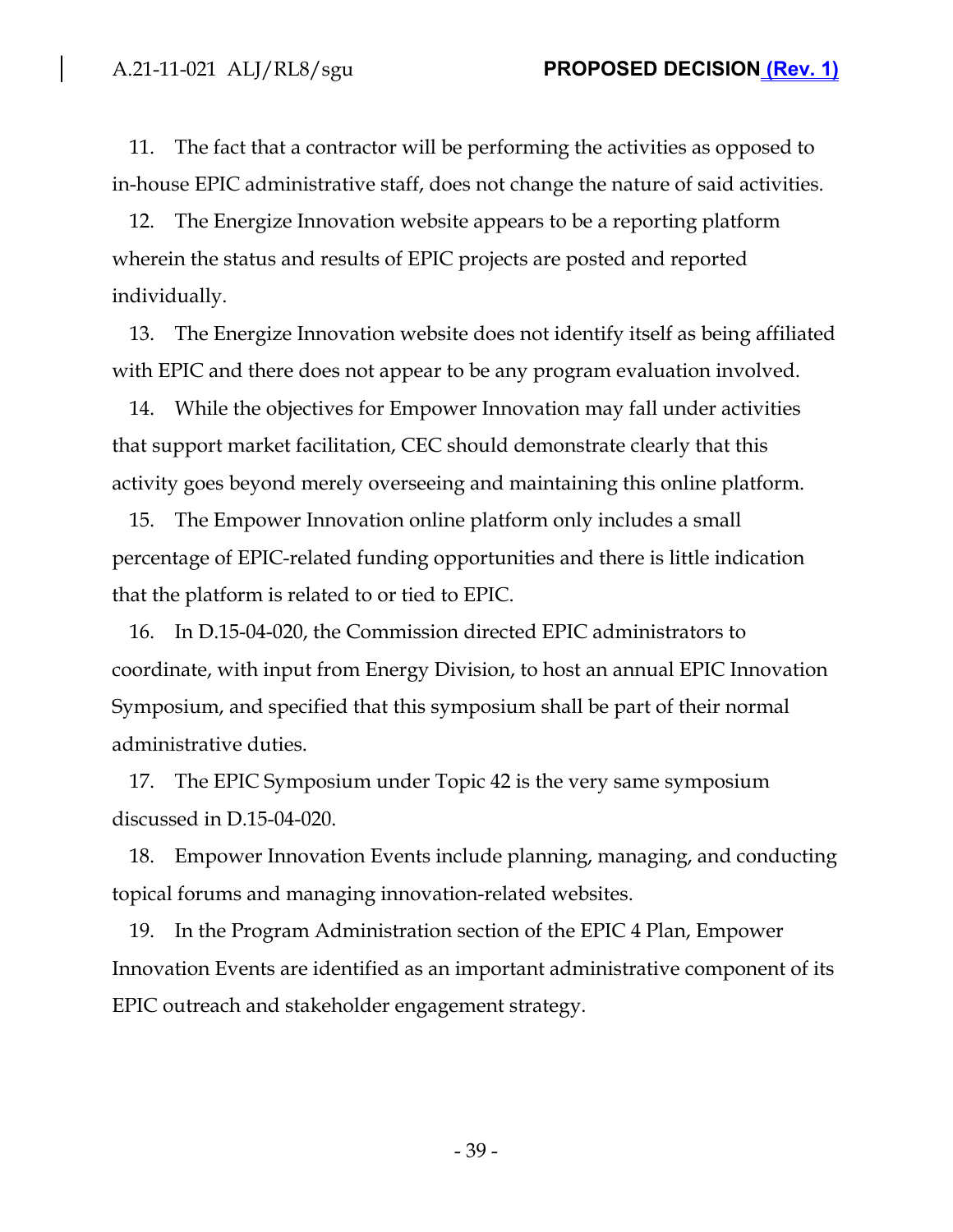20. Under the equity outreach section of Chapter 8, Empower Innovation Events is explicitly listed as one of the reasons why the CEC needs to increase its administrative budget.

21. CEC did not adequately explain how facilitating Empower Innovation Events is not administrative in nature; and managing the innovation-related websites generally falls under monitoring and overseeing work which are considered administrative in nature.

22. As described in the application, the Empower Innovation Events program does not appear to include project analysis or evaluation or program tracking, which are considered as non-administrative functions.

23. The Empower Innovation Events webpage shows that the website will manage and oversee events that facilitate the exchange of ideas and information between participants. These activities are considered administrative in nature.

24. R&D Topic 6 will conduct research on defining use cases, understand what cases have been applied in the past, and explore new use cases.

25. A list of specific use case applications is included in Topic 6 and the topics are broad and varied enough that duplication can be avoided.

26. Research under R&D Topic 6 is not necessarily limited to research that has already been conducted by IOUs.

27. In its Reply Brief, CEC provided a chart showing which of the three EPIC program areas each of the 45 research topics are related to.

28. It is possible for certain research topics to be related to more than one of the three EPIC program areas.

29. The R&D topics are broad enough and may encompass specific activities that are related to one program area and other activities that are related to another program area.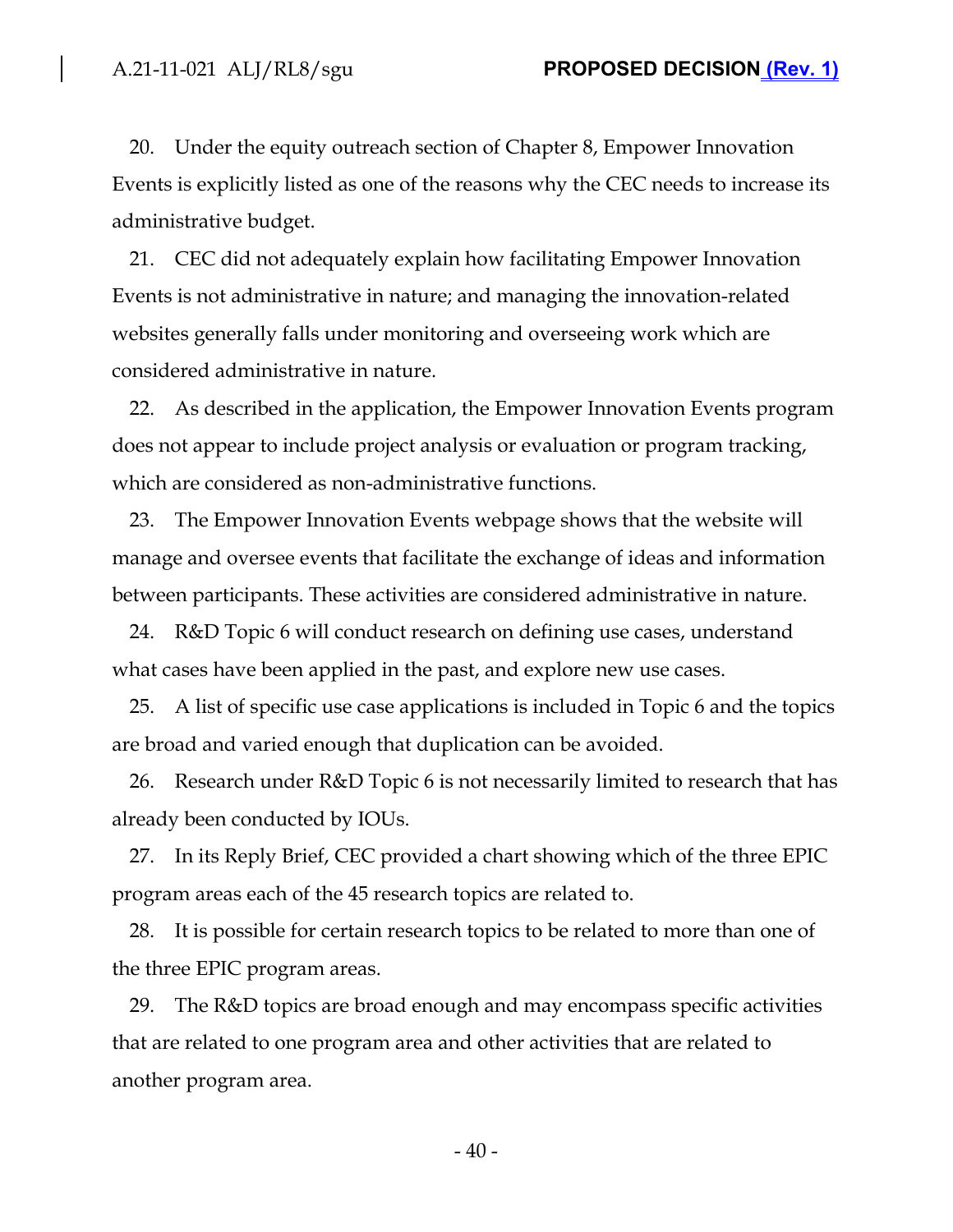30. D.12-05-037 set the initial funding for each program area in the EPIC 1 application but does not define the requirements for the distribution of funding among the three program areas in future EPIC cycles.

31. D.21-11-028 directed EPIC administrators to show funding amounts at the strategic initiative level.

32. Also providing the funding breakdown according to the three program areas is not inconsistent with D.21-11-028.

33. Cal Advocates' concern regarding allocation of funds by program area is addressed by the CEC providing the distribution of funds according to the three program areas in its Reply Brief.

34. CEC states that the EPIC annual reports filed annually with the Commission detail the percentage of TD&D funding that is invested in projects located in disadvantaged and low-income communities.

35. As described in the plan, Topic 9 appears to have overlaps with Topic 8 because topics focus on hydrogen and biogas for dispatchable clean generation.

36. As described in the plan, Topic 14 appears to have overlaps with Topic 22 because the two topics have many overlaps and because direct current electrical infrastructure is the key to efficiently integrating DER and electric vehicle charging.

37. Some of research ideas in Topic 45 may be duplicative of research conducted at the federal level.

38. The application identifies several linkages between research topics 14, 15, 21, and 44 with CPUC proceedings pursuant to D.15-04-020.

39. There are many more linkages between CPUC proceedings and research topic areas in the EPIC 4 Plan beyond the four identified in the application.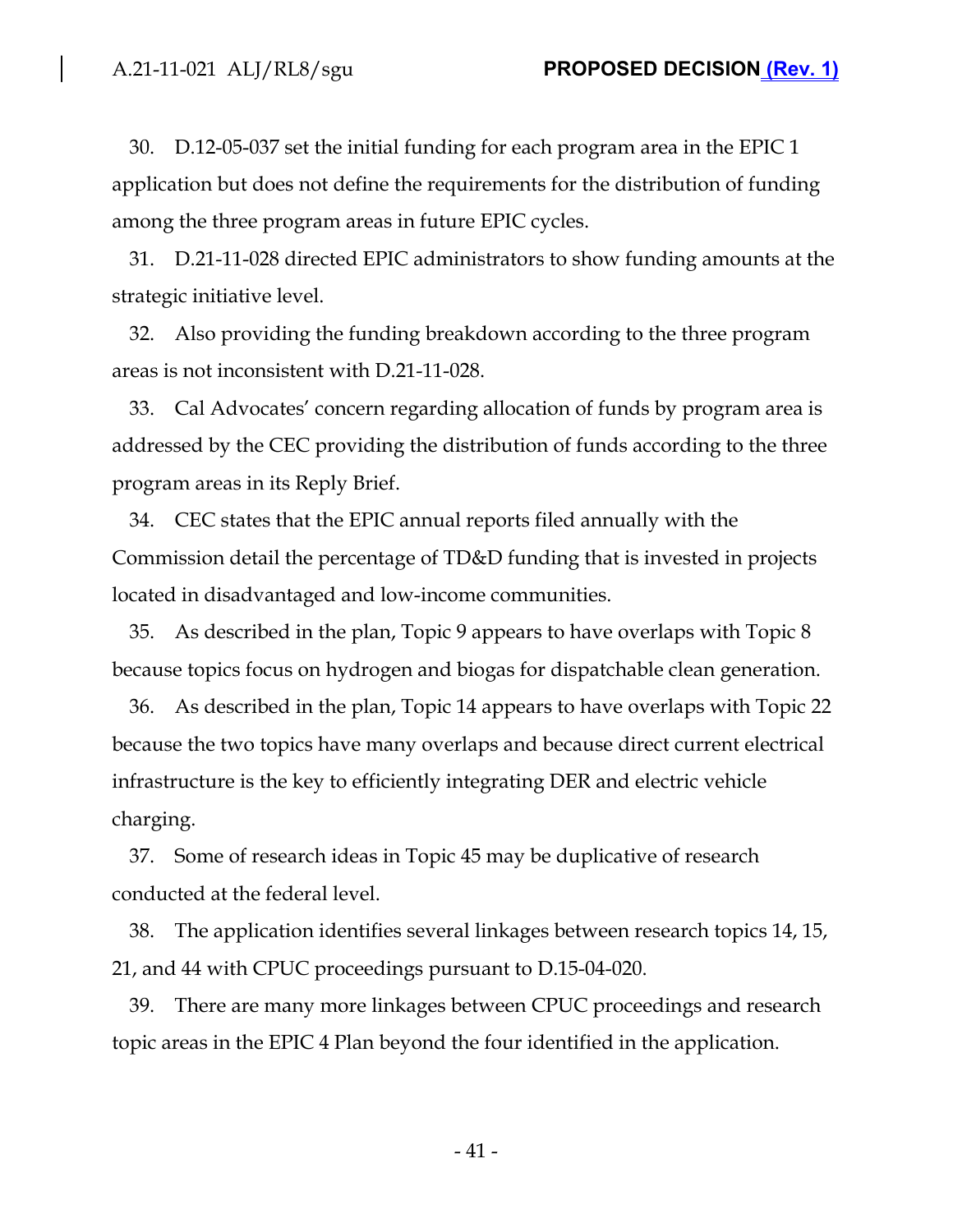40. The application complies with D.21-11-028 and expresses funding of the EPIC 4 Plan at the Strategic Initiative level.

41. In this particular instance, more information regarding funding allocation is warranted concerning the Strategic Objectives that are supported by a single Strategic Initiative.

42. The plan offers reasonable probability of providing benefits to electricity ratepayers and the research topics support either environmental improvement, safety, efficient usage of energy, reduction to system load, grid reliability, development of new and renewable resources, or improvement to existing technology such as better storage.

43. The R&D research topics are designed to produce societal benefits, greenhouse gas emissions mitigation, support for low emission transportation, economic development, and other benefits.

44. Many of the research topics are on subjects related to research topics that were authorized in prior EPIC plans.

45. The research topics all fall under one or more of the three primary EPIC program areas: applied R&D; TD&D; or market facilitation and shows the policy justification that is being supported.

46. Projects that are speculative or have a low probability for success are minimized and the research topics are consistent with state goals.

47. The plan shows how potential investments will improve the electricity system and includes metrics and performance indicators that reasonably allow determination whether an investment plan is successful.

48. Funds will be allocated to projects that provide electricity ratepayer benefits, and projects will report advancements towards achieving California's energy goals.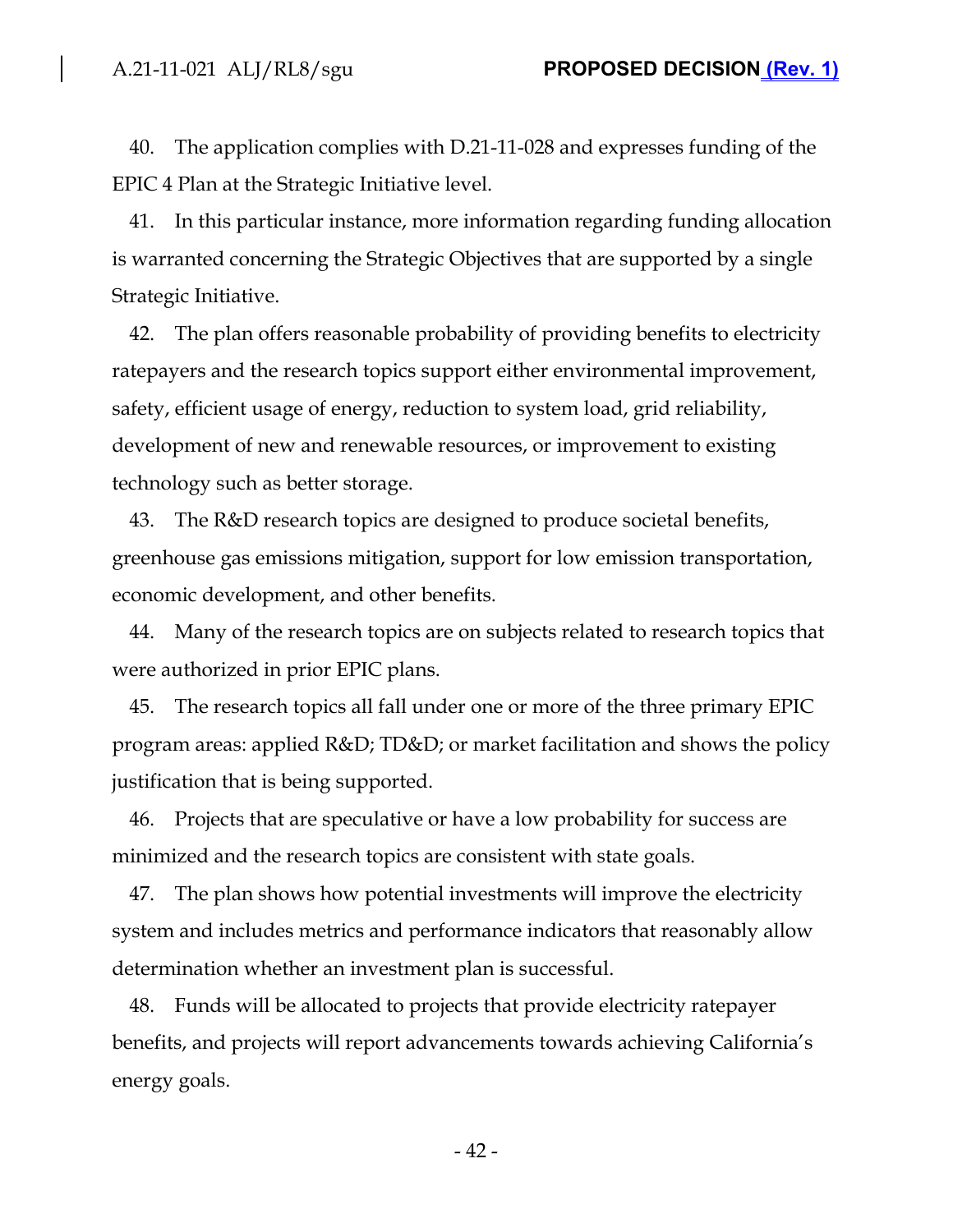49. Localized health impacts were taken into account and competitive bids for project applications shall be applied as necessary.

50. CEC filed a supplement showing a revised annual administration budget as well as details concerning allocation of the proposed increase in its administrative budget.

51. CEC states that it includes equity considerations that are integrated into its initiative development and initiative plans, which supports the first ESJ goal.

52. The CEC includes communities in the development and implementation of its projects and disadvantaged communities are benefitted by several of its projects.

53. Goal two of the ESJ Action Plan is supported by the EPIC 4 Plan because it includes increased investment in clean energy resources which will benefit communities, improve air quality, and promote public health.

54. Goal three of the ESJ Action Plan is supported because a large portion of TD&D funds will be invested in projects with demonstration sites located in low-income or disadvantaged communities, which will improve access to higher quality services.

55. Goal four of the ESJ Action Plan is supported because many projects will increase climate resiliency in ESJ communities.

56. The EPIC 4 Plan does not contravene any of the other ESJ goals that it does not directly support.

#### **Conclusions of Law**

1. Because the interim plan for administration of funds for 2021 was already authorized in D.21-07-006, the total budget covered in this application is \$592 million which represents \$147.26 million annually from year two to year five of EPIC 4 or from 2022 to 2025.

- 43 -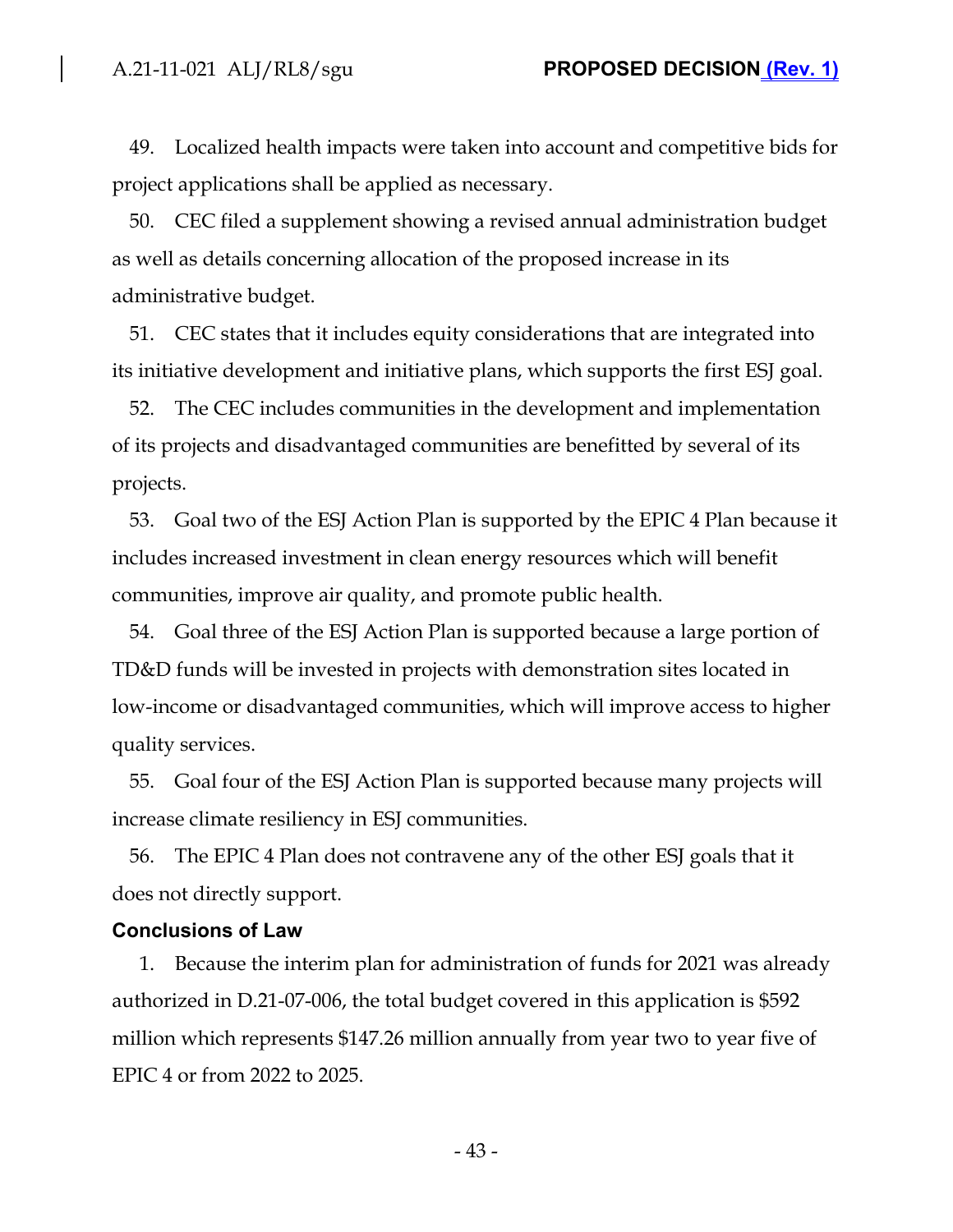2. Maintaining the Energy Innovation website and ensuring that information is current and up-to-date is administrative in nature.

3. The Energy Innovation website should utilize administrative funds and CEC should inform the Commission whether such costs should be pro-rated considering that other entities can also post their own projects and data to this online platform which CEC appears to be maintaining.

4. CEC must demonstrate its role regarding the Empower Innovation platform more clearly and explain how the platform will advance market facilitation and benefit ratepayers. Otherwise, administrative funds should be utilized for this activity.

5. The EPIC Symposium under Topic 42 is a normal administrative activity and costs for planning and holding this annual symposium should be accounted for in CEC's administrative budget for EPIC 4.

6. The Empower Innovation Events activities are considered administrative in nature.

7. R&D Topic 6 does not appear to be duplicative because CEC will be able to conduct the due diligence required to avoid duplication as it forms its solicitations.

8. In order to ensure that the initiatives under Topic 6 have the maximum impact and usefulness, the CEC should clearly explain the importance of each use case in its implementation.

9. In order to promote greater transparency and better oversight by the Commission with respect to the actual activities that will be conducted, the relationship between R&D Topic areas and the three foundational EPIC program areas should be included in the CEC's program reports.

- 44 -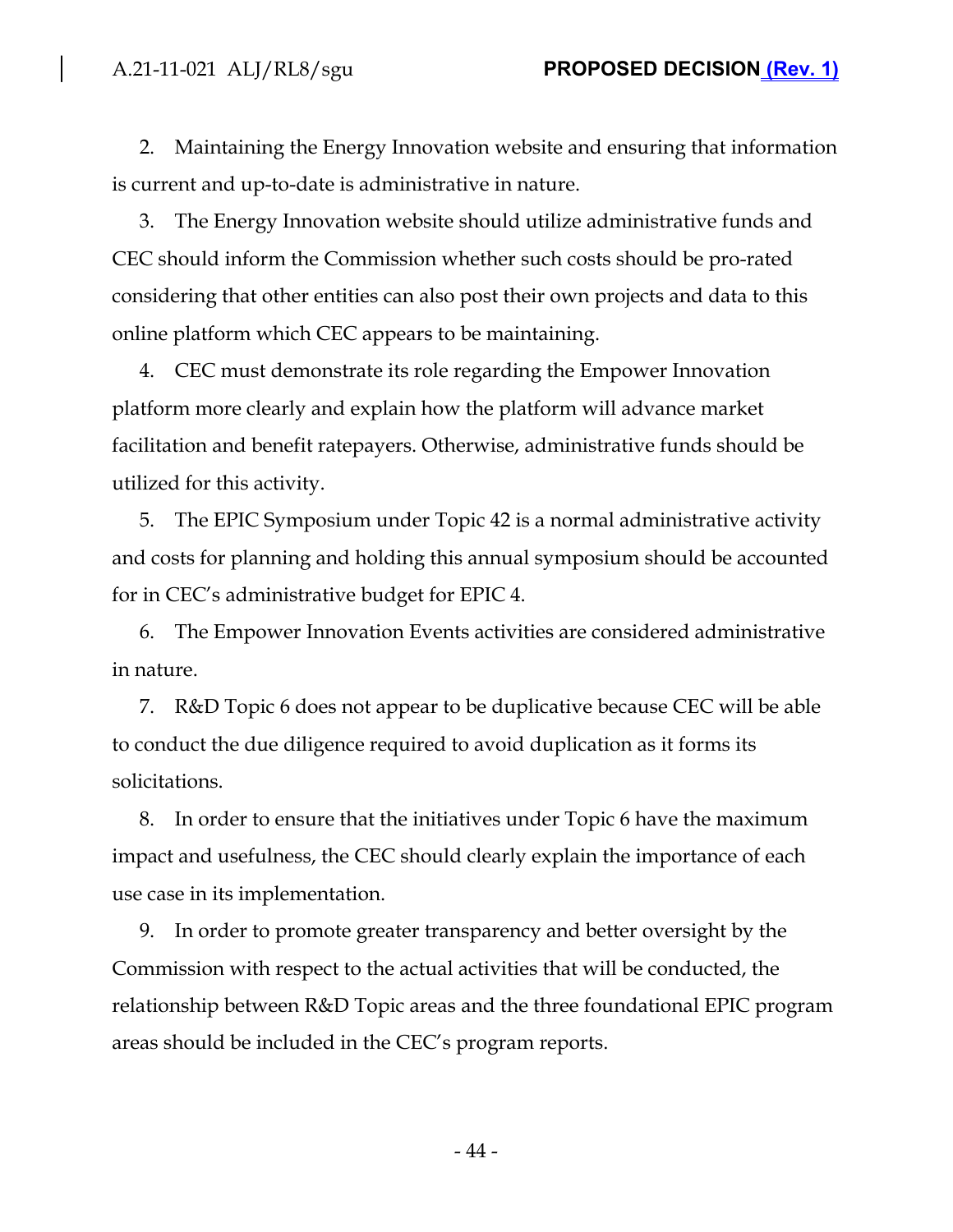10. R&D topics falling under more than one of the three EPIC program areas is not inconsistent with the requirements for EPIC set forth in D.12-05-037 and other decisions.

11. D.21-11-028 directing EPIC administrators to provide more granular information with regards to how funds are distributed at the strategic initiative level suggests that a modification was made to D.12-05-037 because the three program areas are broader than the strategic initiatives.

12. CEC should continue to show funding amounts at the strategic initiative level pursuant to D.21-11-028.

13. To comply with § 740.1, CEC should submit a Tier 2 advice letter supplement to clearly explain why Topic 8 is separate and distinct from Topic 9 or combine both topics and revise its funding allocation.

14. To comply with § 740.1, CEC should submit a Tier 2 advice letter supplement to clearly explain why Topic 14 is separate and distinct from Topic 22 or combine both topics and revise its funding allocation.

15. CEC should file an advice letter supplement to specify that Topic 45 is complementary and not duplicative to federal tools.

16. CEC should coordinate with the Commission periodically, as guided by Energy Division staff, during the duration of the EPIC 4 investment cycle to ensure that there is an updated exchange of information regarding proceedings and related Commission programs that have linkages with the research topics included in the plan.

17. CEC should modify the plan to provide a greater level of funding details on Strategic Objectives supported by a single Strategic Initiative in order to provide the Commission further understanding regarding the CEC's funding priorities.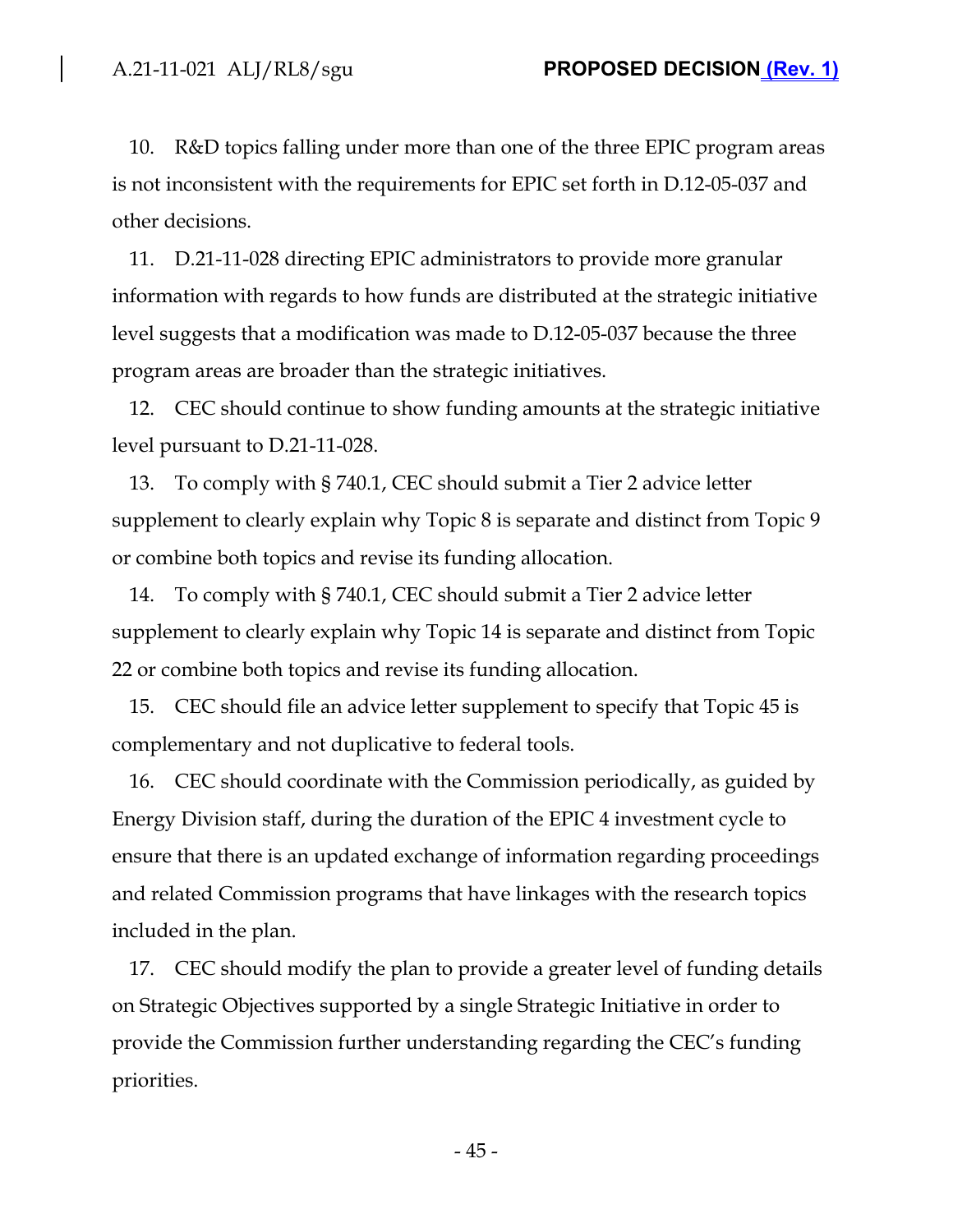18. The EPIC 4 Plan complies with the requirements set forth in D.12-05-037 and the relevant decisions that have modified said decision with the exception of the exclusions concerning Topic 42 described in Section 5.4 and the modifications identified in Section 5.5 of this decision.

19. The EPIC 4 Plan complies with Pub. Util Code § 740.1 and § 8360.

20. The EPIC 4 Plan is consistent with the CEC's administration of the EPIC program pursuant to the requirements under Public Resources Code 25710 *et seq*.

21. The supplement that CEC filed complies with Energy Division's NSD Letter and is in accordance with the administrative budget framework adopted by the Commission.

22. The EPIC 4 Plan promotes and supports several of the ESJ's nine goals and is consistent with the Commission's ESJ Action Plan.

# **ORDER**

### **IT IS ORDERED** that:

1. The Electric Program Investment Charge 2021 to 2025 (EPIC 4) Investment Plan filed by the California Energy Commission (CEC) in this application is approved subject to the following modifications:

- a) CEC shall utilize funds from the administrative portion of the EPIC 4 budget to fund activities for Research and Development (R&D) Topic 42. Funds that were originally earmarked for R&D Topic 42 shall instead be reallocated to other research topics. However, if CEC can explaindemonstrate with data as described in this decision how Empower Innovation and other individual Topic 42 activities will advance market facilitation and benefit ratepayers, then Empower Innovation Activities and other applicable Topic 42 activities can be funded using non-administrative funds;
- b) CEC shall add descriptions to R&D Topic 8 and 9 that explain how the two are not duplicative of one another.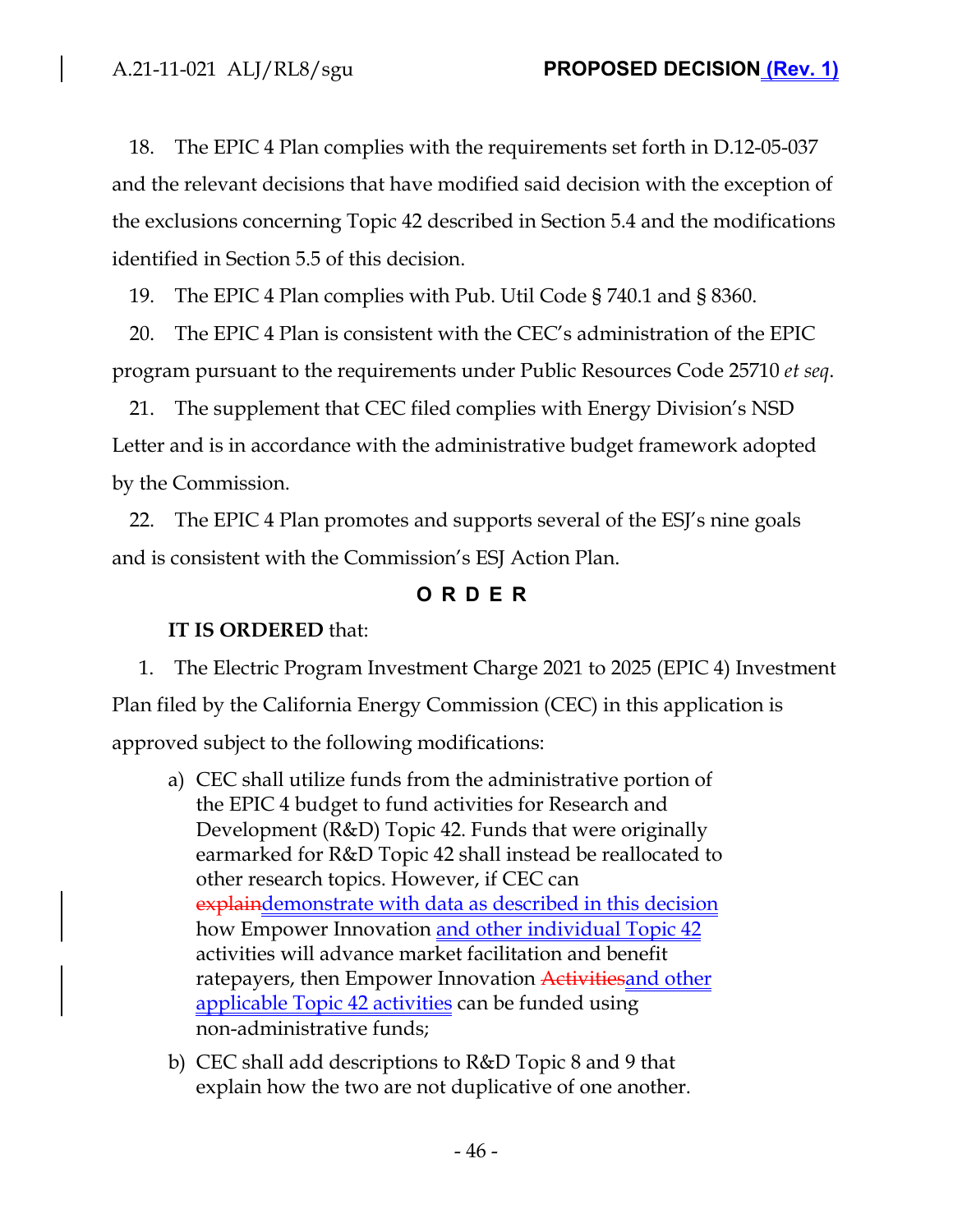Alternatively, the two topics can be combined, and any budget reallocation shall be explained and justified;

- c) CEC shall add descriptions to R&D Topic 14 and 22 that explains how the two are not duplicative of one another. Alternatively, the two topics can be combined, and any budget reallocation shall be explained and justified;
- d) R&D Topic 45 must be revised in order to explain why it is not duplicative of existing federal tools; and
- e) CEC shall provide more information and more granular details regarding funding allocation of Strategic Objectives that are supported by a single Strategic Initiative.
- 2. Within 30 days from the date of this decision, California Energy

Commission shall file a Tier 2 advice letter supplement to its Electric Program Investment Charge 2021 to 2025 Investment Plan incorporating the modifications and explanations stated in Ordering Paragraph 1. In addition, the Tier 2 advice letter supplement shall also include the following:

- a) Explanation regarding any reallocation of funds pursuant to Ordering Paragraph (OP) 1;
- b) If applicable, explaindemonstrate with data as described in this decision how Empower Innovation and other individual Topic 42 activities will advance market facilitation and benefit ratepayers pursuant to OP 1;
- c) The need and justification for any reallocated funding pursuant to OP 1; and
- d) The importance of each use case regarding implementation of Research and Development Topic 6.

3. Within thirty days from the date of this decision, California Energy Commission shall communicate with the Commission's Energy Division to discuss and schedule periodic coordination that will consider proceedings and related Commission programs that have linkages with the research topics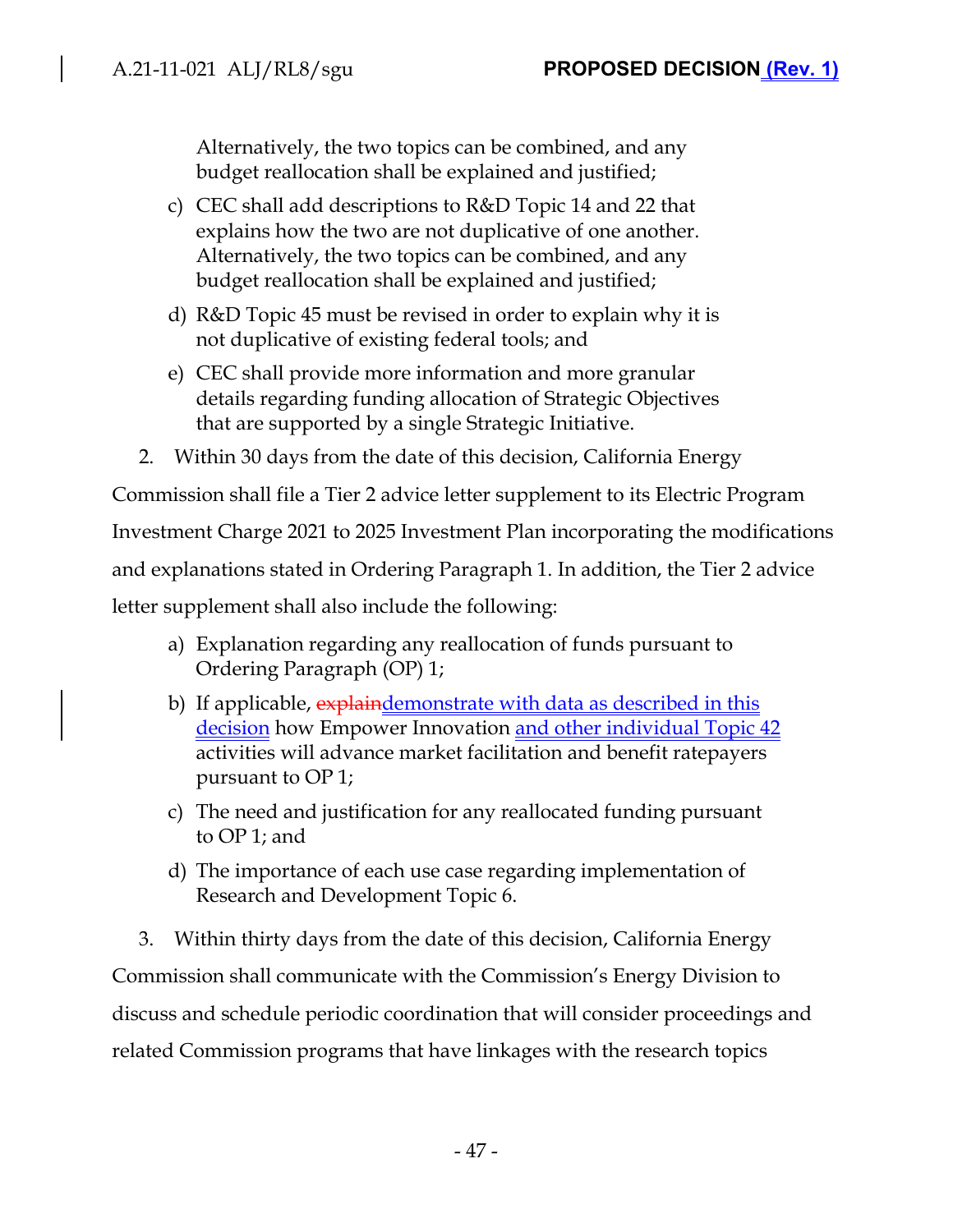$\overline{\phantom{a}}$ 

included in the Electric Program Investment Charge 2021 to 2025 Investment Plan.

4. California Energy Commission shall include a description of the relationship between Research and Development topic areas and the three foundational Electric Program Investment Charge (EPIC) program areas in its EPIC program reports.

5. Future EPIC applications that will be filed by the California Energy Commission shall continue to show funding amounts at the Strategic Initiative level unless otherwise directed by a subsequent Commission decision.

6. Application 21-11-021 is closed.

This order is effective today.

Dated **Materia California Dated California California California California**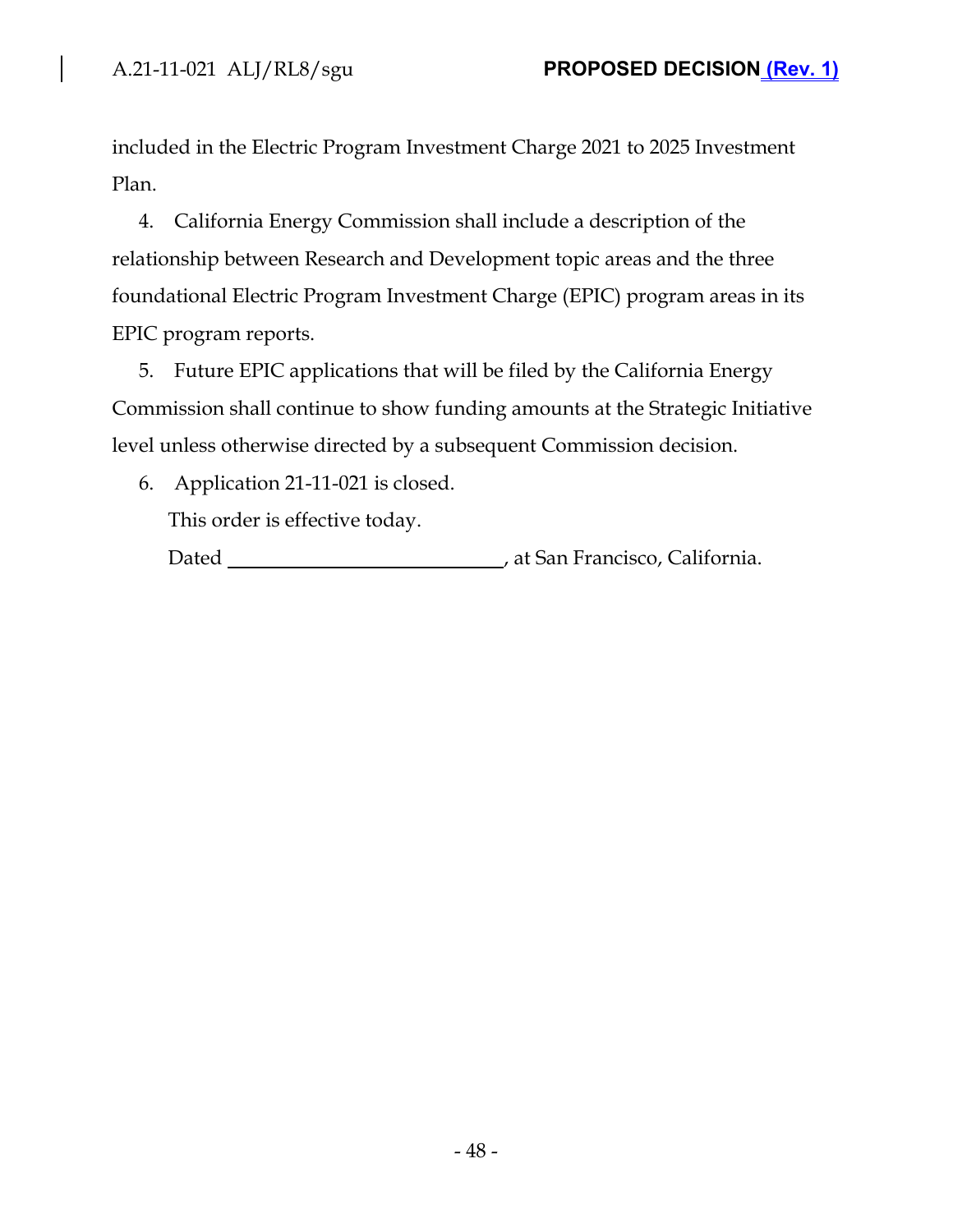Document comparison by Workshare Compare on Friday, May 27, 2022 10:10:07 AM

| Input:             |                                                                                                                                                                              |
|--------------------|------------------------------------------------------------------------------------------------------------------------------------------------------------------------------|
| Document 1 ID      | file://C:\Users\SGU\Desktop\PD's\6. A.21-11-021 6-2<br>Meeting (Comment)\Original.docx                                                                                       |
| <b>Description</b> | Original                                                                                                                                                                     |
| Document 2 ID      | file://C:\Users\SGU\Desktop\PD's\6. A.21-11-021 6-2<br>Meeting (Comment)\(Rev. 1) A.21-11-021 Approving The<br>California Energy Commission's Epic 4 Investment<br>Plan.docx |
| Description        | (Rev. 1) A.21-11-021 Approving The California Energy<br>Commission's Epic 4 Investment Plan                                                                                  |
| Rendering set      | Standard                                                                                                                                                                     |

| Legend:           |  |
|-------------------|--|
| Insertion         |  |
| Deletion          |  |
| <b>Moved</b> from |  |
| Moved to          |  |
| Style change      |  |
| Format change     |  |
| Moved deletion    |  |
| lInserted cell    |  |
| Deleted cell      |  |
| Moved cell        |  |
| Split/Merged cell |  |
| Padding cell      |  |

| <b>Statistics:</b> |       |  |
|--------------------|-------|--|
|                    | Count |  |
| <b>Insertions</b>  | 31    |  |
| Deletions          | 26    |  |
| Moved from         |       |  |
| Moved to           |       |  |
| Style change       |       |  |